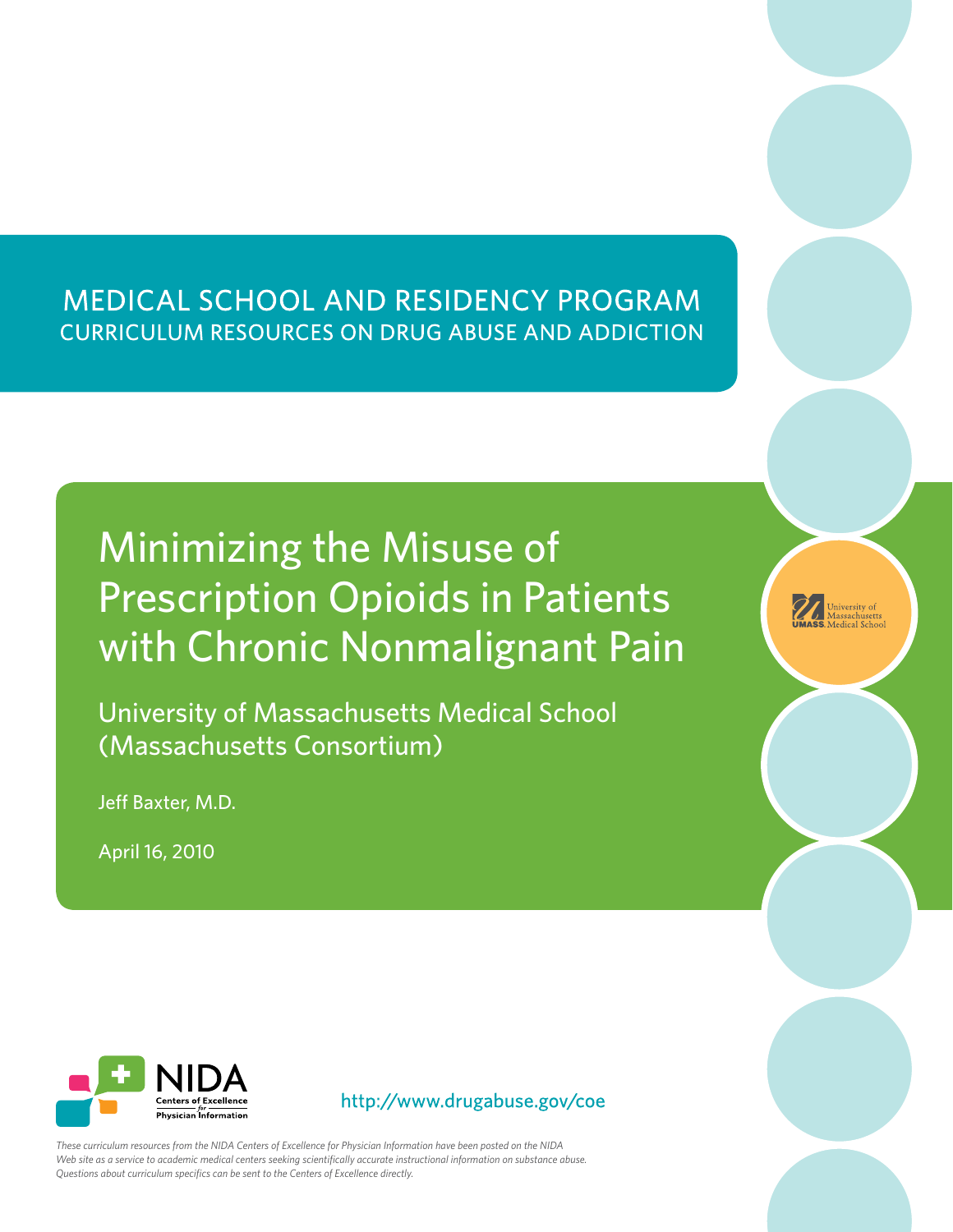# **Minimizing the Misuse of Prescription Opioids in Patients with Chronic Nonmalignant Pain**

#### **University of Massachusetts Medical School (Massachusetts Consortium)**

**Written by:** 

**Jeff Baxter, M.D.** 

April 16, 2010

*These curriculum resources from the NIDA Centers of Excellence for Physician Information have been posted on the NIDA Web site as a service to academic medical centers seeking scientifically accurate instructional information on substance abuse. Questions about curriculum specifics can be sent to the Centers of Excellence directly. http://www.drugabuse.gov/coe*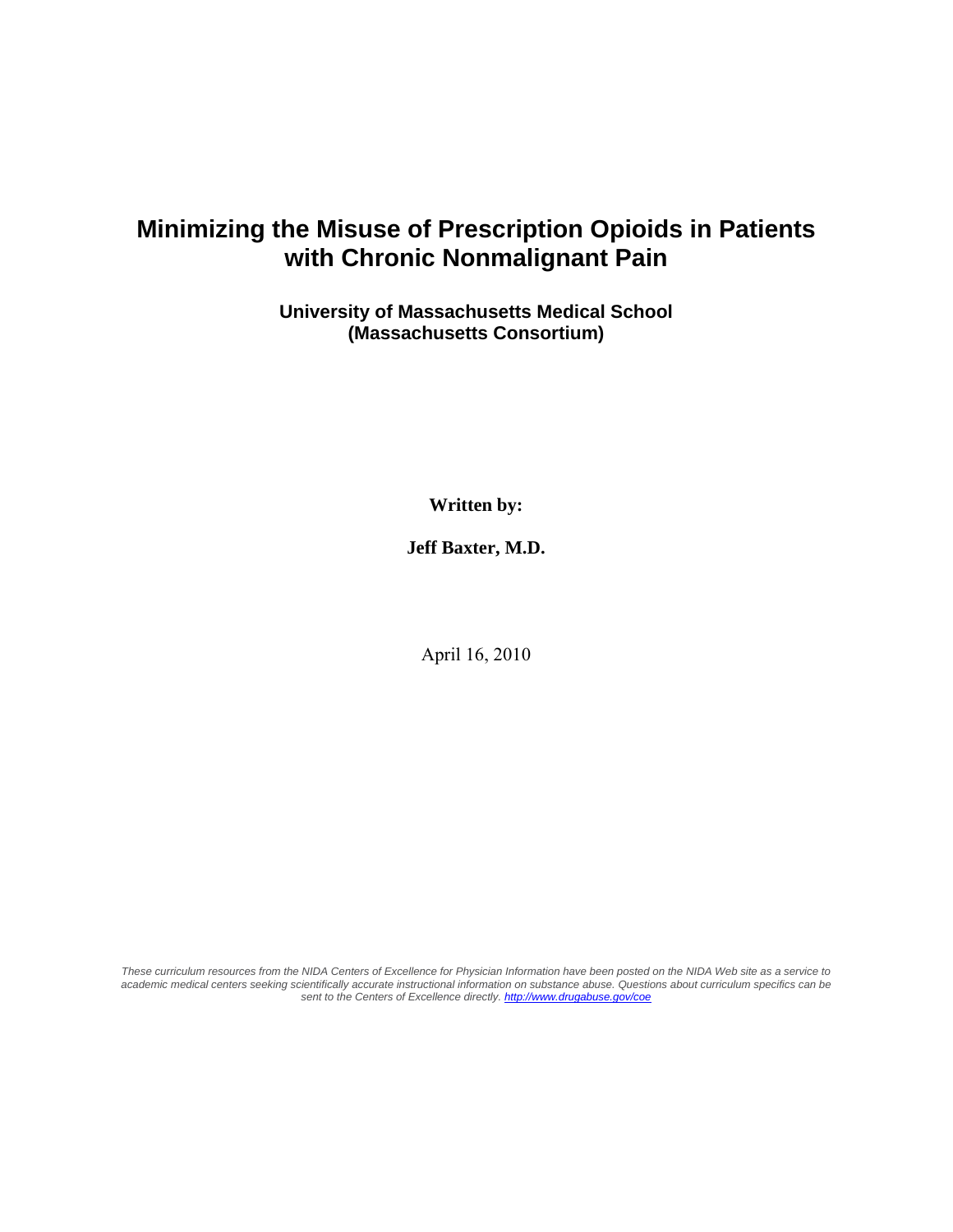# **Table of Contents**

| Attachment: Supporting Documents Packet for use with case study46 |  |
|-------------------------------------------------------------------|--|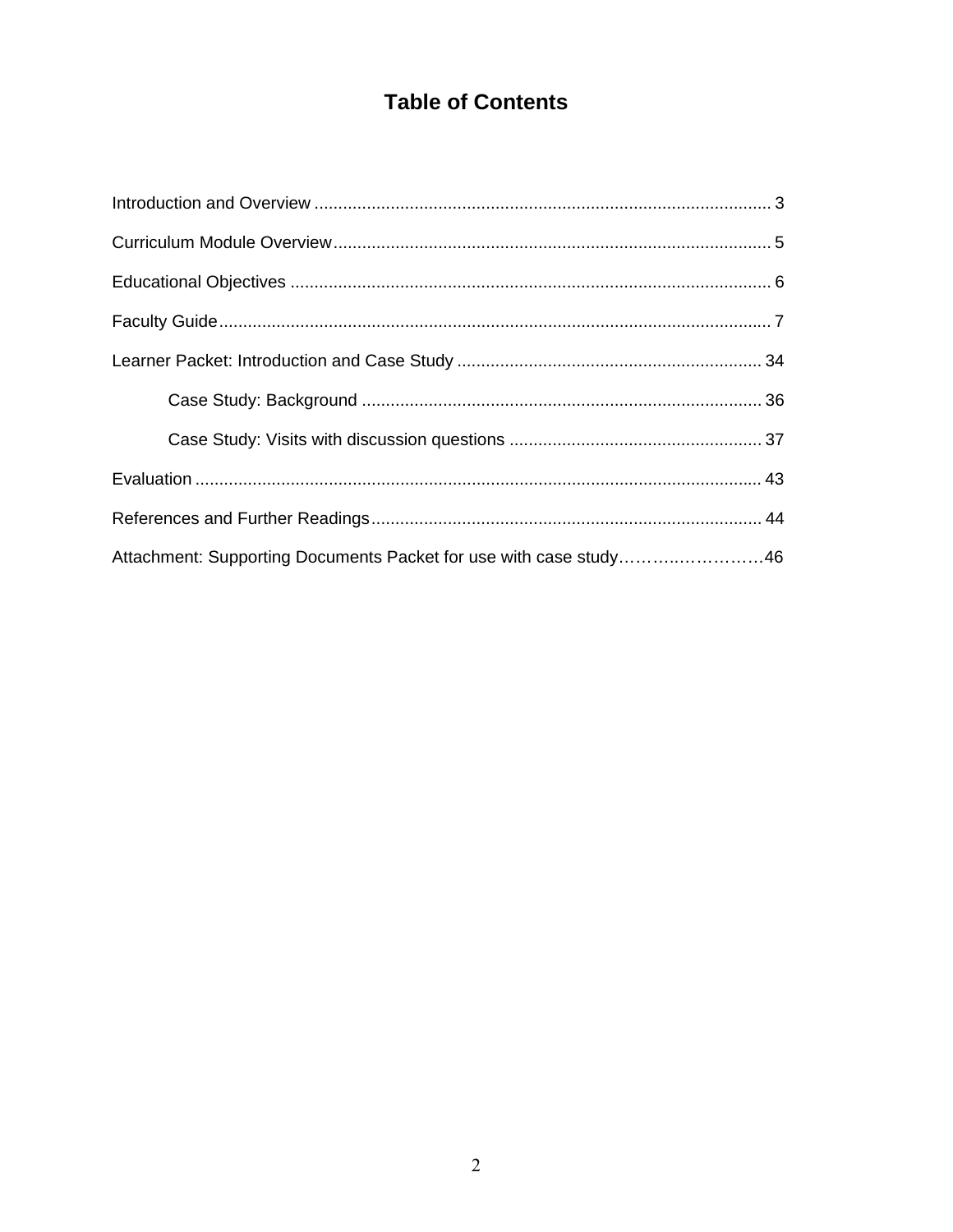# **Introduction and Overview**

<span id="page-3-0"></span>In the last decade, patient groups and accreditation agencies have advocated for improvements in pain treatment, including expanded access to opioid medications. At the same time, rates of misuse of and addiction to prescription opioids have risen dramatically. Of particular concern are the results of national surveys suggesting that the majority of patients who misuse opioid medications obtain them by way of legitimate prescriptions written either for them or for friends or family members.

Medical providers face great challenges in managing opioid medications. Opioid analgesics are very effective for decreasing many types of pain, but they carry significant risks for patients, including the possibility of cognitive impairment, respiratory depression, overdose, death, physiological tolerance, withdrawal symptoms, and addiction. Medical providers must balance the rights of patients to safe, effective treatment of pain with the responsibility to ensure these medications are prescribed appropriately, safely, and in a way that minimizes abuse and diversion of these medications.

Patients with chronic pain most commonly seek care in primary care settings, where providers often feel poorly prepared to evaluate and manage these conditions. The situation is worsened by pressures on primary care providers to see more patients in less time, and with less support, lower levels of reimbursement, and a paucity of specialty referral resources for pain treatment.

This educational module has been designed as an introduction for health professions students and primary care residents to a standardized approach to the management of patients with chronic nonmalignant pain that integrates techniques for the prevention and detection of misuse of prescription opioids. It is our hope that increasing provider knowledge and skills early in the educational process will improve patient safety and the quality of pain treatment while also decreasing the misuse and diversion of prescription opioids.

This curriculum resource is a case-study module designed for use by a faculty facilitator with small groups of health professions students or medical residents. In this module, participants care longitudinally for a single patient with a common chronic pain complaint: low back pain (LBP). The case study is structured in five sections, beginning with background information and followed by three office visits (and a separate review of lab results), which take place over the course of 9 months. Each visit begins with a medication list and a description of the patient's current condition and ends with questions for discussion. The questions are tied to the specific learning objectives for each visit.

Participants work from two sets of printed pages. The first is the learner packet, which is included here as pages 34 through 42. It contains an introduction, learning objectives, and the case study with the discussion questions. The second is a document containing 25 pages of supporting documents, including both reference materials and clinical tools completed to model what this patient's clinical chart might look like. This supporting documents section is attached at the end of this document. Participants are instructed to keep the two resources side by side as they work through this module.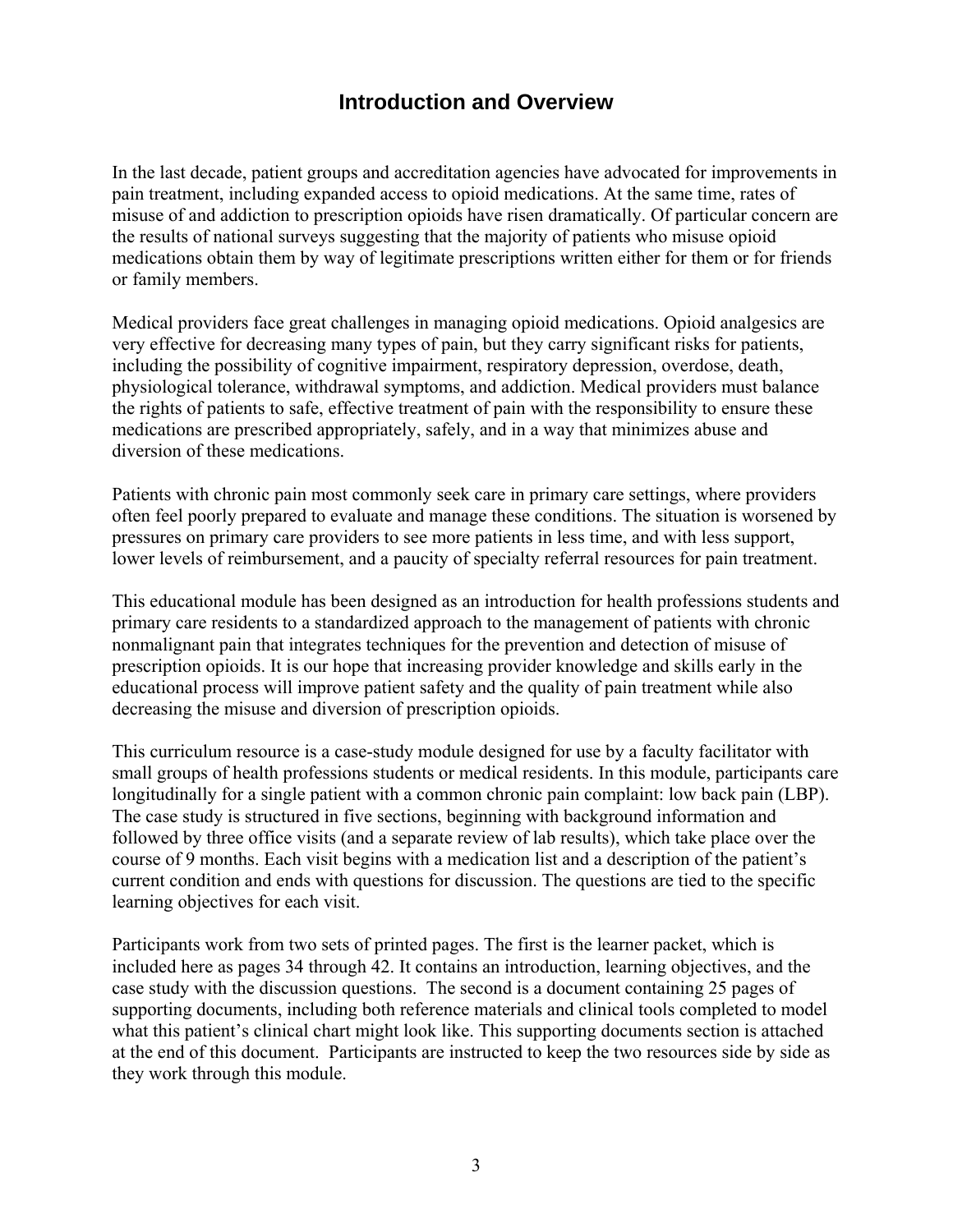There is also a one page evaluation tool that is included as page 43. We have used this simple form as a pre- and post- course evaluation. Please remember to remove the highlights from the answers before printing it for use.

This module has been piloted with 105 third-year medical students at the midpoint of the thirdyear curriculum, and has been reviewed by four groups of faculty comprising physicians from family medicine and internal medicine.

**Key words:** chronic pain; drug abuse; drug addiction; opioids; problem-based learning; substance-related disorders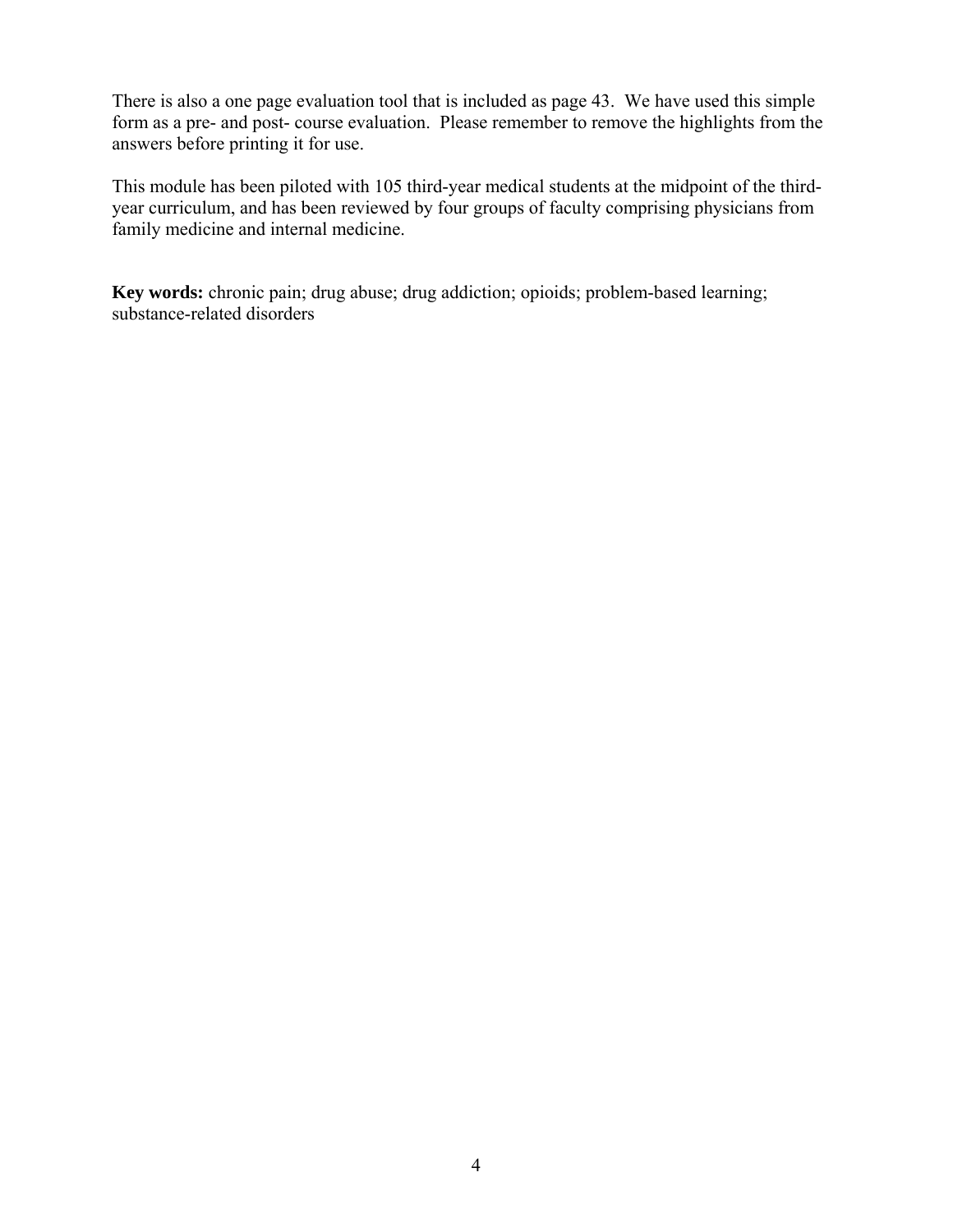# **Curriculum Module Overview**

<span id="page-5-0"></span>This module consists of:

- Three complete packets that should be kept intact in order to facilitate printing and distribution for use with learners:
	- Faculty guide, with supporting information for each of the learning objectives linked to the discussion questions
	- Learner packet, with a separate introduction and case study so the packet can be distributed to participants for review in advance of the learning session
	- Supporting documents packet with clinical tools completed to reflect what this patient's chart would look like when documentation meets current clinical guidelines, as well as other resources to support the case study. This packet is attached as a separate PDF file and should be printed and distributed with the learner module.
- Evaluation tool.
- References and Additional Readings.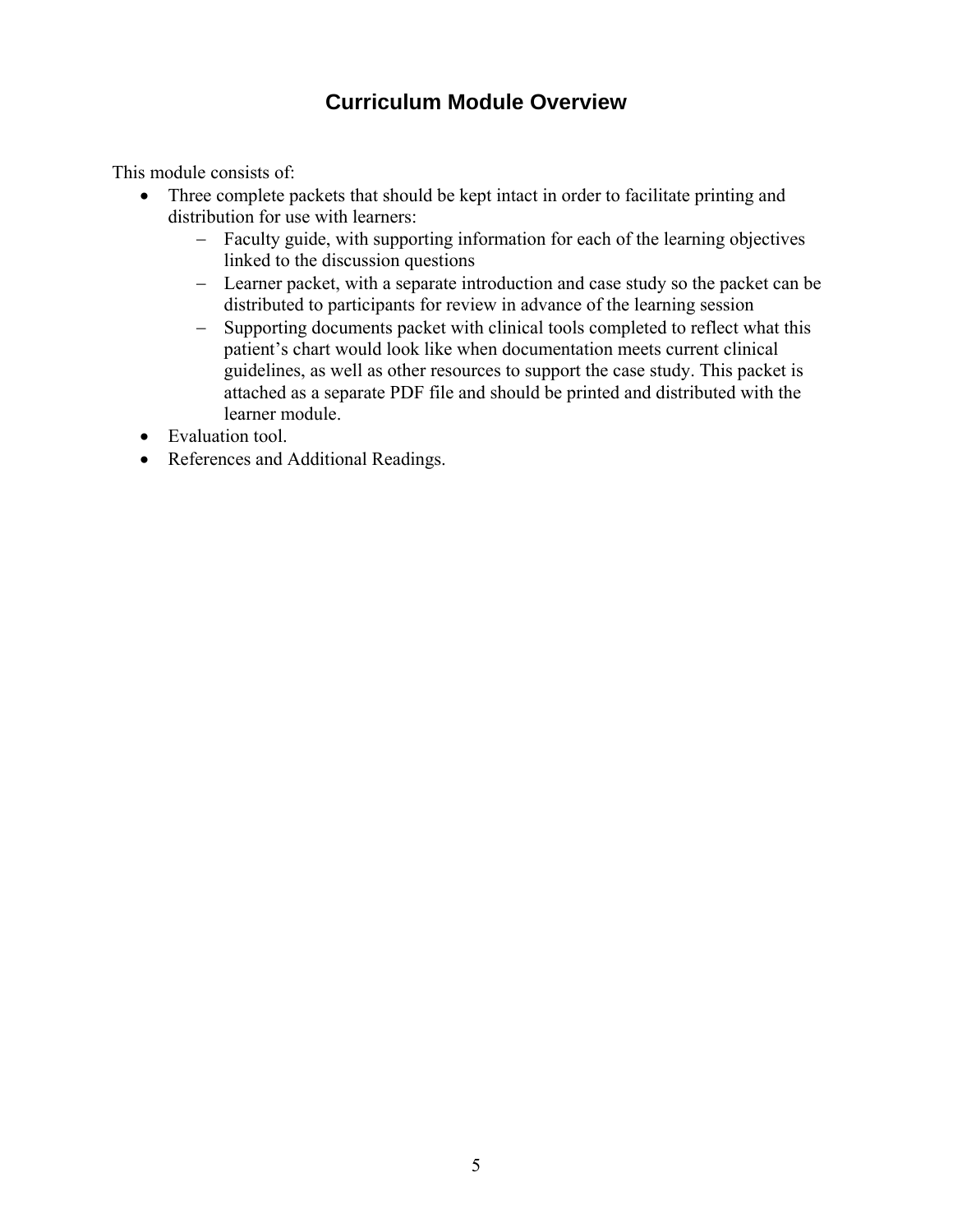# **Educational Objectives**

- <span id="page-6-0"></span> Discuss the components of the accepted standard of care for chronic nonmalignant pain.
- Describe the use of a number of clinical tools to support the management of chronic nonmalignant pain in primary care settings.
- Describe strategies for optimizing safety in the provision of opioid analgesics for chronic pain.
- Describe the approach to preventing and detecting the misuse of opioid pain medications in patients being treated for chronic pain.
- Describe the differences between physical dependence on and addiction to opioid pain medications and how to recognize addiction in chronic pain patients.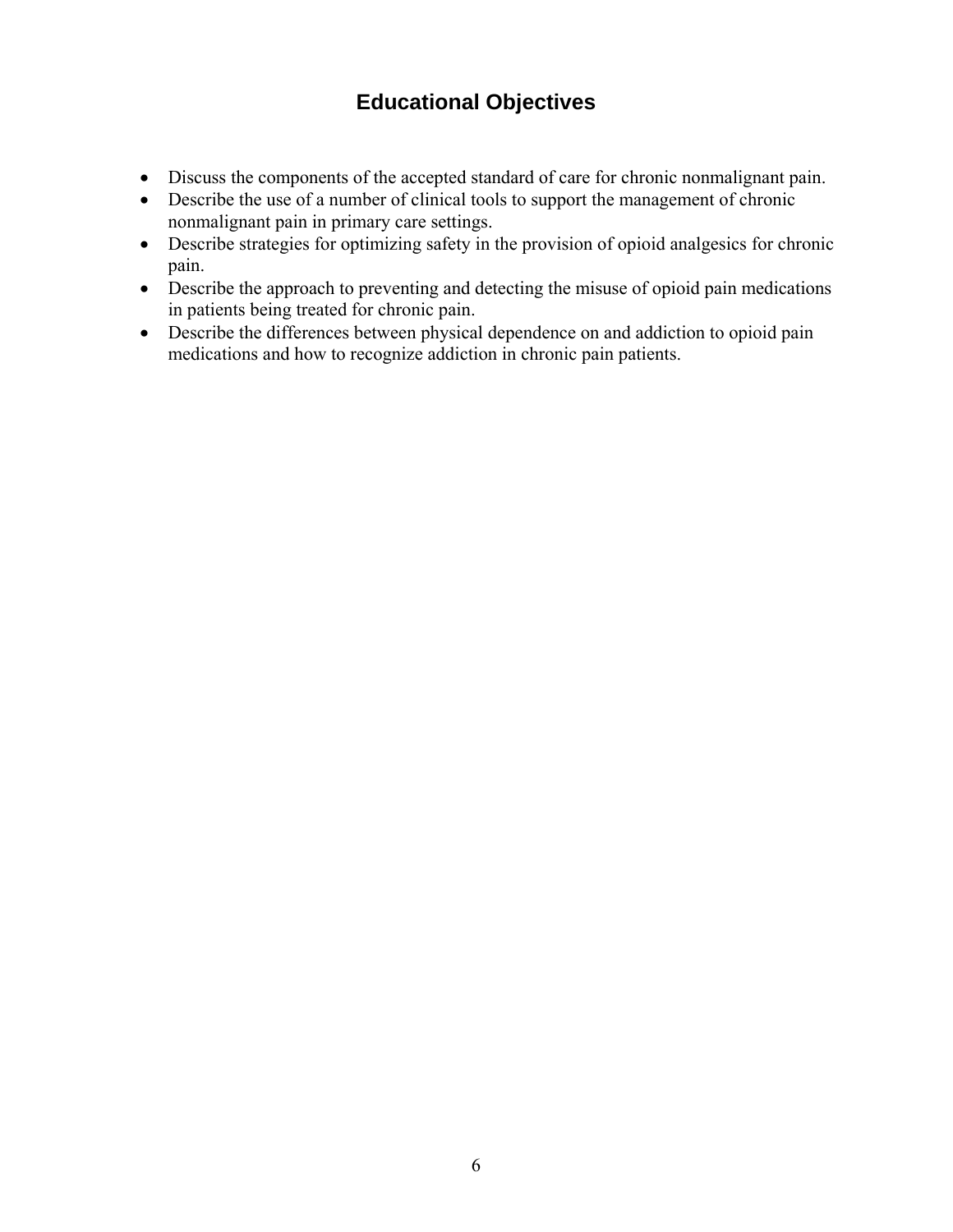# **Faculty Guide**

<span id="page-7-0"></span>This educational module has been designed as an introduction for health professions students to the evaluation and management of chronic nonmalignant pain in primary care, with a specific focus on the prevention and detection of misuse of prescription opioids. Patients with chronic pain most commonly seek care in primary care settings, where providers often feel poorly prepared to evaluate and manage these conditions (Upshur 2006). The situation is worsened by pressures on primary care providers to see more patients in less time, and with less support, lower levels of reimbursement, and a paucity of referral resources.

Providers often feel particularly uncertain and uncomfortable with pain management involving the prescription of opioid medications. On the one hand, opioid analgesics are very effective for decreasing many types of pain, and patients have a right to safe and effective treatment of pain. On the other hand, medical providers are charged with the responsibility of ensuring opioid medications are prescribed safely and in a way that minimizes addiction to, or abuse or diversion of, this class of medications.

The goal of this module is to introduce health professions students to a standardized approach to the management of chronic nonmalignant pain that is consistent with the standards recommended by the Federation of State Medical Boards *Model Policy on the Use of Controlled Substances in the Treatment of Pain* (2004) and the treatment guidelines published by the American Pain Society (Chou R, et al. 2009). In addition, the module will demonstrate the use of some existing clinical tools for managing chronic nonmalignant pain while minimizing the misuse of opioid pain medicines.

This module is modeled on the approach to chronic pain management proposed by Gourlay et al. (2005). In this approach, the authors propose there is no way to predict with reliability who will be able to be managed safely on controlled substances for chronic pain. They therefore suggest the following: "As with universal precautions in infectious diseases, by applying the following recommendations, patient care is improved, stigma reduced, and overall risk is contained."

- 1. Make a diagnosis with an appropriate differential:
	- a. Treat symptoms even when specific objective findings are absent.
	- b. Treat co-occurring disorders (e.g., depression, substance use disorders [SUDs]).
- 2. Assess for psychiatric conditions and SUDs.
	- a. Obtain a careful substance abuse and mental health history.
	- b. Use drug testing in a "patient-centered" manner.
- 3. Obtain careful, detailed, informed consent for the use of opioids.
- 4. Use treatment agreements outlining the goals of treatment and the responsibilities of both patients and providers.
- 5. Assess pain level and function both before and after each intervention.
- 6. Use opioids (with or without adjunctive medications) when appropriate.
- 7. Regularly assess pain scores and level of function.
- 8. Regularly assess the "four As" of pain medicine:
	- a. Analgesia
	- b. Activities of Daily Living 7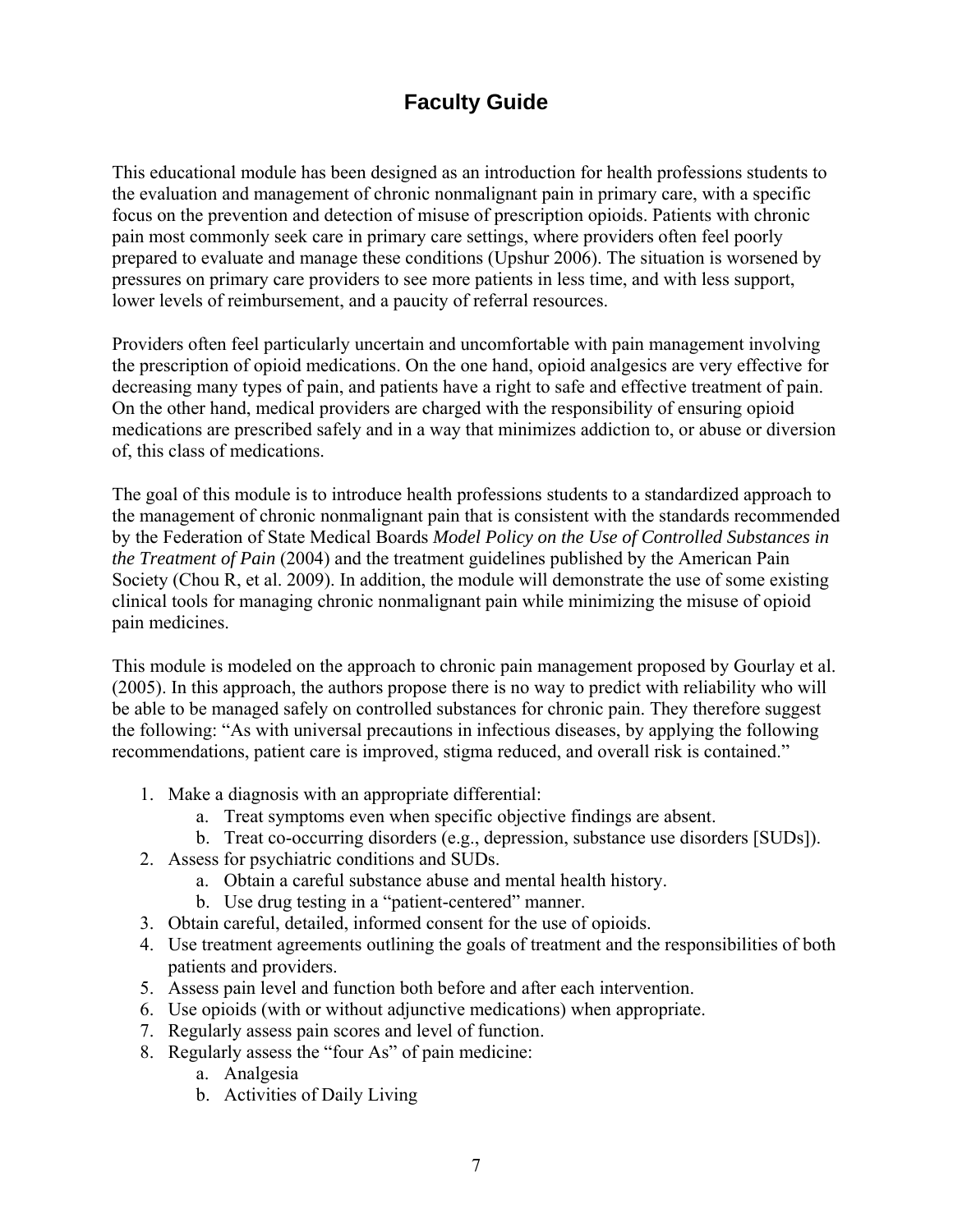- c. Adverse Effects
- d. Aberrant Drug-Taking Behaviors
- 9. Periodically review pain diagnosis and comorbid conditions (e.g., psych, SUDs).
- 10. Document each of these components carefully and completely.
- 11. Triage patients to appropriate level of care based on risk and/or on response to treatment and any problems identified during treatment. Three levels of care are discussed in this reference:
	- a. Primary care
	- b. Primary care with specialty support
	- c. Specialty care

To more effectively demonstrate how to manage chronic nonmalignant pain in a manner consistent with these guidelines, this module is structured as a case study of a patient with a chronic pain problem. At each stage of the case, the components of the "Universal Precautions" approach are modeled, either in the text of the case or through the incorporation of clinical tools that have been completed as if they were part of this patient's medical record.

# **Target Audience and Setting**

This module has been piloted primarily with medical students at the midpoint of their third year of medical school. It is most appropriate for health professions students who have had some firsthand experience with managing patients with pain in inpatient and outpatient settings (e.g., third- and fourth-year medical students). The learning objectives may also be appropriate for residents in primary care fields, particularly first- and second-year residents in family medicine and internal medicine. During our experience piloting this module with second-year family medicine residents, the discussion generated has been lively and valuable, but even more time was needed to work through the material due to the rich body of experiences with managing pain and opioid medications that the resident learners wanted to share and reflect on.

The module is designed for use in a small-group setting, with perhaps 8 to 10 learners, and has been piloted using both a single faculty facilitator and a team of two facilitators with each small group. Our faculty commented that having two facilitators per group improved the pace and flow of the module, because it allowed one facilitator to look ahead and plan for the next section while the other led the discussion.

Please note that in pilot testing with third-year medical students, the students often focused intently on detailed issues around pathophysiology, pharmacology, and physical examination techniques.

It is important for the facilitator to stress that, at this level, the learning objectives center on general principles. This module is designed to provide an overview of the approach to managing patients with chronic nonmalignant pain and preventing and detecting opioid misuse. Details about physical examination techniques, interventional pain procedures, alternative therapies, and prescribing guidelines for specific classes of medications are outside the scope of this module. In our home institution, these topics are covered in separate workshops offered along with this small-group module. Facilitators will need to ensure that the group continues to move through the module, gleaning concepts and principles rather than focusing too much time on any one topic.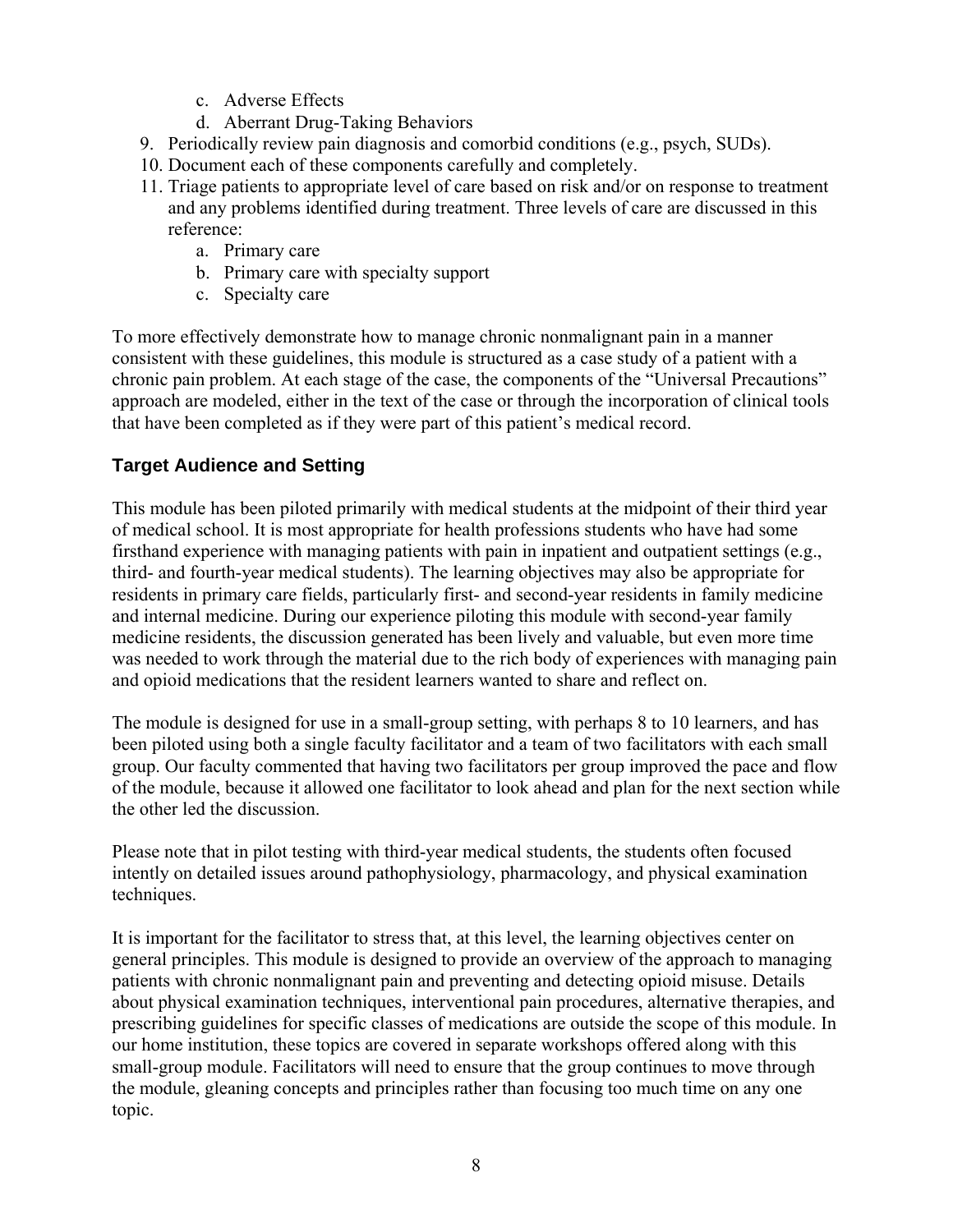Similarly, the evaluation and management of acute and subacute back pain are topics that should be covered elsewhere in the curriculum to allow the participants to focus on issues unique to chronic pain management. Participants should be instructed to review the page marked "Case Study Module: Background" prior to the session. Facilitators will begin with "Visit #1," which takes place 4 months after this patient's initial presentation.

Finally, please be sure to stress that these guidelines were developed for the management of chronic nonmalignant pain and do not necessarily apply to the management of cancer pain or pain at the end of life.

## **Structure of the Student Module**

In this module, participants will care longitudinally for a single patient with a common chronic pain complaint: LBP. The case study is structured in five sections, beginning with background information and followed by three office visits (and a separate review of lab results), which take place over the course of 9 months. Each visit begins with a medication list and a description of the patient's current condition and ends with questions for discussion. The questions are tied to the specific learning objectives for each visit.

Participants will receive two sets of printed pages. The first is a nine-page packet that includes five pages of case study. The second is a document containing 25 pages of supporting documents, including both reference materials and clinical tools completed to model what this patient's clinical chart might look like. Please keep the two resources side by side as you work through this module.

# **Getting Started**

We recommend a minimum of 2 hours to complete the entire module. For a group of learners with more experiences to share, or if the facilitators are less experienced at moving through casebased learning modules, 3 hours with a break incorporated will be more comfortable, as a lot of material is included. Each student should receive a copy of both the case study and the supporting documents packet. Please begin by familiarizing yourself with the student materials and the faculty guide. Consider holding a faculty development session in advance to review the module and faculty guide and to discuss the structure of and strategies for the sessions.

# **Using the Faculty Guide**

The faculty guide is organized to follow the student case module step by step. The guide is divided into five sections, reflecting the structure of the case study and supporting documents. The guide does not contain some of the materials that are in the student module, so it may work best for each facilitator to use the guide side by side with the student module until s/he is more familiar with the material.

Each section of the faculty guide begins with a list of the learning objectives for that section, which are identical to the discussion questions in the student module. The list of objectives is followed by background information to support the discussion of each objective; the background information is numbered to match the learning objective to which it corresponds. Also, when the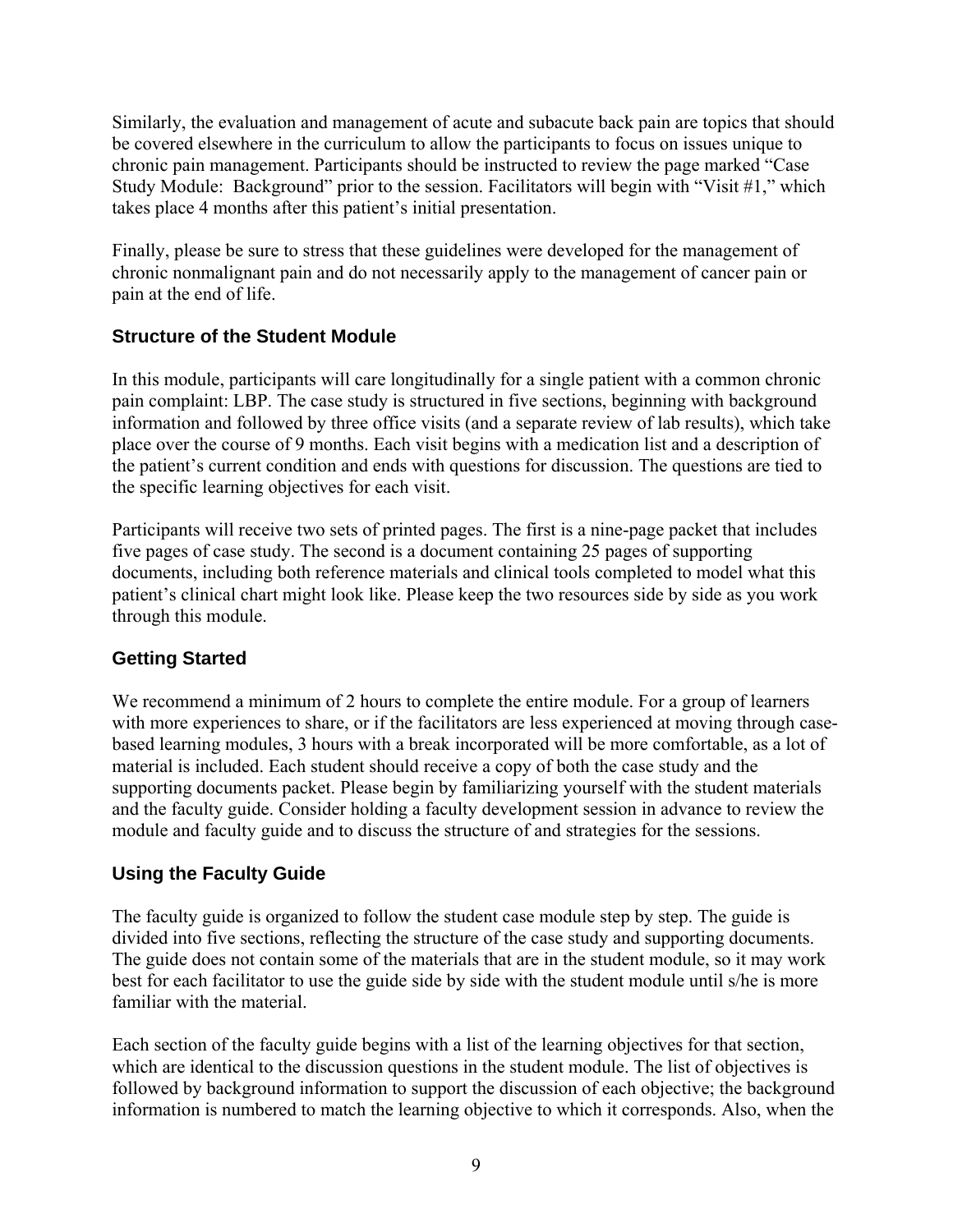discussion will require reviewing specific information in the supporting documents module, the page on which that material appears will be listed in **bold** type.

Suggestions for adapting the module to your educational setting:

- The module can be broken up and completed in multiple sessions over multiple days or weeks, depending on the time allotted for didactics at your institution. Please note that the learning objectives are not equally distributed among the sections and that it will take significantly more time to work through Visits #1 and #2.
- The pain management tools included in the module are meant to be representative of the types of tools that are available and that may be helpful in supporting the clinical care of pain patients and facilitating documentation that meets the standards set forth in the Federation of State Medical Boards *Model Policy on the Use of Controlled Substance in the Treatment of Pain* from 2004 and the American Pain Society guidelines from 2009 (Chou R, et al. 2009). By including these tools we are not endorsing the use of any specific tool. Programs with established pain treatment tools or protocols should feel free to substitute the documents used within the home institution.
- Facilitators or program sponsors may choose to prioritize some of the learning objectives over others in some or all of the sections.

Some selected strategies for facilitating the case study module:

- In order to focus on the chronic pain management issues, the acute pain presentation and first 4 months of treatment are summarized in the first page of the case study. It is reasonable to review this information briefly with the participants prior to beginning with Visit #1, but be careful not to get bogged down in discussions of the acute presentation.
- Consider starting the small group by asking the students to react to the background information included with the case study and to describe some of their experiences with managing pain. What has worked well, and what hasn't? Describe particularly challenging patient care situations.
- In the interest of time and momentum, when starting a new section (visit) in the case, consider quickly summarizing the content of the case presentation for the students, rather than having the students take the time to read it. If you have two facilitators, you can alternate this responsibility so one of you is always reading the learning objectives and ready to lead the discussion in the next section.
- Use the discussion questions at the end of each visit section—they are keyed to the objectives for the session and the material in this faculty guide.
- To improve participation, consider asking the participants to take turns responding to the discussion questions.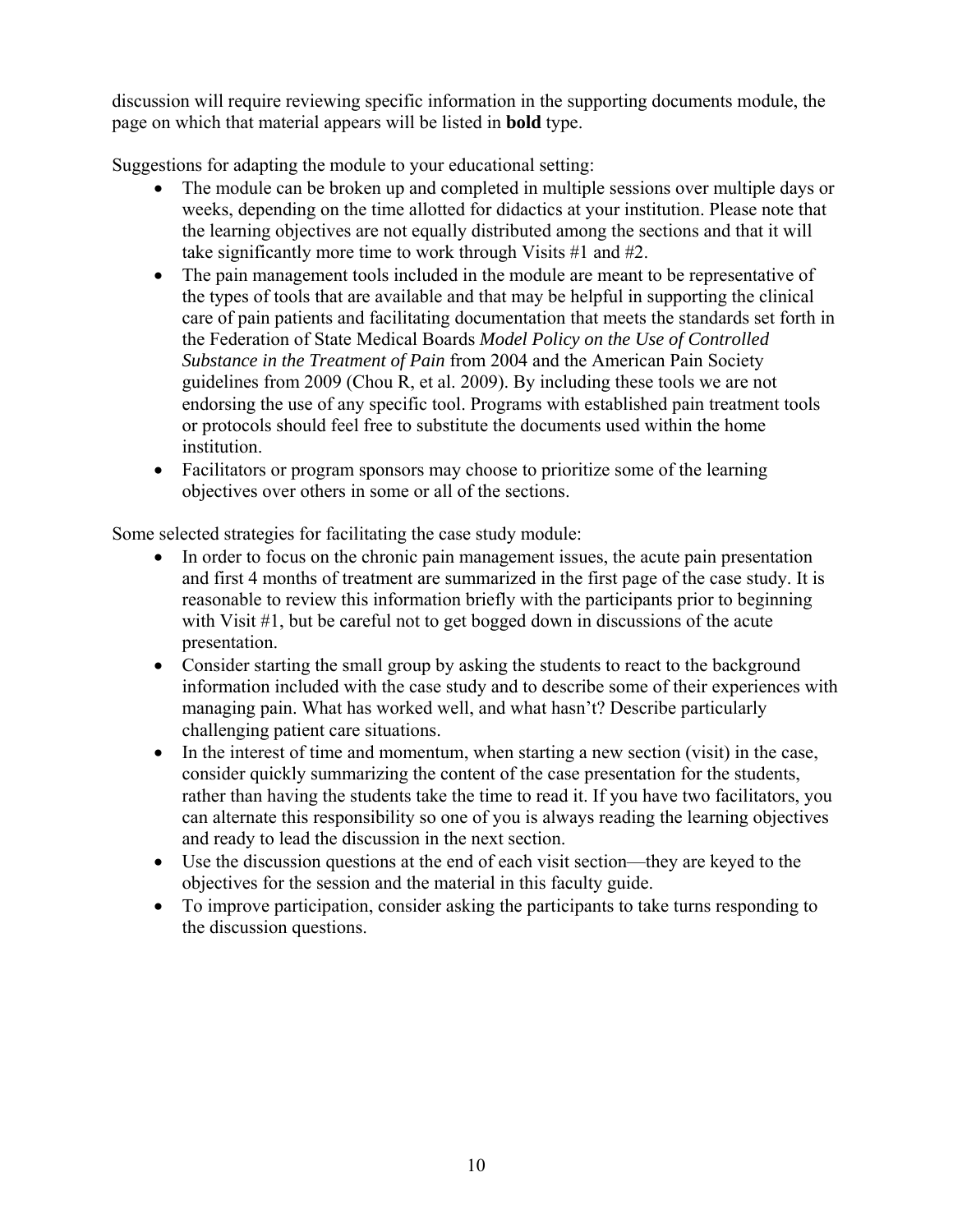## **Optional Section for Facilitators: Background Information on Clinical Presentation**

This patient's presentation suggests a common cause of low back pain (LBP): L4-L5 disk herniation with nerve root compression. This section of the faculty guide contains background information about the evaluation and treatment of LBP to help with any questions that may come up after the students have read the background section. It is expected that most of the students participating in this module will already be familiar with this approach; in order to focus more time on chronic pain management issues, try not to spend too much time discussing the initial presentation (Chou R, et al. 2007).

#### *1. History and Physical Examination*

To classify this acute LBP syndrome into one of three categories:

- a. Nonspecific LBP (85%)
- b. LBP potentially associated with radiculopathy  $(4\%)$  or spinal stenosis  $(3\%)$
- c. LBP associated with other specific, potentially serious causes.

#### *2. Historical Assessment for Potential Serious Conditions*

Rapidly progressing or severe neurological deficits:

- a. Motor deficits at multiple levels
- b. Fecal/urinary incontinence
- c. Urinary retention
- d. Saddle anesthesia
	- e.g., cauda equina syndrome (compression of nerve roots from lower spinal cord segments)

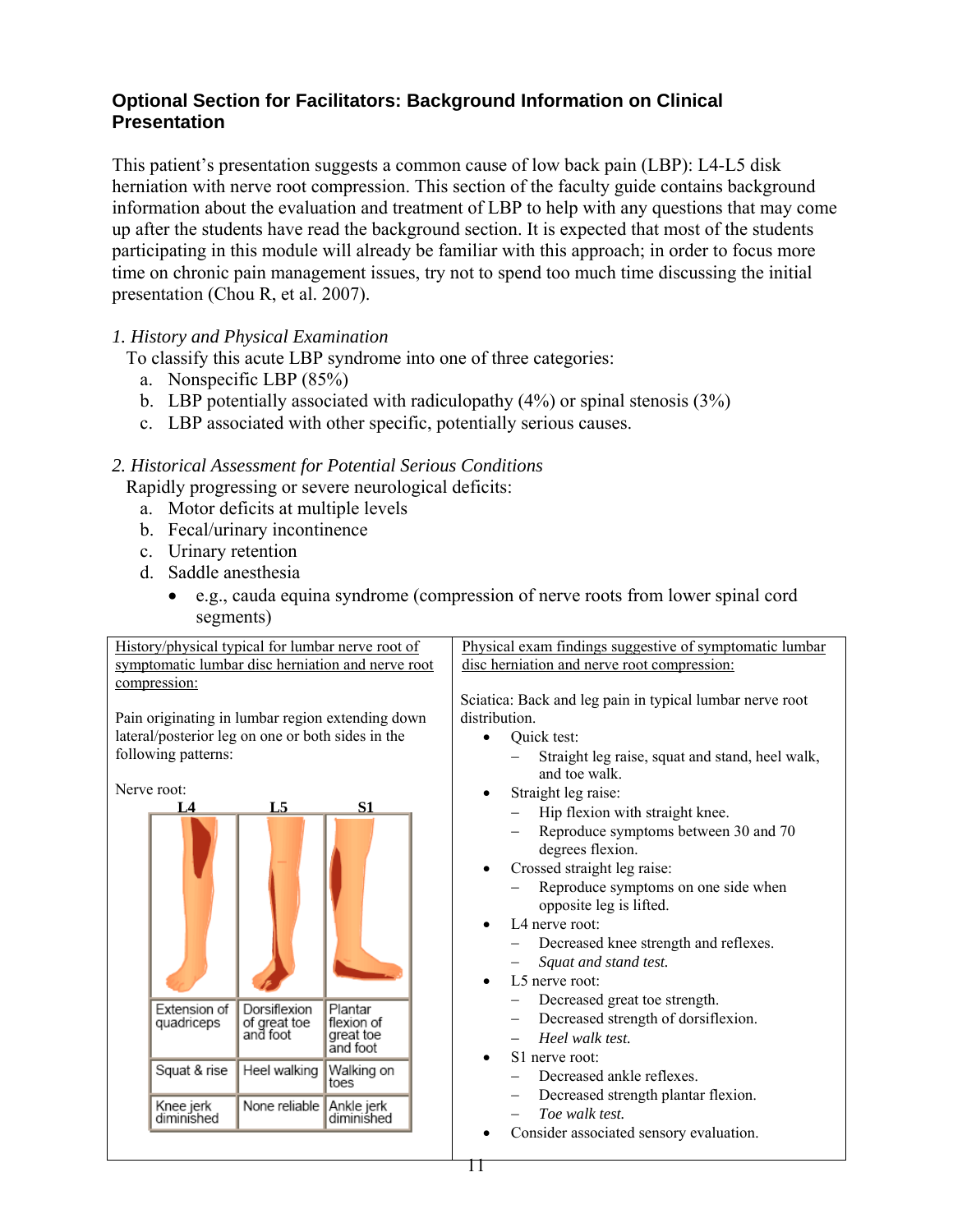- e. Findings associated with spinal stenosis (variable and unreliable):
	- Pain radiating to leg
	- Symptoms change on downhill treadmill
	- Pain relieved in sitting position
	- Age  $> 65$
- f. Fracture of spinal column:
	- Trauma
	- Risk factors for compression fractures:
		- Age
		- Osteoporosis
		- Chronic steroids.
- g. History of cancer or symptoms associated with cancer:
	- Past cancer diagnosis
	- Unexplained weight loss
	- Age  $> 50$
	- Prolonged symptoms
- h. Risk factors for spinal column infection:
	- Fever
	- IV drug use
	- Recent infection
	- Immunodeficiency

#### *3. Initial Treatment*

- a. For nonspecific LBP:
	- Educate patients about expected course/duration of symptoms.
	- Advise patients to stay active.
	- Educate patients about self-care options:
		- Heat
		- Lumbar supports (little evidence)
	- Consider impact of symptoms on work and other activities.
	- Role for preventive education?
		- Lifting techniques
		- Stretching exercises
		- "Back school"
- b. Adjuvant therapy:
	- Spinal manipulation
- c. Approach to acute radicular pain is similar, although little evidence/few studies are available to guide treatment in this group.

#### *4. Initial Pharmacotherapy Emphasizes Nonopioid Options*

- (Include discussion of side effects and toxicities.)
	- a. Acetaminophen:
		- Safe, inexpensive, lower potency
		- Risk of liver enzyme elevation
	- b. NSAIDs:
		- Inexpensive, higher potency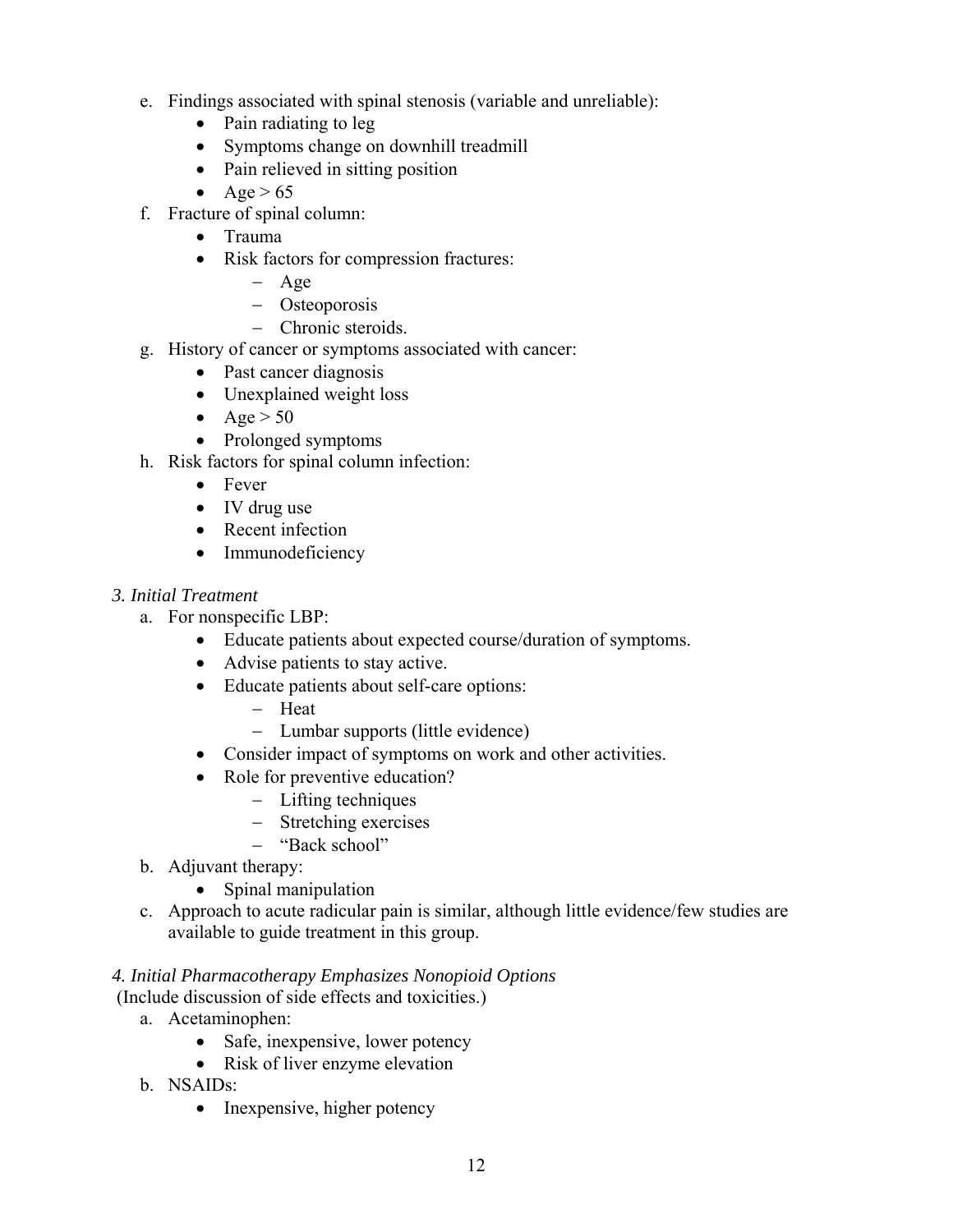- Gastrointestinal side effects
- Renovascular side effects
- c. COX 2 inhibitors:
	- Worth mentioning increased risk cardiovascular events and removal of Bextra and Vioxx from the market, because patients may ask; preceptors may be prescribing Celebrex
- d. Muscle relaxants:
	- Variable results, low-level evidence for efficacy
	- Avoid carisoprodol (SOMA), also known by the name isopropyl meprobamate; this medication is metabolized to meprobamate, a barbiturate that was widely abused in the past and readily causes tolerance, physical dependence, and risk of seizure on withdrawal. There are many safer alternatives in this category of medications that do not carry these risks.
- e. Opioids are not absolutely contraindicated and doctors may consider use of short-acting agents for short course if:
	- There is severe, disabling pain.
	- The pain is not controlled with acetaminophen or NSAIDs.

#### *5. Imaging Guidelines*

(Routine imaging not recommended in nonspecific back pain.)

- a. Plain x ray:
	- Indicated for suspected compression fracture in high-risk patients: - Trauma or osteoporosis
	- Risks: Gonadal exposure to radiation, especially in women (equal to one CXR daily for a year)
- b. Advanced imaging: CT/MRI:
	- Does not improve outcomes
	- Incidental findings leading to additional, possibly invasive, testing
- c. Imaging should be performed in acute pain if:
	- There are severe or progressive neurological deficits.
	- Serious underlying condition is suspected.
		- MRI typically preferred over CT.
- *6. Planning Follow-up* 
	- a. Most cases of LBP resolve within 4 weeks.
	- b. Assess and respect impact on work and family responsibilities.
	- c. Reassure; engage; and express concern, care, and willingness to continue to work with the patient to resolve this issue.

## **Subacute Back Pain**

- *1. Imaging in Subacute Back Pain* 
	- a. Used at follow-up reevaluation for signs of serious underlying conditions if signs suggest a problem
	- b. Used in patients with persistent pain, radiculopathy, or stenosis for the past 4 to 8 weeks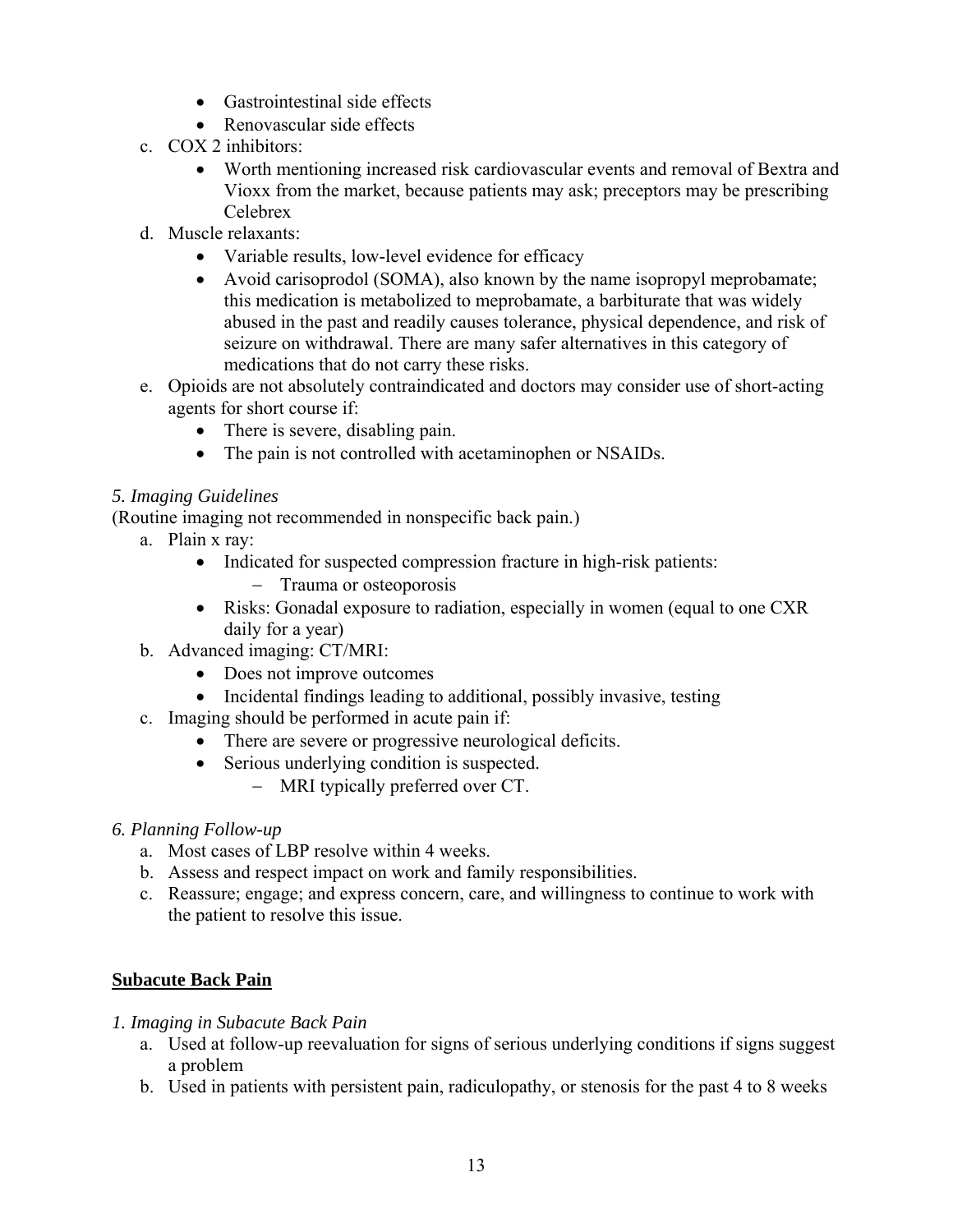- c. Guidelines stress imaging indicated if patient is a possible candidate for surgery or epidural steroid injection.
- *2. Adjuvant Therapy in Subacute Back Pain* 
	- a. Intensive interdisciplinary rehabilitation (e.g., with physician; psychologist; physical, social, and vocational therapists) is really the only modality with evidence for benefit at this stage.
	- b. Role for preventive education? Not much evidence.
		- Lifting techniques
		- Stretching exercises
		- "Back school"
	- c. There is some evidence for other adjuvant therapies in back pain that is more chronic:
		- Acupuncture
		- Exercise therapy: Individual with supervision, stretching, and strengthening
		- Massage
		- Yoga
		- Cognitive behavioral therapy
		- Relaxation.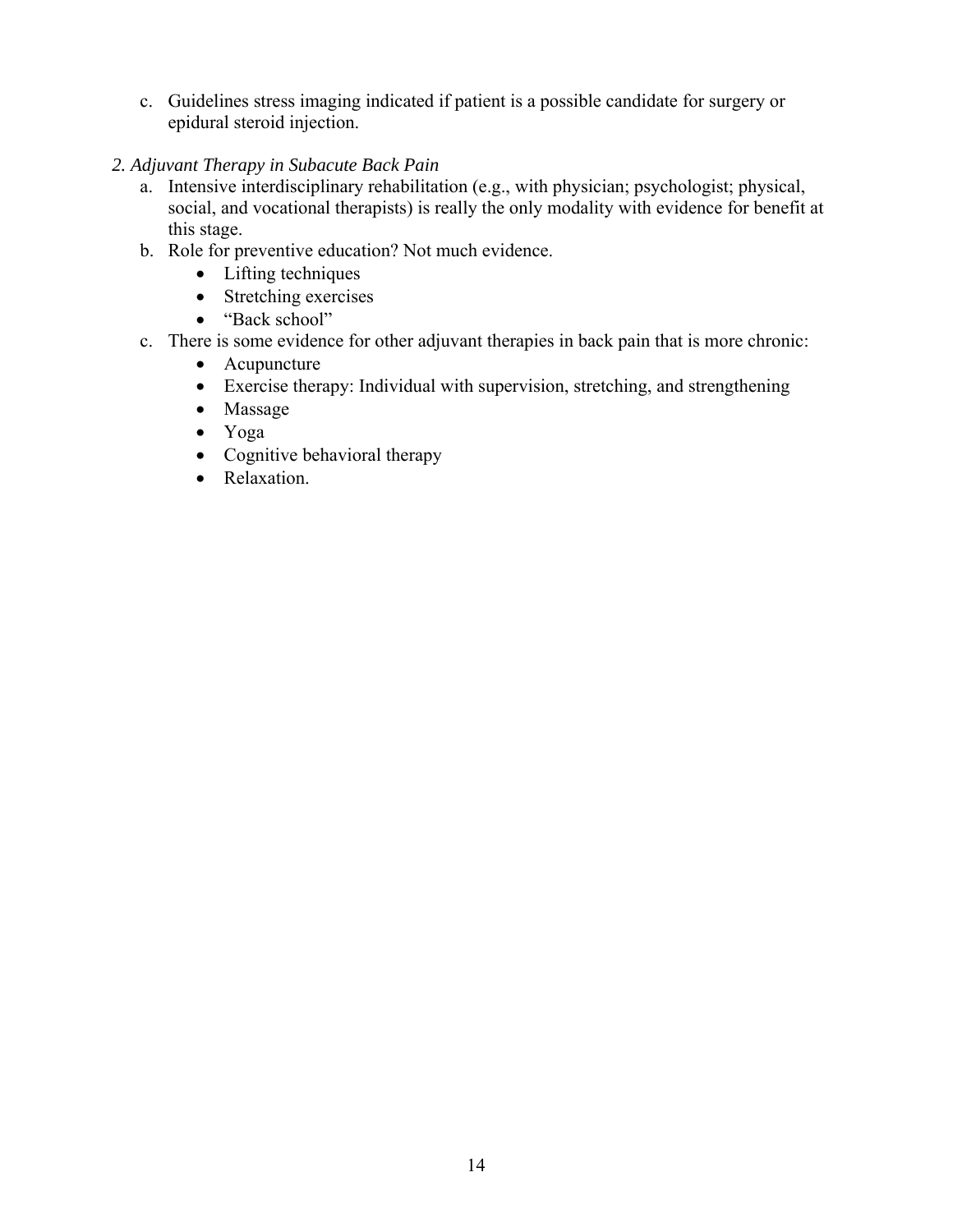# **Visit #1: 4 Months After Initial Injury**

(Page numbers correspond to pages in the Supporting Documents handout.)

## **Discussion Questions/Learning Objectives:**

- 1. Discuss the definition of chronic pain, the goals of treating chronic nonmalignant pain with opioid medications, and how to establish appropriate goals and expectations with each patient **(p 2 for MRI)**.
- 2. Describe the initial assessment and documentation procedures for treating chronic pain with opioid medications, including:
	- a. The use of an Initial Pain Assessment Tool **(pp 3–4)** to document the cardinal features of the pain complaint and the impact of the pain on the patient's functioning
	- b. The informed consent process for initiating opioids **(pp 5–6)**
	- c. The role for, and components of, a treatment agreement in the management of pain with opioid medications **(pp 7–8)**
- 3. Describe strategies for initiating long-acting opioids **(p 9)**.
- 4. Discuss the use of adjuvant, nonopioid medications in patients taking chronic opioids **(p 10)**.
- 5. Describe the psychological impact of chronic pain and the use of the PHQ-9 to assess depression **(pp 11–12)**.
- 6. Discuss strategies for screening for SUDs in pain patients, including the use of standardized screening tools. The AUDIT and the DAST-10 are included in this packet (**pp 13-14**). The NIDA-Modified ASSIST (NM**ASSIST**) is available online (see **http://www.drugabuse.gov/NIDAMED .)**
- 7. Discuss the factors associated with increased risk of abuse of opioid medications during pain treatment. The Opioid Risk Tool is included in the packet (p 15).
- 8. Describe how to use a statewide Prescription Drug Monitoring Program (PDMP). If it is available in your state, describe how to access it.
- *1. Chronic Pain: Definition and Goals of Treatment* **(p 2 for MRI)** 
	- a. Notes on the MRI: These findings are somewhat nonspecific. One of the significant problems with imaging of the low back is that many patients with pain will have no findings, and many patients without pain will have asymptomatic findings.
	- b. Definition of pain:
		- "Unpleasant sensory and emotional experience, associated with actual or threatened tissue damage, or described in terms of such." International Association for the Study of Pain (Savage 2008).
		- Challenges in diagnosing pain:
			- No objective tests or measures (Pain is what the patient says it is.)
			- Perceived differently by different people
			- Strongly influenced by psychological and social factors
			- May coexist with mental illness and addiction
	- c. Chronic nonmalignant pain definitions:
		- $\bullet$  > 3 months? > 6 months?
		- Pain that persists beyond the usual course of an acute disease or healing of an injury or pain that may or may not be associated with an acute or chronic pathologic process that causes continuous or intermittent pain over months or years (Federation of State Medical Board Guidelines 2004)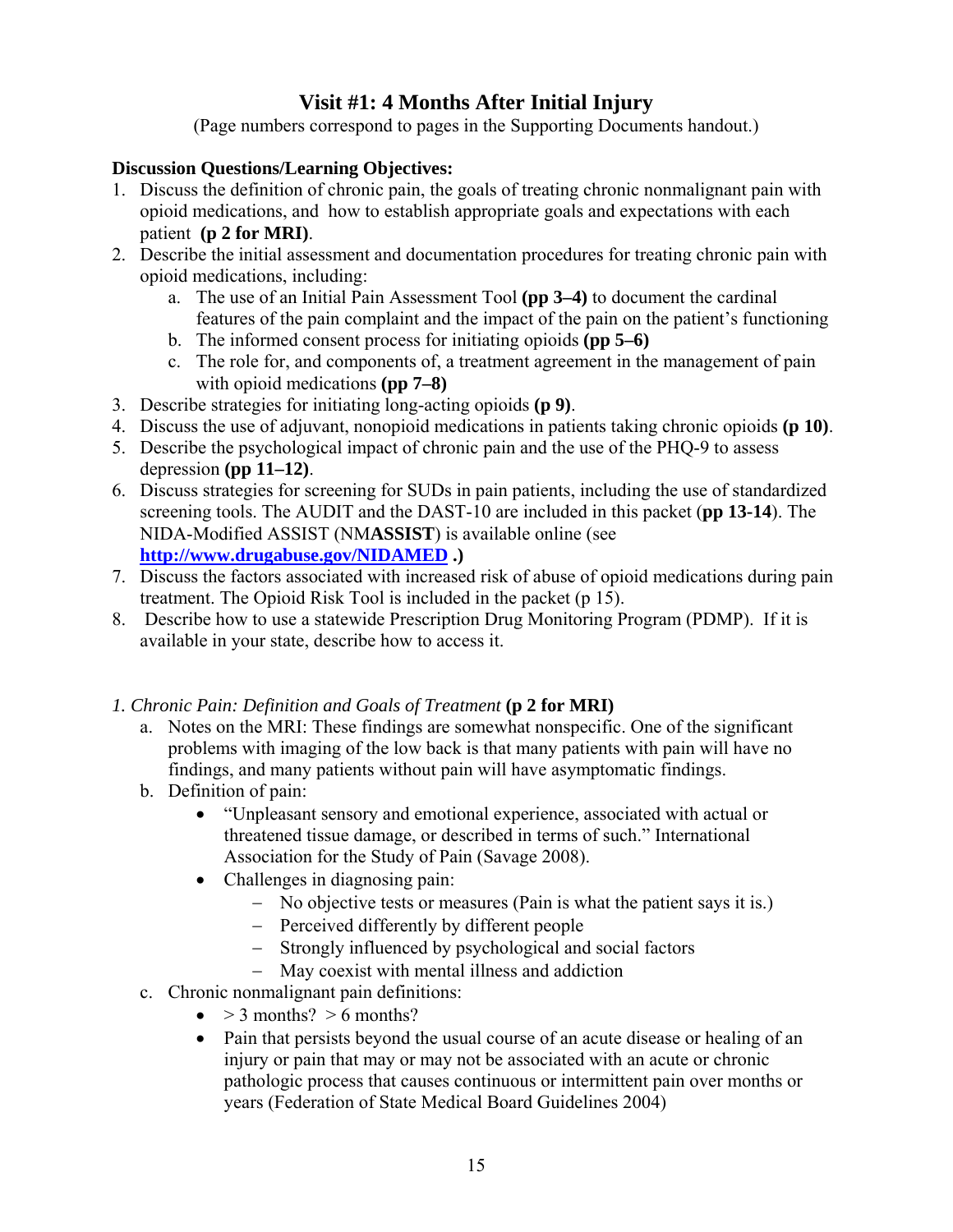- Pain that is not associated with cancer or some other serious medical illness and that has continued for more than 3 to 6 months
- Pain associated with a persistent pathologic process.
- d. Goals of using long-acting opioids (Savage 2008):
	- Improve pain control throughout the day/night
	- Improve functioning
	- Provide relief of associated symptoms, such as anxiety and sleep problems
		- Decrease use of short-acting opioids, which may have higher risk of abuse due to: Rapid onset Short half-life, potentially leading to cycles of pain relief followed by rebound symptoms and/or intoxication followed by withdrawal
- e. Setting Treatment Goals and Expectations
	- Treatment goals should be discussed and documented explicitly
	- Goals: decrease pain, improve function, maximize safety, minimize harm
	- Set goals that are specific, measurable, and realistic, with time lines or limits in which it would be expected that each goal would be met. Record these goals and review at each visit, tracking whether goals are being met or not.
	- "Pain free" is not a safe or realistic goal. Patients should not expect to become pain free.. Instead, the expected outcomes are decreased pain and improved function.
	- As with any medication or treatment, providers must show that the benefits outweigh the risks. Opioid treatment should be approached as a trial, As with any trial, it will require ongoing reassessment of whether or not the treatment is working, and whether or not it is sufficiently safe. If at any point the risks associated with treatment become too great, or the benefits too small, then the plan would be to stop the opioid treatment trial, just as it would be with any other treatment that is not working or is causing harm to the patient.

#### *2. Initial Pain Assessment and Documentation*

## **[Initial Pain Assessment Tool (pp 3–4)]**

- a. Two domains covered:
	- Cardinal features of the pain complaint
	- Impact of pain on patients' lives and functioning
- b. Provides standardized format for recording cardinal features of a pain complaint:
	- Just one of many different available tools
	- May be completed by MA or nurse prior to clinician visit
	- May facilitate meeting documentation standards and help standardize practice in larger offices/medical groups. This form's major weakness is that it does not include any documentation of goal setting, which is a critical third component of pain treatment that is essential to establish at the onset of treatment in order to track whether or not the treatment is working.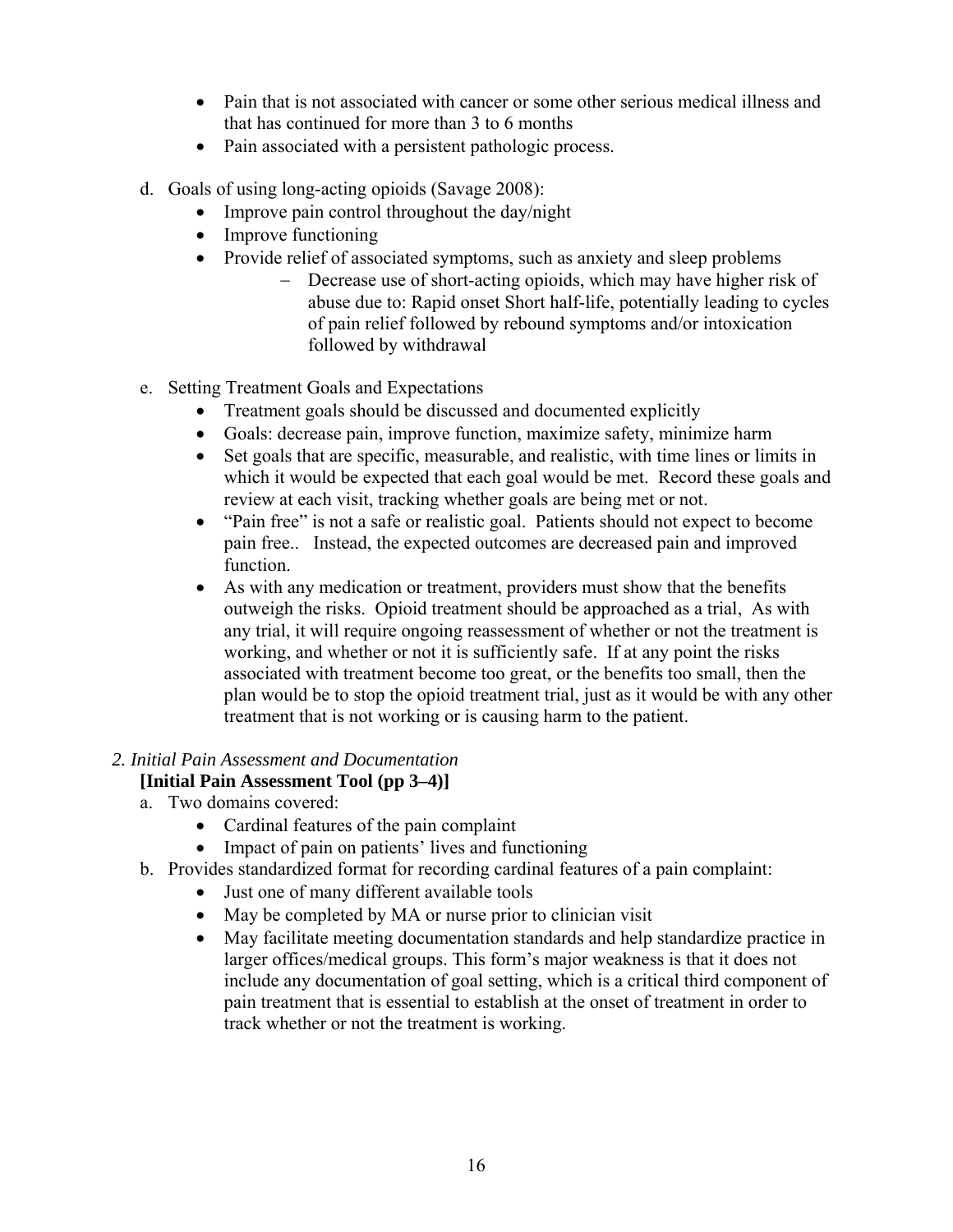#### **[Consent for Treatment with Long-Acting Opioids (pp 5–6)]**

- c. Please have participants review the model consent form provided; stop and ask them to comment. Others models are available online in public domain for use in clinical practice. This form covers the following topics (Chou R, et al. 2009):
	- Diagnosis: Documentation of indication for opioids
	- Treatment of last resort; other treatments that have been tried and failed
	- Side effects/toxicities
	- Medication interactions
	- Impaired driving or other activities that put self/others at risk
	- Physical dependence
	- Addiction potential
	- Sexual side effects
	- Risk to pregnancy.

#### **[Pain Management/Chronic Opioid Therapy Treatment Agreements ("contracts") (pp 7–8)]**

- d. For reference, see Arnold (2006).
- e. Please have participants review the model agreement provided; stop and ask them to comment.
- f. Role of agreement: it should identify:
	- Responsibilities of patients
	- Office procedures
	- Safety procedures
	- Parameters for continued care.
- g. Traditional contracts or agreements are somewhat provider centered and not very patient centered. The model provided demonstrates important components of treatment and monitoring, but it expands on traditional contracts to describe commitments from both parties who are signing the contract.
	- The model provided includes language reflecting what you/your practice will contribute in this therapeutic relationship:
		- Commitment to evaluate/treat pain and seek diagnosis
		- Commitment to maximize function and minimize toxicity
		- Commitment to appointments, refills, and access to provider and staff (within boundaries)
		- Monitoring to minimize risk of addiction
		- Commitment to continue treatment and avoid abandonment of patient should anything go wrong with treatment, such as toxicity, drug abuse, worsening symptoms, etc.

#### *3. Initiating Treatment with Long-Acting Opioids* **(p 9 table)**

- a. Initial medication selection:
	- Table with common medications is included.
	- Cost and insurance coverage will often dictate choice:
		- Many new generics now available.
	- Oxycodone chosen here to facilitate discussion of urine drug screening later in the module, but consider: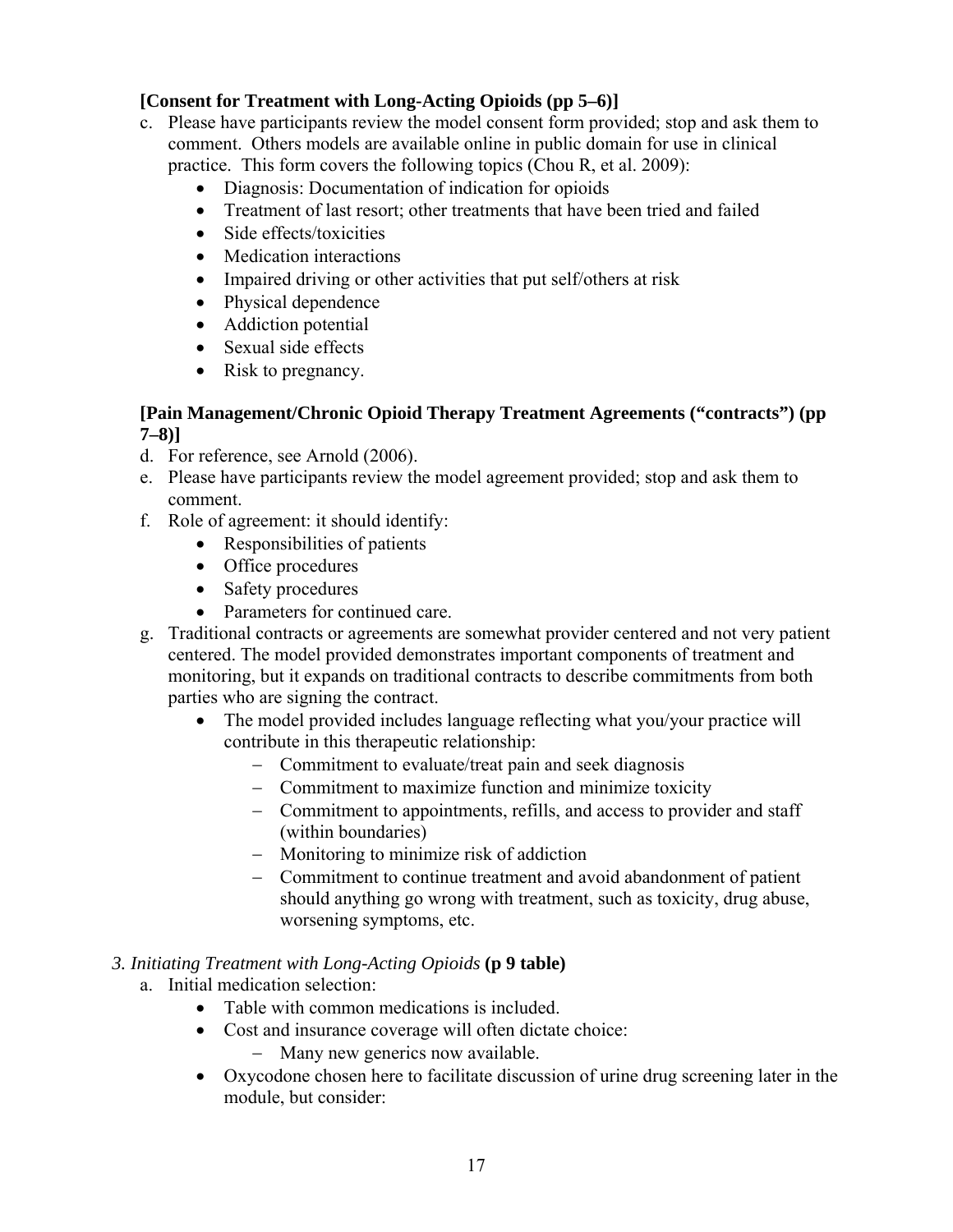- Oxycodone and hydrocodone are more commonly abused and diverted and may be better left as second or third choices.
- Morphine less commonly abused and less expensive.
- Methadone not recommended unless provider is experienced in its use. Things to consider, include:

1) Long half-life: Potential for progressive medication accumulation and risk of overdose and death days to weeks after initiating dosing; 2) Interactions with other medications, including risk of sedation and respiratory depression when combined with other CNS depressants and metabolic interactions at the P450 3A4 and 2D6 enzymes, potentially causing changes in blood levels of methadone and/or other prescribed medications; 3) Prolongation of the QT interval; 4) 700 percent increase in overdose/poisoning deaths associated with methadone between 1998 and 2006 (Eckholm 2008); and 5) U.S. Food and Drug Administration (FDA) "black box" warning issued November 2006 addressing risk of overdose and QT prolongation.

- b. Dosing of long-acting opioids:
	- In patients—such as this one—who are taking short-acting opioids, providers can estimate level of tolerance by adding up reported cumulative daily dose of a shortacting opioid and use this as benchmark for determining the equivalent cumulative dose of long-acting medication to be given.
		- BEWARE: History is unreliable, and cross-tolerance between medications is incomplete, so most authors recommend using one-half or less of the equivalent long-acting medication.
	- In nonmalignant pain, start low and increase very slowly.
	- Increase dosing in small increments, weekly if needed:
		- Continue short-acting medications at lower doses and monitor use.
	- Frequent follow-up until effective dose is reached.

#### *4. Adjuvant Medications* **(p 10 table)**

All patients being treated with opioids for chronic nonmalignant pain should be taking some form of adjuvant medication:

- a. Antidepressants:
	- Tricyclic antidepressants have the best data to support their use in chronic pain patients.
	- SNRIs are being used in patients who cannot tolerate the side effects of tricyclics and have concurrent depression. These agents have some promise in treating pain due to noradrenergic activity, and some have won FDA indications for treating specific pain syndromes. They are not more effective than tricyclic agents, but they are significantly more expensive.
	- SSRIs have not been shown to impact pain symptoms but may help alleviate depression symptoms in patients with co-occurring pain and depression.
- b. Antiseizure agents are approved for use in certain types of neuropathic pain only.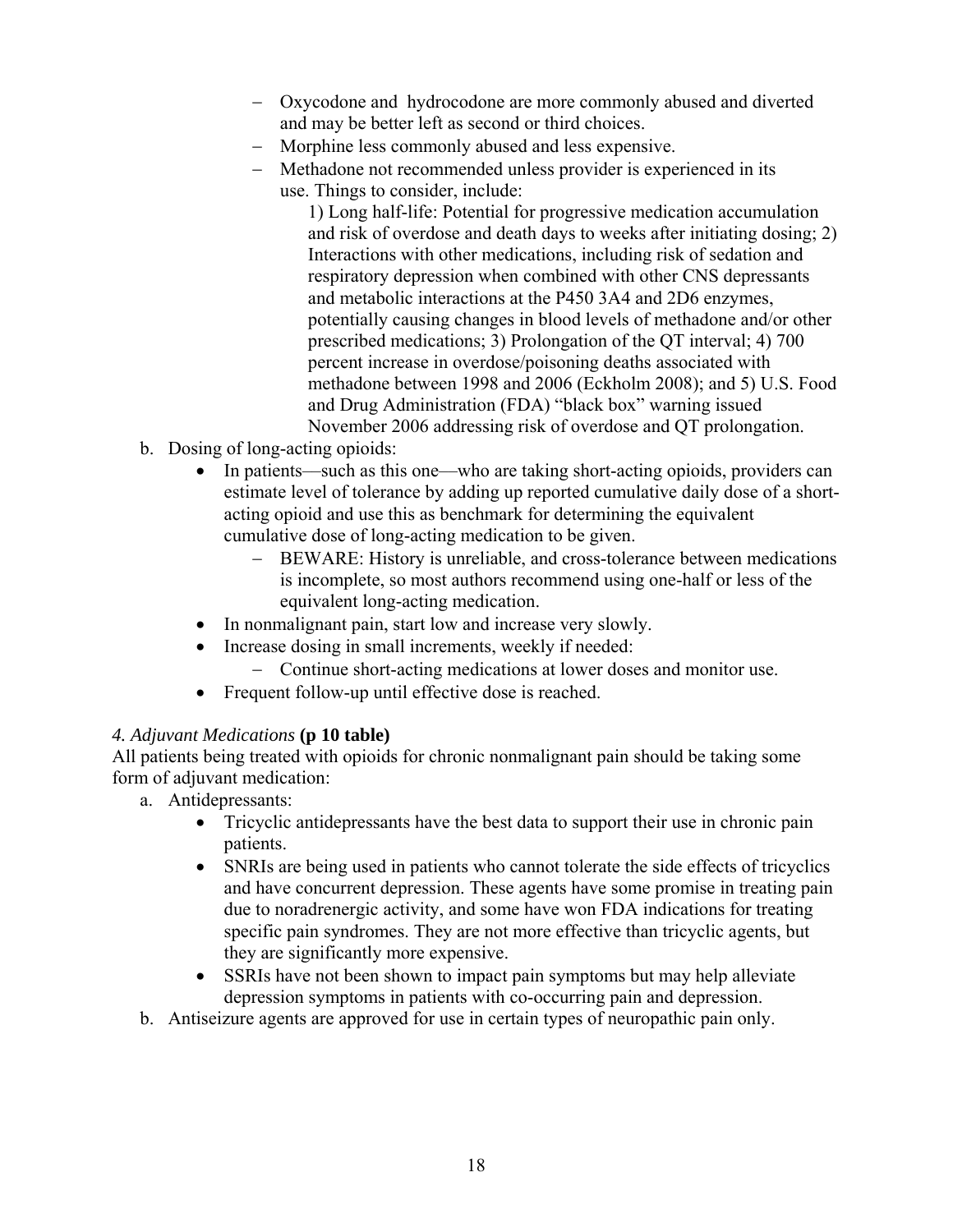#### *5. Psychological Aspects of Chronic Pain* (Turk 2008b)

Chronic pain can lead to significant psychological consequences for patients, including depression, poor self esteem, frustration, and loss of hope. Providers should always explore with patients their perceptions about the impact pain is having on:

- a. Ability to perform simple activities of daily living (ADLs).
- b. Work productivity and ability to maintain work and income
- c. Relationships and marriages
- d. Ability to meet role responsibilities.

Screening for depression is recommended during the initial assessment and periodically throughout treatment in patients with chronic pain.

#### **Patient Health Questionnaire-9 (PHQ-9) (pp 11–12) :**

This is a patient-completed questionnaire available for both screening for depression and monitoring a patient's response to treatment.

- a. Scores:
	- $\bullet$  10–14 mild depression
	- 15–19 moderate depression
	- $\bullet$  > 20 severe depression
- b. PHQ-9 scores should decrease as a patient improves and/or responds to treatment. Some offices complete a PHQ-9 regularly to track patients' progress in depression treatment.
- *6. Screening Adult Patients for Substance Use Disorders (SUDs)* (**pp 13–14**)
	- a. All patients for whom opioids may be prescribed should be screened for SUDs early in the evaluation of pain complaints, arguably before the first prescription for opioids.
	- b. Expose the students to the concept and practice of screening for SUDs using standardized instruments:
		- Provide a few examples of screening instruments (AUDIT, DAST-10, NM**ASSIST**) rather than an exhaustive list of available tools.
	- c. Discuss, model, and/or role play to demonstrate language or style that can be used to introduce the idea of screening for SUDs in a nonthreatening manner:
		- Normalize the questions:
			- "In order to help me take better care of my patients, there are some questions I ask everyone in my practice…"
		- Put the screening in a broader context:
			- "Many of my patients have expressed concern that pain medications can cause addiction…Is that something you are worried about?"
		- Ask about others first, then direct the questions back to the patient:
			- "Have any of your friends or family ever had problems controlling their use of medications? Alcohol? Drugs?"
	- d. Screening tools are used for initial identification of a possible problem; they are not diagnostic and, therefore, require further investigation when the screening test is "positive."
		- Discuss options for further investigation of a positive screening, such as further provider history and evaluation by a behavioral health or addiction treatment professional.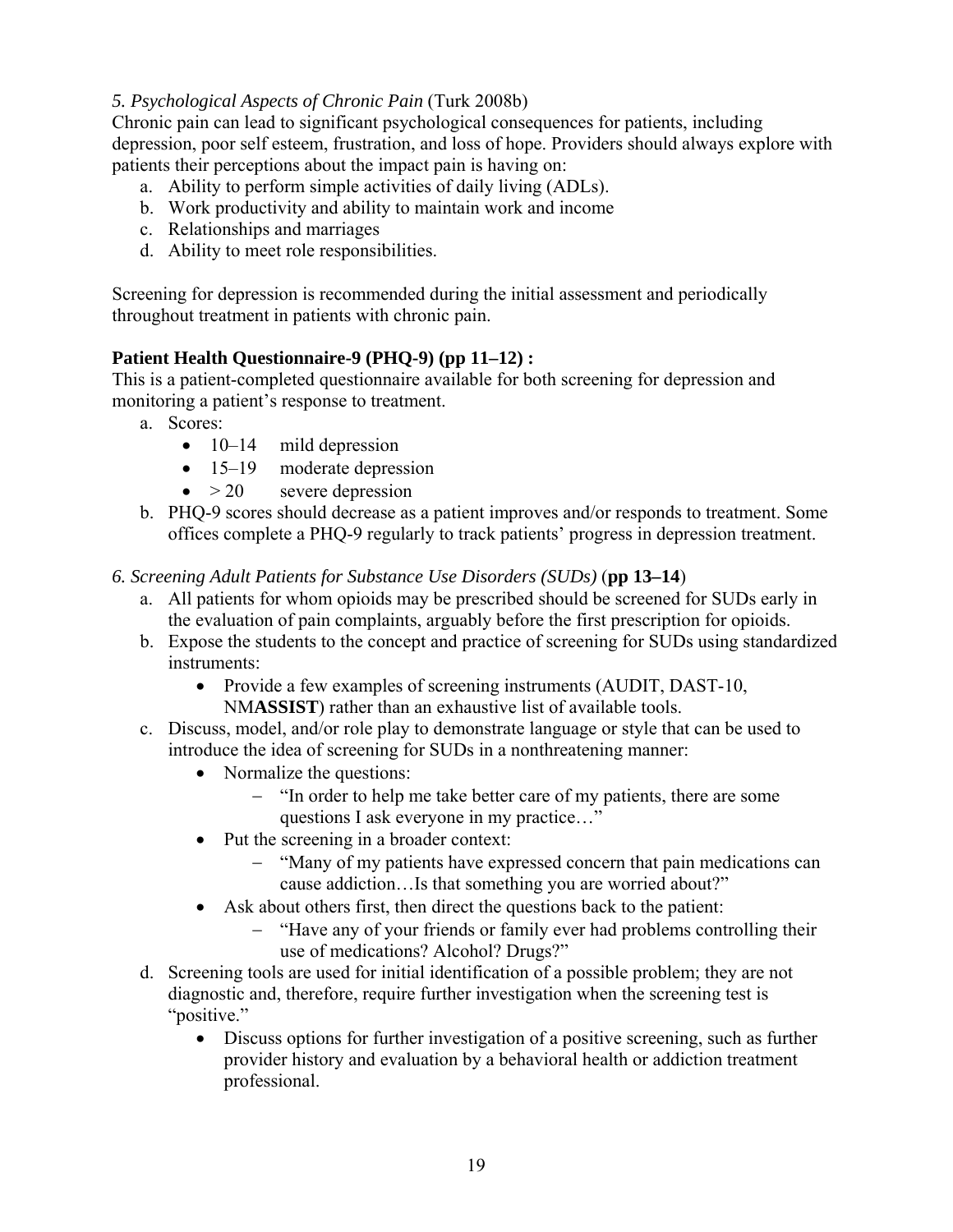- e. Be sure to stress that identification of a substance-related disorder should not simply lead to excluding patients from treatment. Even when providers decide a patient may be too high risk to manage in their outpatient offices, they still have the responsibility to help the patient find resources to manage both pain and the substance-related problems.
- f. Optional: Discuss the challenges/successes you have encountered in your own practice in implementing the use of standardized screening tools for SUDs or any other conditions, including:
	- Time and financial pressures.
	- Organizational and structural challenges.
	- Use of nonphysician staff to perform screens.
	- The new Medicare and Medicaid codes for screening and brief counseling interventions in medical settings that have been approved and will allow physicians to bill separately for these services. Payers are gradually adopting/approving these codes around the country (see http://www.ensuringsolutions.org)
- g. Alcohol Screening Tool:
	- The **AUDIT** (Alcohol Use Disorder Identification Test) was developed by the World Health Organization.
	- Score  $\geq$  8 "positive"; significant likelihood of:
		- Hazardous or harmful drinking patterns
		- Possible diagnosis of alcohol dependence.
	- Sensitivity and specificity vary with the scoring cutoff:
		- Higher scores associated with more severe problems.
	- Administered as an interview or by having the patients complete the form on their own.
- h. Drug Abuse Screening Tool:
	- The **DAST-10** (Drug Abuse Screening Test) is a 10-item screening tool, with simple yes/no questions.
	- Score  $\geq$  3 is considered a "moderate level" of problems related to drug use and warrants further investigation.
		- Any single positive answer may warrant further investigation in pain patients.
	- Note that the answer for  $\# 3$  is reversed (a "yes" answer is desired to that question).
- i. NIDA Modified Alcohol, Smoking, and Substance Involvement Screening Test (NM**ASSIST**) 1 :
	- Offers web-based interactive as well as paper and pencil versions.
	- Screens for alcohol, tobacco, illicit and prescription drugs (specifically separating out prescription drugs from similar street drugs).
	- Consists of single question prescreen (lifetime use), followed by up to 7 questions depending on responses provided.

 $\overline{a}$ <sup>1</sup> Based on the ASSIST Version 3.0 developed and tested by the World Health Organization. The NMASSIST is available online: www.drugabuse.gov/NIDAMED.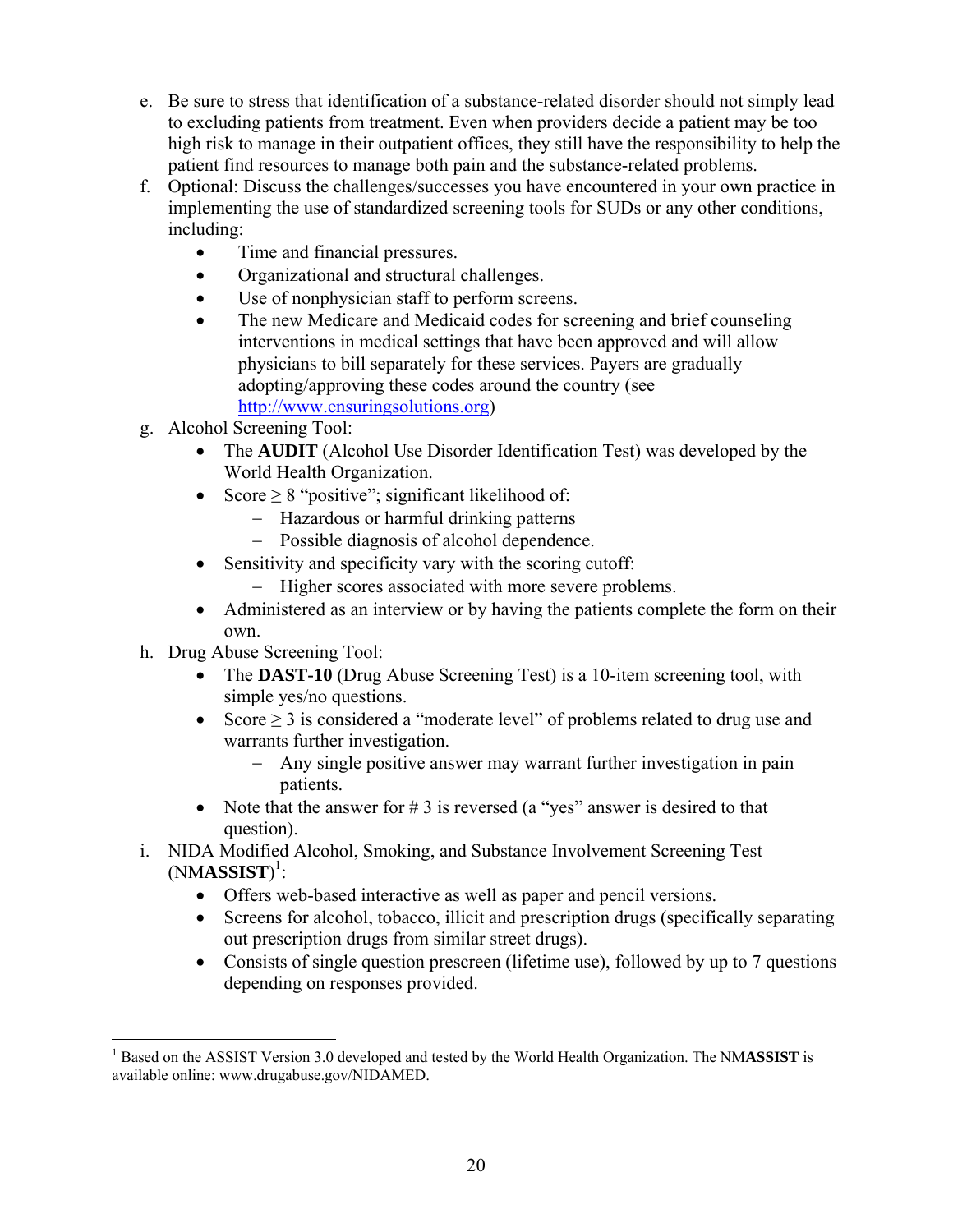- Web-based tool calculates substance involvement score automatically, provides risk level and recommended intervention.
- Substance involvement scores range from Lower Risk (0-3), Moderate Risk (4-26), to High Risk ( $\geq$  27).

#### *7. Factors Associated with Increased Risk for Problem Use of Opioids*

Part of the "Universal Precautions" approach is to assess patients' risk/probability of substance abuse before and during treatment and to triage patients to higher or lower structured levels of care depending on that risk/probability.

Factors associated in some studies with increased risk of abuse of medications during treatment with opioids for chronic pain are (Turk, Swanson, Gatchel 2008a):

- History of alcohol or drug abuse/addiction
- Cigarette smoking
- Younger age
- History of mood disorder, especially unipolar depression
- History of childhood sexual abuse
- Family history of substance abuse
- History of driving under the influence or drug-related legal problems.

A number of screening tools have been developed to try to help identify patients who may be at higher risk for misuse of opioid medications, and they fall into two general categories:

- Structured interviews by medical provider or trained professional
- Patient self-administered questionnaires.

**The Opioid Risk Tool** (Webster and Webster, 2005) **(p 15):** 

- One of many tools currently available
- Chosen because it is simple and clearly highlights factors associated with risk of opioid misuse
- Exception: It does not include cigarette smoking
- Administered prior to initiation of opioids as an interview by the provider
- "To predict the probability of a patient displaying aberrant behaviors when prescribed opioids for chronic pain."

Note that Webster and Webster have weighted the responses to reflect different levels of correlation between the listed risk factors and aberrant behaviors, as well as different levels of association between men and women of the risk factors with aberrant behaviors. While the authors validated the score ranges associated with risk of aberrant drug taking behaviors (0–3 low risk, 4–7 moderate risk,  $\geq 8$  high risk), the value of this tool may be mostly in helping providers ask about and document the presence of risk factors for medication misuse.

What to do with this information? The authors propose that "knowing which patients are at greatest risk for displaying aberrant behaviors can be useful in establishing appropriate levels of monitoring for abuse." This approach is consistent with the "Universal Precautions" approach, which suggests not only different levels of monitoring for those with risk factors, but the possibility of triaging patients to levels of care with greater structure and/or involvement of mental health or addiction and pain specialty professionals when risk factors are present.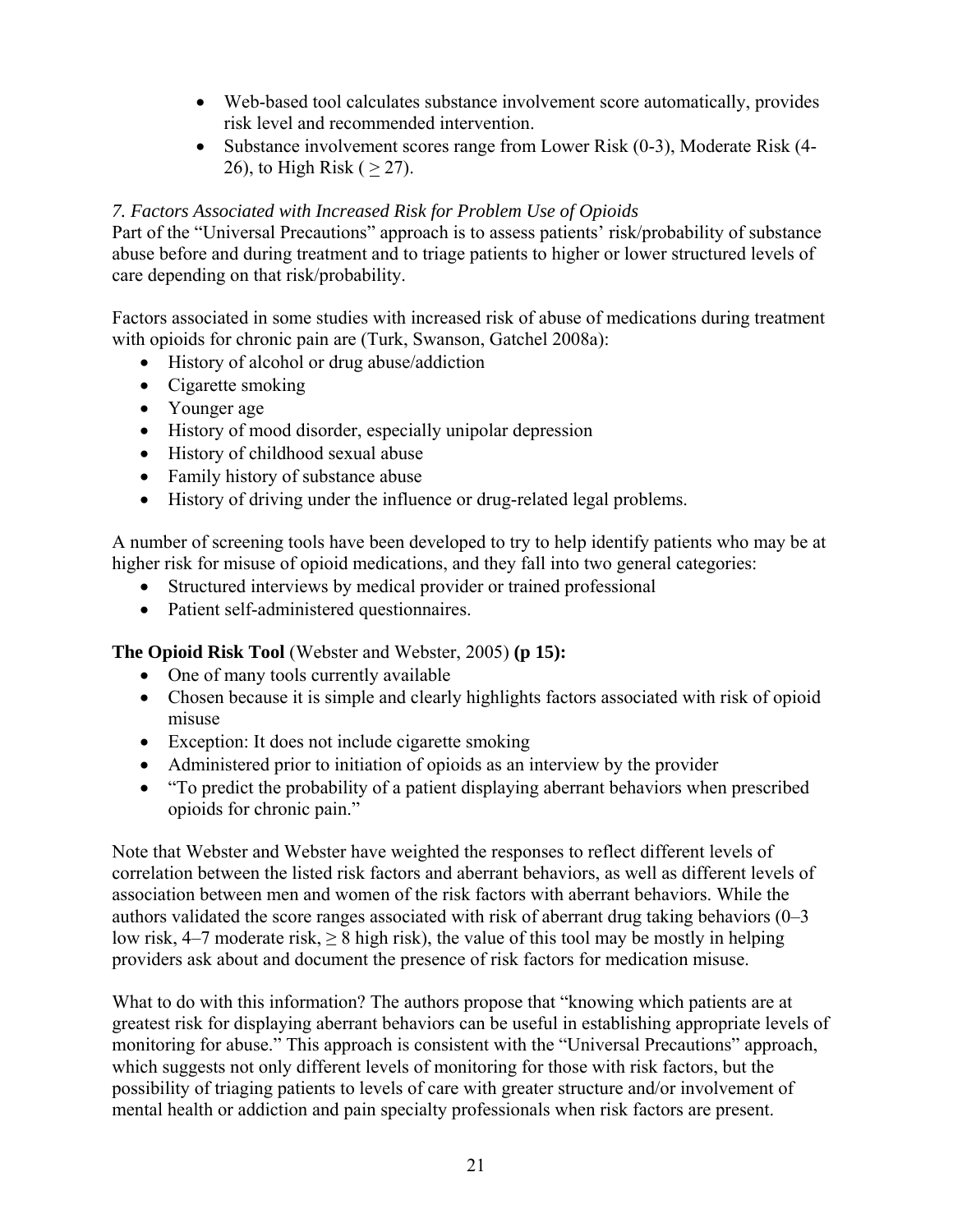*8. Describe how to use a statewide Prescription Drug Monitoring Program (PDMP). If it is available in your state, describe how to access it.* 

Source: http://www.deadiversion.usdoj.gov/faq/rx\_monitor.htm#1

What is a prescription drug monitoring program (PDMP)?

According to the National Alliance for Model State Drug Laws (NAMSDL), a PDMP is a *statewide* electronic database which collects designated data on substances dispensed in the state. The PDMP is housed by a specified statewide regulatory, administrative or law enforcement agency. The housing agency distributes data from the database to individuals who are authorized under state law to receive the information for purposes of their profession. What are the benefits of having a PDMP?

The overview provided by NAMSDL clearly identifies the benefits of a PDMP: as a tool used by states to address prescription drug abuse, addiction and diversion, it may serve several purposes such as:

- support access to legitimate medical use of controlled substances,
- identify and deter or prevent drug abuse and diversion,
- facilitate and encourage the identification, intervention with and treatment of persons addicted to prescription drugs,
- inform public health initiatives through outlining of use and abuse trends, and
- educate individuals about PDMPs and the use, abuse and diversion of and addiction to prescription drugs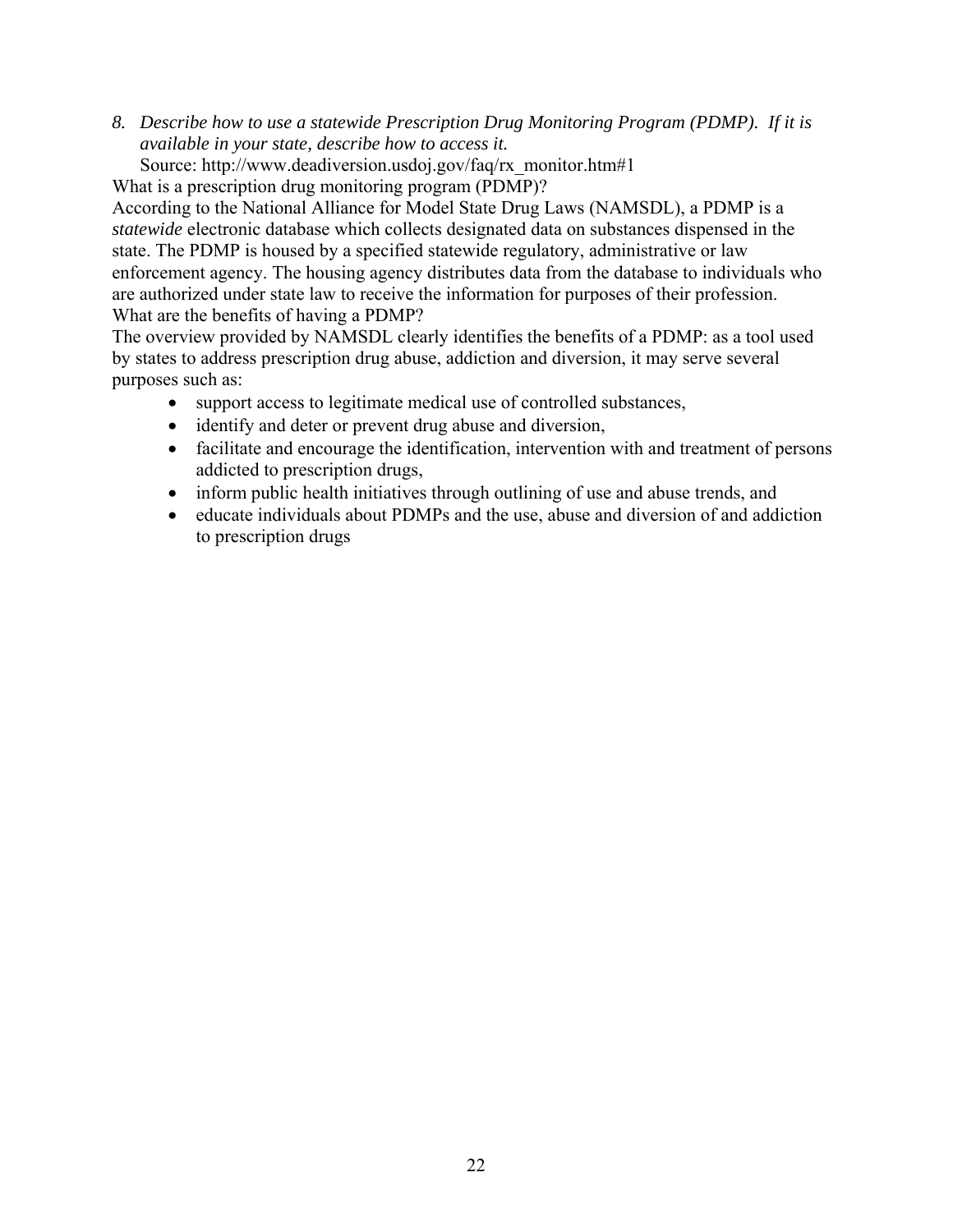# **Visit #2: 4 Weeks Later**

(Page numbers correspond to pages in the Supporting Documents handout.)

#### **Discussion Questions/Learning Objectives:**

- 1. Describe the "four As" of ongoing monitoring and care of chronic pain patients: Analgesia, Activities of Daily Living, Adverse Events, and Aberrant Drug-Taking Behaviors **(pp 17– 18)**.
- 2. Discuss the use of the Pain Assessment and Documentation Tool (PADT<sup>TM</sup>) for monitoring pain patients in clinical practice **(pp 17–18)**.
- 3. Discuss strategies for optimizing pain control and describe how to increase the dose of longacting opioids more safely.
- 4. List potentially "aberrant drug-taking behaviors" and which are more or less likely to be associated with drug abuse **(p 19)**.
- 5. Discuss the differential diagnosis of aberrant drug-taking behaviors in chronic pain patients managed with opioids.
- *1. Ongoing Monitoring/Care of Chronic Pain Patients on Opioid Therapy* **(pp 17–18)**  Four dimensions to assess, monitor, and document; organized into "the four As" (Gourlay 2005)
	- a. **A**nalgesia: Effectiveness of medications at decreasing pain: o Record levels and changes in levels using pain rating scales.
		-
	- b. **A**ctivities of Daily Living: Has this treatment improved functioning?
	- c. **A**dverse Events: Any side effects or toxicities of the medications?
	- d. **A**berrant Drug-Taking Behavior: Signs of abuse of the medication.
	- e. Some authors have recommended the addition of a fifth "A" for **A**ffect to emphasize the importance of monitoring for depression and other mental illness during pain treatment.

For documentation purposes, it is recommended that the following additional information be obtained periodically:

- Reassessment of diagnosis and the process that was followed to make that diagnosis
- Consideration of whether further diagnostic testing or referrals are warranted
- Periodic physical examination to support diagnosis.

#### *2. Pain Assessment and Documentation Tool (PADT)* **(pp 17–18)**

- a. One model for a "Pain Progress Note"
- b. Clinician-directed tool that models the "four As" approach.

#### *3. Optimizing Pain Control*

- a. A number of things may improve overall pain control and decrease use of short-acting opioids:
	- Increase dose of long-acting opioid:
		- According to his history, the patient is taking an additional 30 mg per day of oxycodone in the short-acting form in addition to 40 mg of long-acting opioid.
		- By gradually increasing his long-acting medication, you may expect the use of the short-acting medication to decrease accordingly.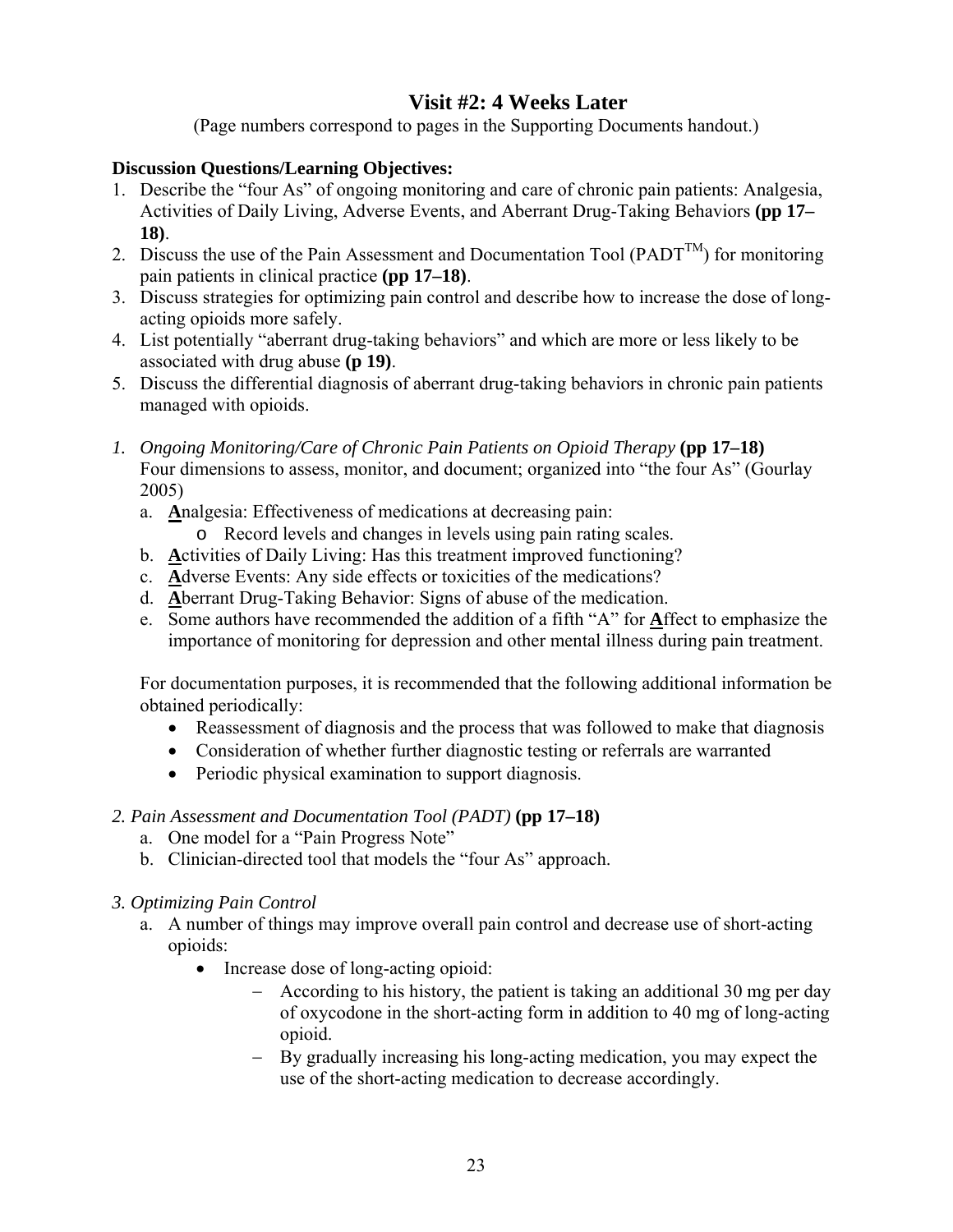- Although oxycodone extended release is a 12-hour medication, the patient may benefit from taking the second dose earlier, perhaps right after work.
- Take medications 1 hour prior to those times if predictable to have analgesia on board, such as in the evening after work.
- Add/increase adjuvant medications and alternative therapies.
- Consider additional sleep aid.
- Add and/or schedule nonopioid medications at particularly difficult times to try to minimize opioid use:
	- $-$  In the morning before work
	- $-$  In the afternoon after work
	- Before bed
- **b.** Increasing doses of long-acting opioids: start low and go slow(ly):
	- Small changes at weekly to monthly intervals.
	- Continue short-acting medications while adjusting dose of long-acting medications, but expect/plan that the number of pills and frequency of use of short-acting medications will go down as long-acting dose is optimized.

## *4. Aberrant Drug-Taking Behaviors* **(p 19)**

(Adapted from Manchikanti 2008.)

- a. Aberrant drug-taking behaviors: Behaviors that look concerning, but may in reality be more or less predictive of an SUD.
- b. In this case, it is of concern that the patient is taking more short-acting medication than he is prescribed, has called in for early refills, and may be taking medications from other sources (because he is taking more than is prescribed but not getting early refills from the provider's office).
- c. Overall, however, as his medications have been increased, he has shown improvement in his pain levels and decreases in these irregularities in medication use, suggesting the behaviors may be in response to undertreated pain.

Behaviors more likely to be associated with medication abuse/addiction:

- a. Selling medications
- b. Falsification of prescription—forgery or alteration
- c. Injecting medications meant for oral use
- d. Obtaining medications from nonmedical sources
- e. Resistance to changing medications despite deterioration in function or significant negative effects
- f. Loss of control over alcohol use
- g. Use of illegal drugs or controlled substances that are not prescribed for the patient
- h. Recurrent episodes of:
	- Prescription loss or theft
	- Obtaining opioids from other providers in violation of treatment agreement
	- Increases in dosing without provider's instruction
	- Running short with medication supply and requests for early refills.

Behaviors that look aberrant but may be more a part of the process of stabilizing a patient's pain condition and less predictive of medication abuse/addiction, such as:

a. Asking for, or even demanding, more medication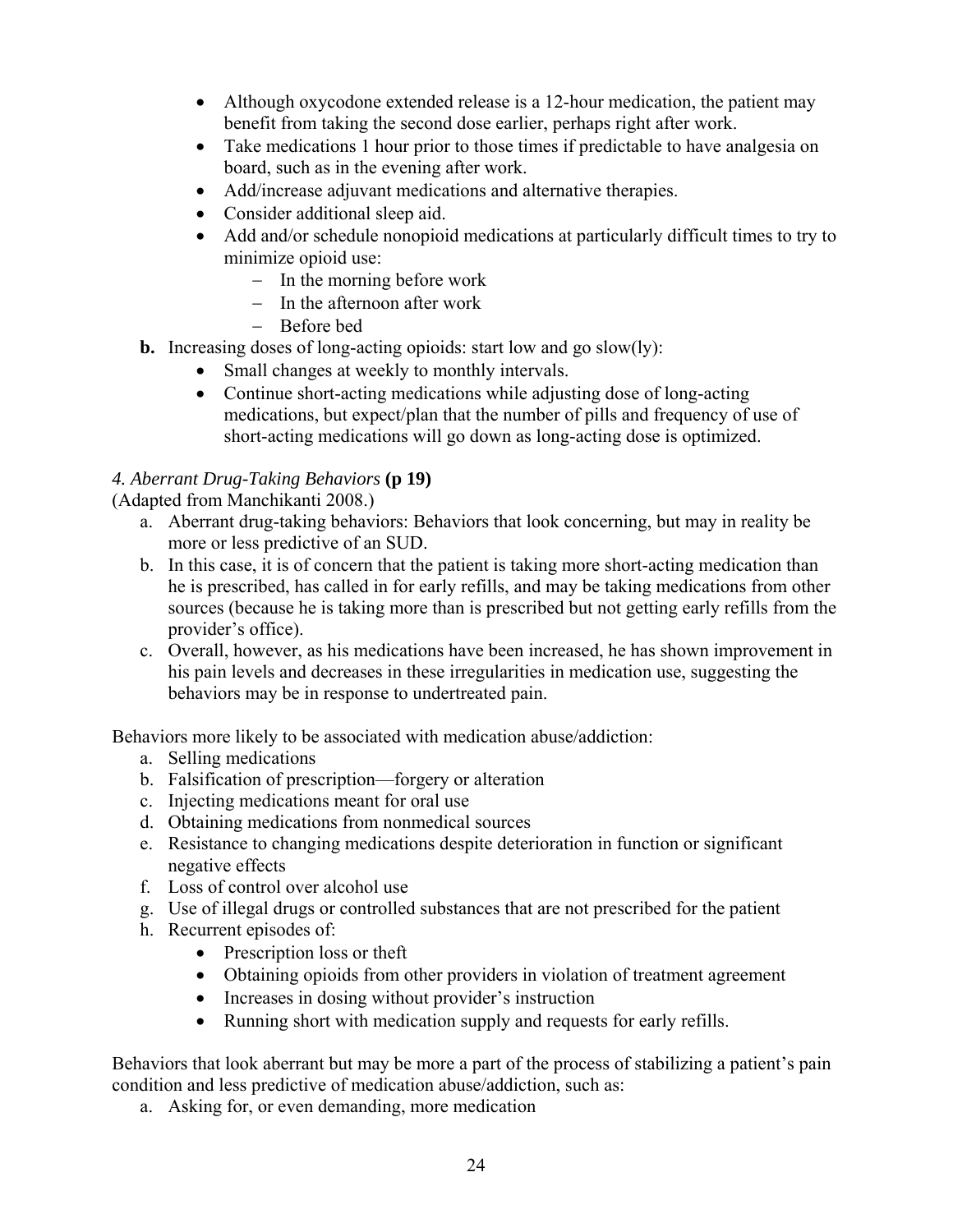- b. Asking for specific medications
- c. Stockpiling medications during times when pain is less severe
- d. Use of the pain medications to treat other symptoms
- e. Reluctance to decrease opioid dosing once stable
- f. And, in the earlier stages of treatment:
	- Increasing medication dosing without provider instruction to do so
	- Obtaining prescriptions from sources other than the primary pain treatment provider
	- Sharing or borrowing similar medications from friends/family.

#### *5. Differential Diagnosis of Behaviors Suggestive of Addiction* (Savage 2002)

- a. Inadequate pain management:
	- Stable condition but inadequate pain control
	- Progressive condition/pathology
	- Tolerance to opioids.
- b. Inability to comply with treatment:
	- Cognitive impairment
	- Psychiatric conditions.
- c. Self-medication of mood, anxiety, sleep, posttraumatic stress disorder, addiction, etc.
- d. Diversion by patient or others.
- e. The risk is that some providers may prematurely discharge patients from pain treatment for failure to follow the treatment agreement and for the provider's suspicion of medication abuse without considering other possible explanations for the behaviors.
- f. For patients exhibiting these types of behaviors that could be explained by legitimate reasons other than substance abuse, it is valuable to:
	- Express concern.
	- Review the treatment agreement.
	- Increase the frequency of monitoring, especially in the early stages of treatment when the patient is first being stabilized.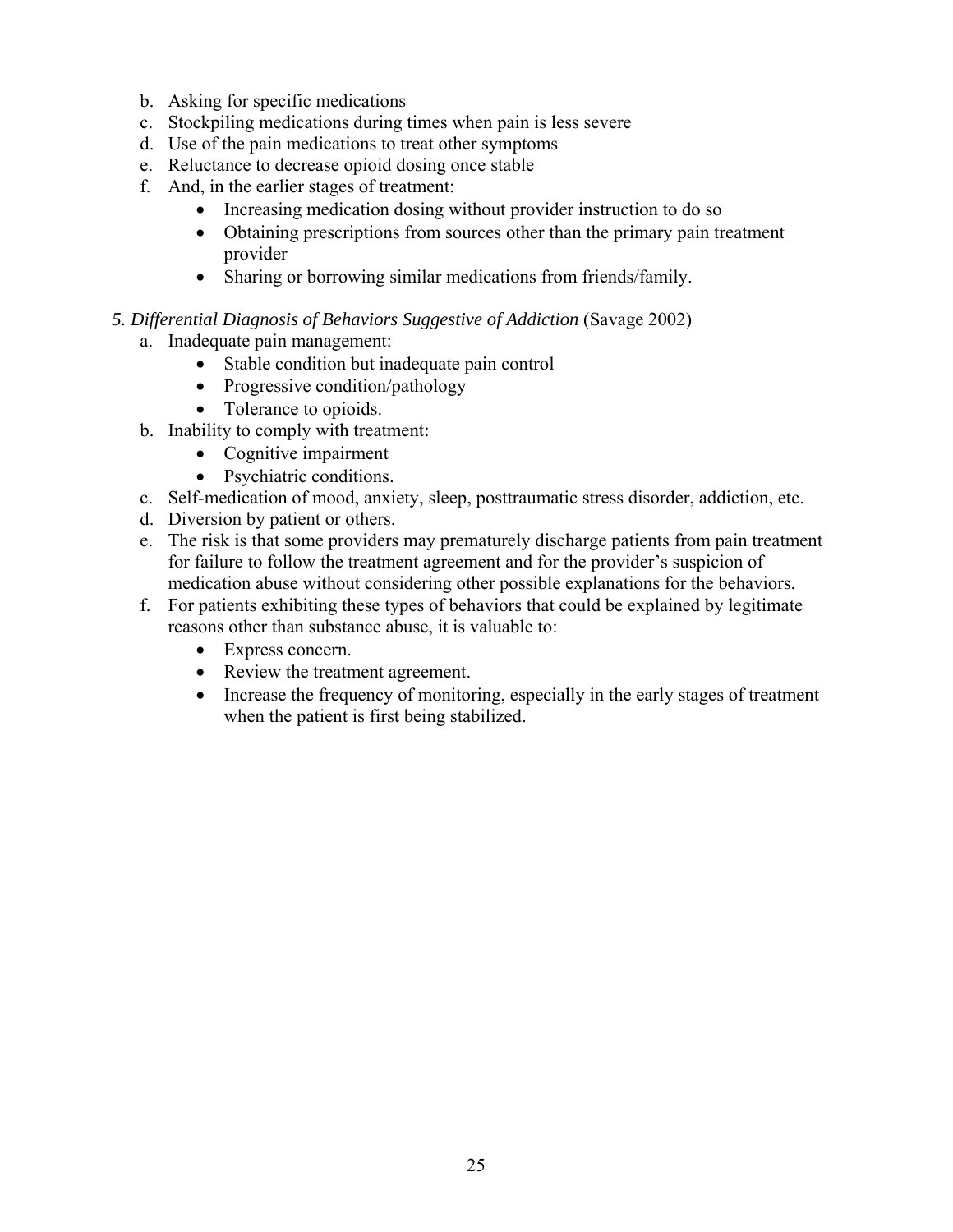# **Visit #2 Follow-up**

(Page numbers correspond to pages in the Supporting Documents handout.)

#### **Discussion Questions/Learning Objectives:**

- 1. What are the two most common techniques for drug testing? What are some strengths and weaknesses of each technique?
- 2. If the patient is taking oxycodone, why is the opiate screen negative? Discuss challenges in testing for opioids, highlighting limitations in immunoassays for detecting semisynthetic and synthetic opioids.
- 3. How will you respond to the positive test for the metabolite of marijuana? Would your response be different if the test were positive for cocaine metabolites? What concerns and options do you have if a patient you are treating is using illegal drugs?
- 4. What if the urine the patient provided was cold? Discuss the logistics of drug testing, including prevention of sample substitution or alteration.

## **Urine Drug Testing in the Management of Chronic Pain (p 20):**

(Sources: Gourlay 2006 and Manchikanti 2008)

#### *1. Urine Drug Testing Techniques*

There are two commonly used techniques for urine drug testing:

- Immunoassays, in which engineered antibodies bind to drug metabolites
- GCMS (gas chromatography-mass spectrometry), which is able to directly measure metabolites.

#### Immunoassays

- a. Quick, easy, and inexpensive. Most drug testing is by immunoassay, even in hospital labs.
- b. Immunoassays are available as dipstick or cup tests that can be "CLIA waived" and used in office practice; these often include a standard panel:
	- Opiates, cocaine, marijuana, benzodiazepines (+/- barbiturates, amphetamines).
- c. Results are based on finding a certain level of drug metabolite in the urine:
	- Cutoffs vary among labs and regulating agencies and can be quite high, meaning that patients with low levels of metabolite in their urine may be missed (i.e., increases specificity, decreases sensitivity).
- d. There is an incidence of cross-reactivity with other drugs and medications. There will be an incidence of false positives.

## **GCMS**

- a. This technique provides direct measurement of drug or drug metabolite and can give quantitative results.
- b. Minimizes false positives, but they still occur:
	- Documented flouroquinolones giving false positive opiates.
- c. Expensive and complicated.
- d. Available only in specialty labs.
- e. Typically used to:
	- Confirm positive screening results.
	- Resolve questions or issues of false positive screens.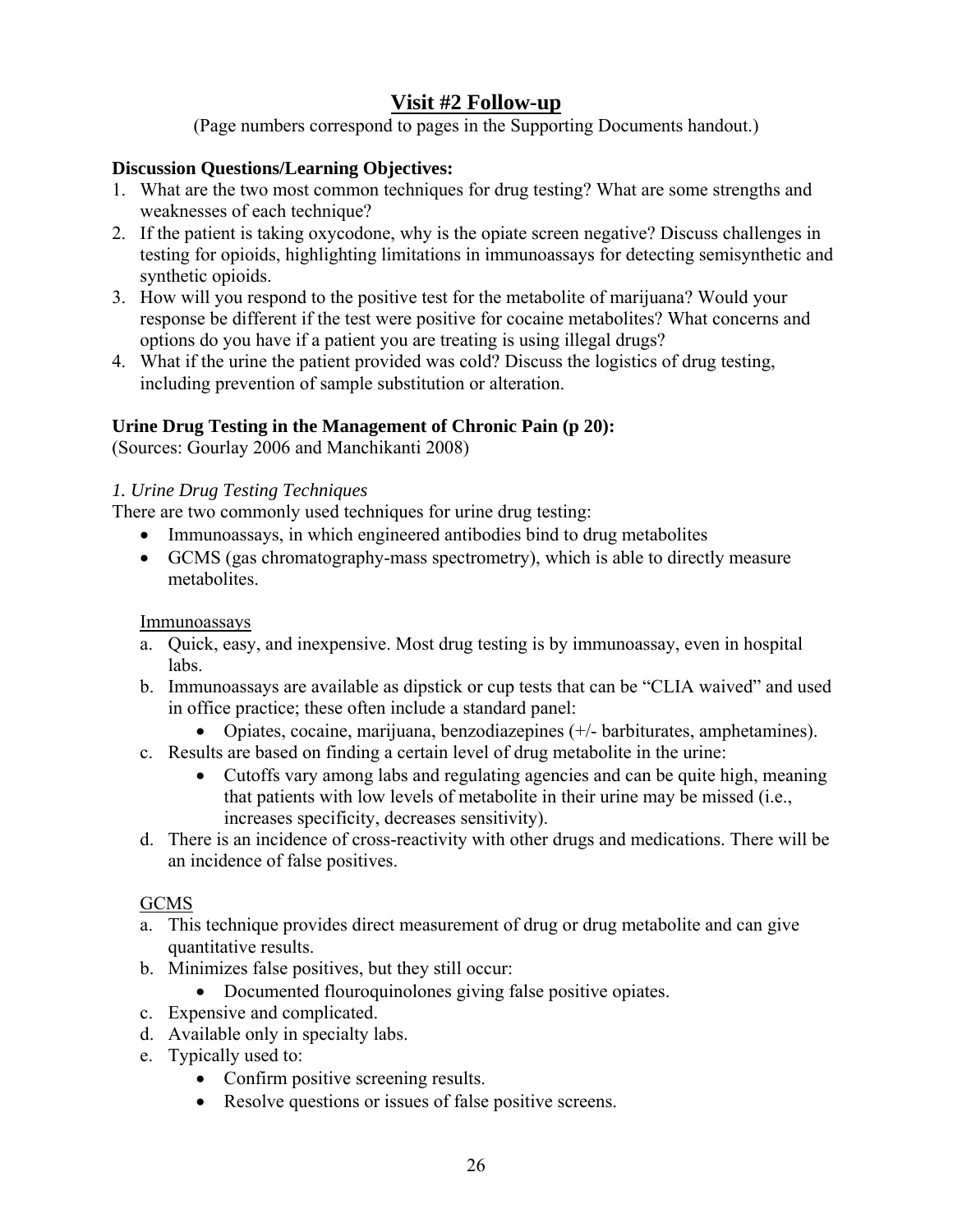- Test for substances for which immunoassays are unreliable or unavailable.
- *2. Limitations of the Opiate Immunoassay in Detecting Semisynthetic and Synthetic Opioids* 
	- a. Immunoassays for "opiates" are based on finding morphine in the urine, which is the metabolite for morphine, codeine, and heroin.
		- These tests do not reliably detect synthetic and semisynthetic opioids, such as oxycodone, hydrocodone, methadone, buprenorphine, or fentanyl **(p 20, table)**.
		- If a provider needs to test for the presence of synthetic and semisynthetic opioids, he/she must order specific testing for these agents and communicate with the lab to make sure that he/she is getting the type of testing needed to monitor each patient.
		- Some companies are making immunoassay tools that target some of these drugs specifically, but they are separate tests from the "opiate" screen.
	- b. Oxycodone does not reliably show a positive on the opiate immunoassay because it is a semisynthetic opioid.
	- c. The absence of a positive opiate screen may be seen as reassuring because it suggests there are no morphine or morphine derivatives (such as heroin) in the patient's system; but oxycodone and/or hydrocodone metabolites at higher levels may cross-react with some opiate immunoassays, so a positive screen would not automatically indicate opioid abuse and should be confirmed with GCMS before any action is taken.

#### *3. Illicit Drug Use in the Pain Patient Managed with Chronic Opioids*

- a. The use of marijuana is a violation of the patient's treatment agreement, but some may argue it is not grounds for changing your treatment and monitoring plan, especially as some States have adopted laws legalizing "medical" marijuana.
- b. Cocaine use is often seen by medical providers and society as "more serious" drug abuse, but any drug or alcohol abuse is a risk factor for misuse of opioid medications and should trigger more intensive monitoring and possibly referrals to addiction treatment or specialty pain centers.
- c. Responding to illicit drug use: Consider a chronic disease approach. If patients with diabetes or hypertension were doing poorly or showing signs of behaviors that could worsen their conditions, what are the ranges of possible responses?
	- Most providers would intensify treatment by increasing the frequency of visits and monitoring and by adding additional treatment modalities. The same principles apply here. This patient could be seen weekly, with weekly refills and drug screens for a while until the results are more reassuring. The provider could mandate concurrent mental health and/or substance abuse treatment.
	- Ideally, providers should be able to refer patients needing pain treatment who have co-occurring substance-related disorders to providers who specialize in that type of treatment, just as is done for patients with diabetes or hypertension that is difficult to manage. The problem is that those specialized resources are scarce or non-existent in many areas of the country.
	- Ultimately, each provider will need to make a decision about whether or not the risks of continuing treatment while a patient is using illegal drugs outweigh the benefits to the patient in terms of pain control, improved function, and productivity.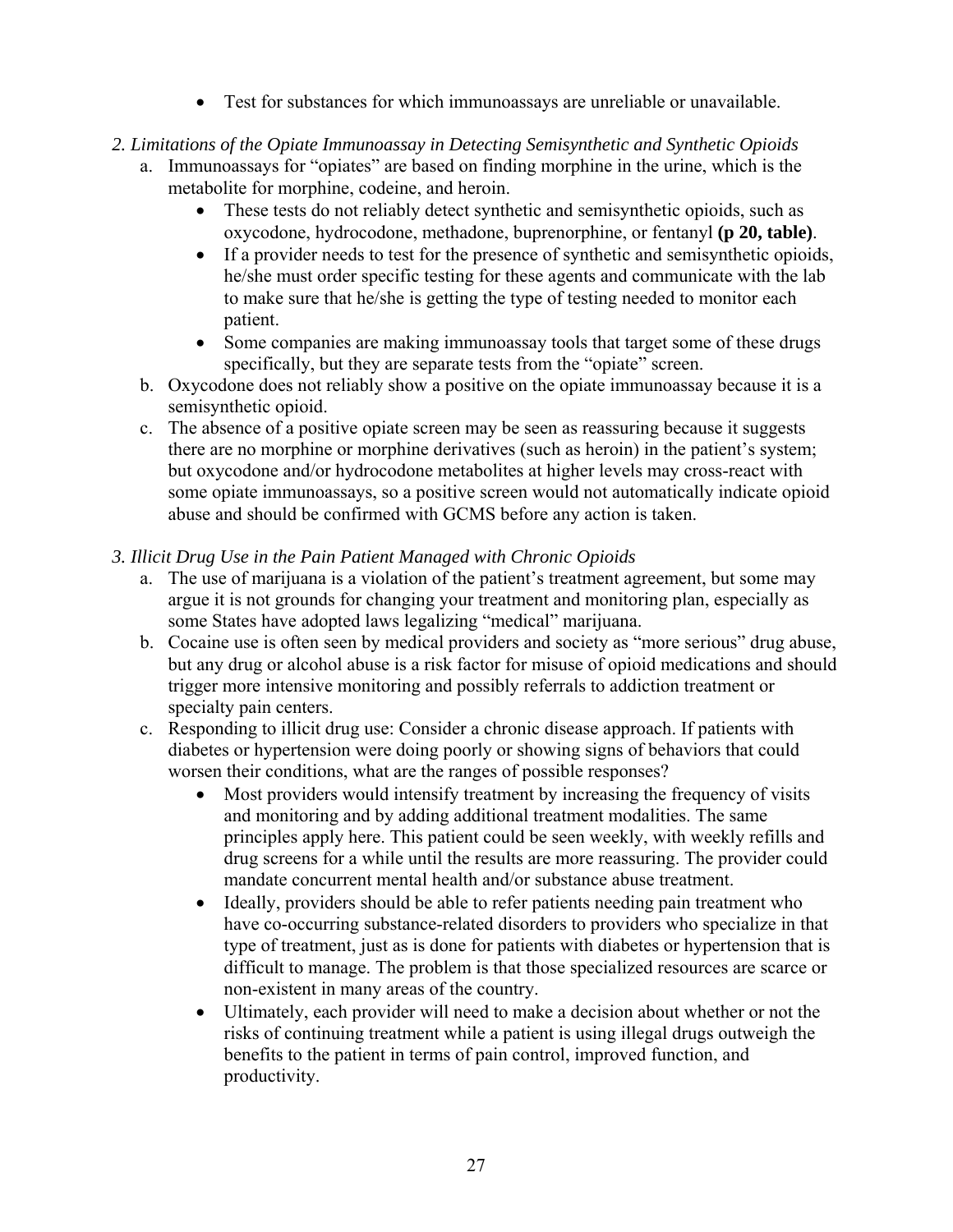- *4. Quality Control and Prevention of Falsification of Results in Urine Drug Testing* 
	- a. "Beating the tests":
		- A cold urine sample suggests the patient may have substituted someone else's urine for his.
		- Tampering with the test can be minimized using temperature sensors, specific gravity and creatinine measurements, and by observing patients when they provide urine samples (which poses significant logistical issues in outpatient medical offices).

Frequently asked questions:

- b. Can a provider determine how much of a prescribed opioid a patient is taking based on the quantitative levels detected in the urine?
	- Answer: The levels of opioid metabolites in the urine depend on medication dose, half-life, and rate of metabolism, as well as physiological factors that affect urine production. Levels will vary among patients taking the same dose of the same medication and cannot be reliably used to determine how much of a prescribed medication patients are taking.
- c. How long after using are drug metabolites detected in the urine? **(p 20, table)** 
	- Most drugs metabolites are detectable in urine for approximately 3 days.
		- Marijuana metabolites may be detected for up to 30 days when the drug is used heavily/chronically.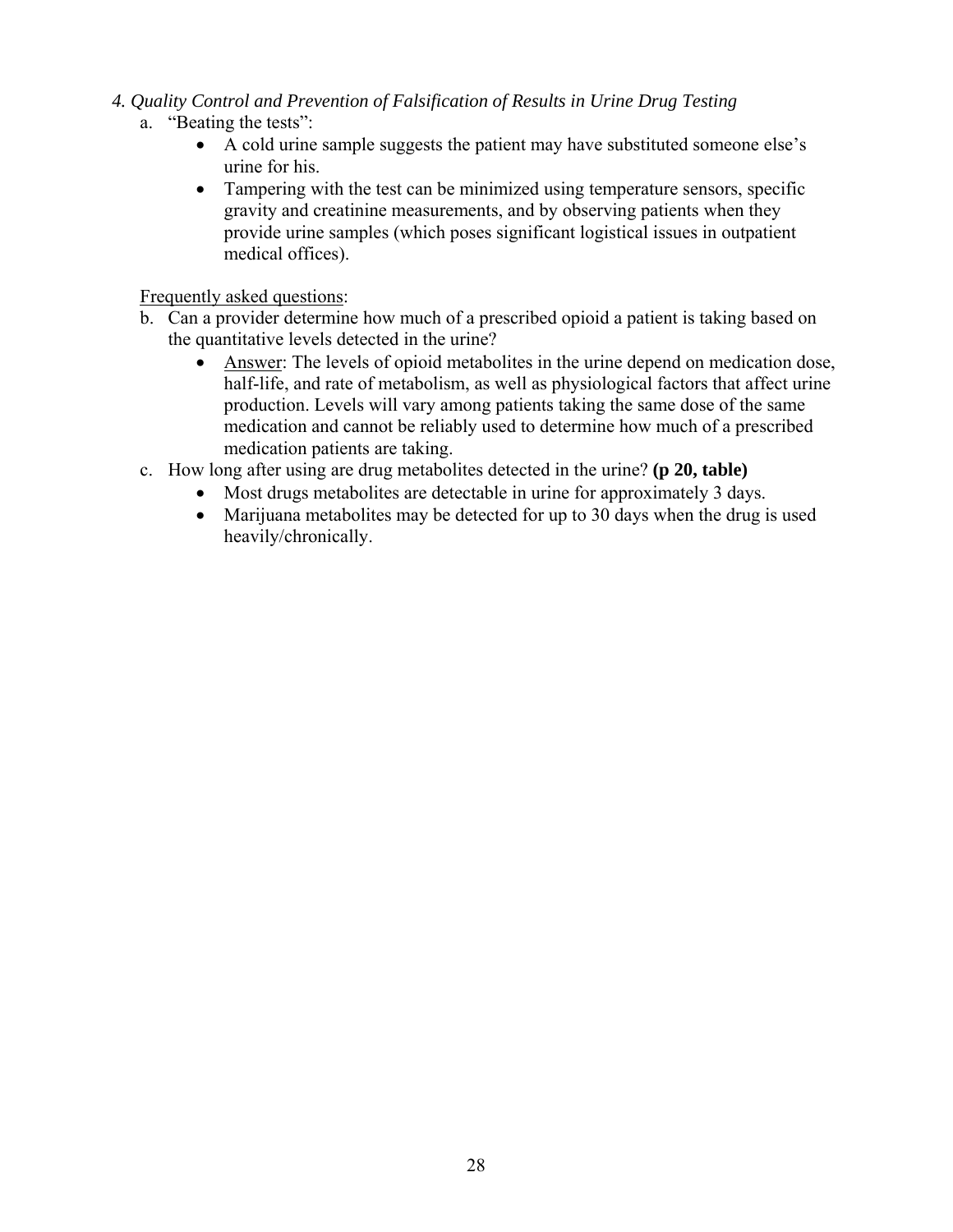# **Visit #3: 3 Months Later**

(Page numbers correspond to pages in the Supporting Documents handout.)

## **Discussion Questions/ Learning Objectives:**

- 1. Why is this patient feeling sick? Describe the opiate withdrawal syndrome (Clinical Opiate Withdrawal Scale [COWS] is included). **(pp 22–23)**
- 2. Is he addicted to opioid pain medications? Discuss the difference between physiological dependence, addiction, and pseudo-addiction. **(p 24)**
- 3. What are the diagnostic criteria for addiction and how would they be expressed differently in patients maintained on chronic opioids for pain? **(p 24)** 
	- a. Discuss the DSM-IV criteria for drug abuse and dependence and the challenges in applying these criteria in chronic pain patients maintained on opioids.
	- b. List the "3 Cs" of transitioning from drug use/abuse to addiction. **(p 24)**
	- c. Describe behaviors suggestive of addiction in patients taking chronic opioids.
- 4. Discuss the challenges in managing acute pain in patients on chronic opioid therapy due to tolerance and hyperalgesia.
- 5. Discuss the use of an opioid equivalency table, including **(p 25):** 
	- a. The approach to switching patients from PO to IV medications and/or between oral medications
	- b. Role/risk of incomplete cross-tolerance
	- c. Risks of using methadone and of including methadone in these tables

# *1. Opioid Withdrawal Syndrome* **(pp 22–23)**

The dose of hydrocodone the patient is receiving is not equal to the dose of oxycodone he had been taking prior to the surgery, thus causing opioid withdrawal syndrome.

- a. The Clinical Opioid Withdrawal Scale (COWS) allows a somewhat objective, reliable, and reproducible way to quantify and track the severity of a patient's withdrawal syndrome.
- b. The symptoms of opioid withdrawal have been likened to a severe influenza infection and include nausea, vomiting, diarrhea, papillary dilation, tearing, rhinorrhea, sweating, tachycardia, hypertension, muscle cramps, joint aches, piloerection, anxiety, restlessness, agitation, and tremor.
- c. Practitioners using this tool often express concern that there is very little that is truly "objective" in this scale. When examined more closely, most patients should not score above the lowest score in most of the categories without having some detectable sign or symptom.

#### *2. Differentiating Between Addiction, Physical Dependence, and Pseudoaddiction*  Definitions listed here are from the Federation of State Medical Boards *Model Policy on the Use of Opioids for the Treatment of Pain* (2004).

**Addiction:** Addiction is a primary, chronic, neurobiologic disease, with genetic, psychosocial, and environmental factors influencing its development and manifestations. It is characterized by behaviors that include the following: impaired control over drug use, craving, compulsive use, and continued use despite harm. Physical dependence and tolerance are normal physiological consequences of extended opioid therapy for pain and are not the same as addiction.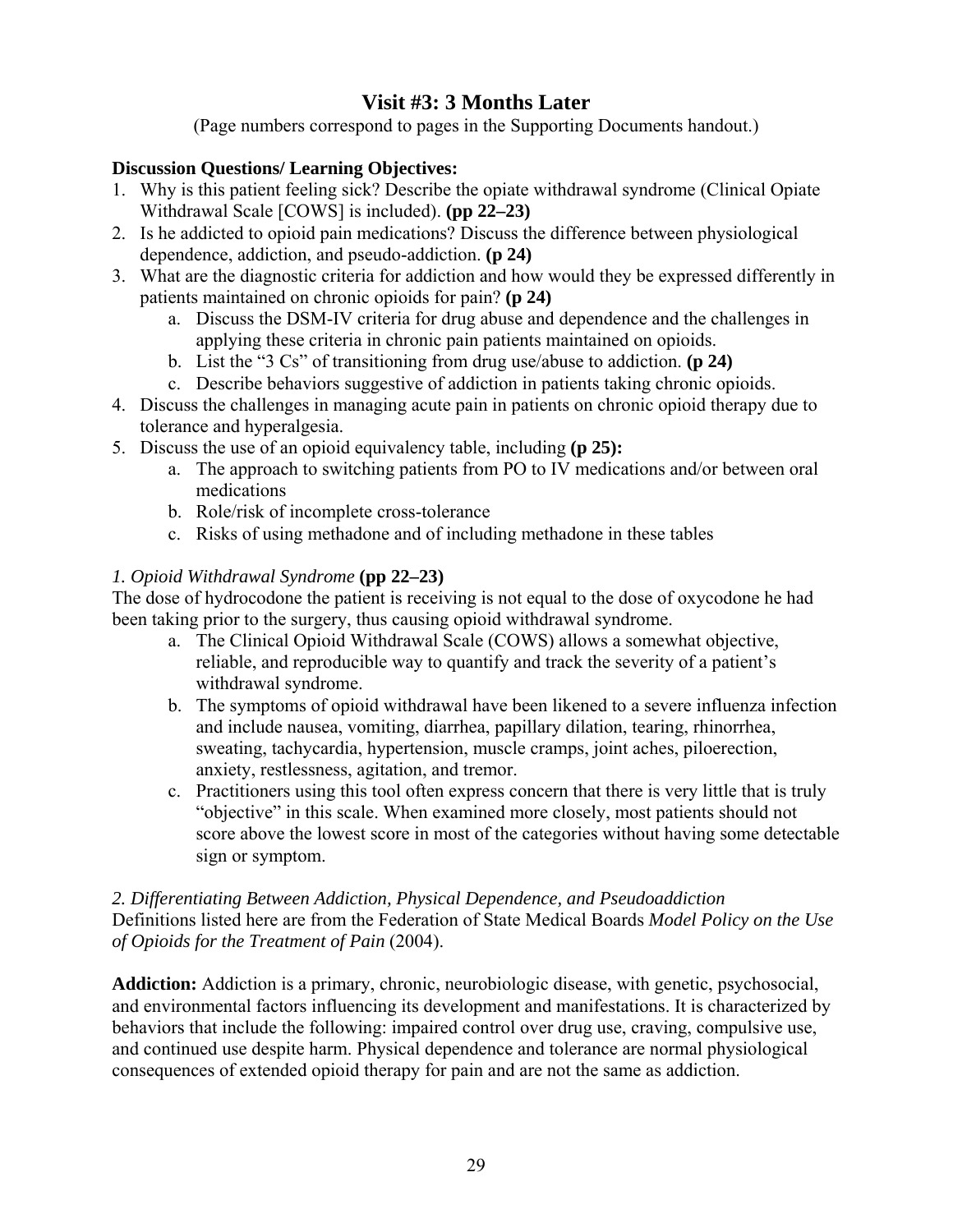**Physical Dependence:** Physical dependence is a state of adaptation that is manifested by drug class-specific signs and symptoms that can be produced by abrupt cessation, rapid dose reduction, decreasing blood level of the drug, and/or administration of an antagonist. Physical dependence, by itself, does not equate with addiction.

**Pseudoaddiction:** The iatrogenic syndrome resulting from the misinterpretation of relief-seeking behaviors as though they are the drug-seeking behaviors commonly seen with addiction. The relief-seeking behaviors resolve upon institution of effective analgesic therapy.

*3. Describe the DSM-IV Criteria for Drug Abuse and Dependence and Challenges in Applying These Criteria to Chronic Pain Patients* **(p 24)** 

| <b>DSM IV Substance Abuse (1/4 in 12 months)</b> |                                                                                                                              | <b>DSM IV Substance Dependence</b> (3/7 in 12 months) |                                                                                                                                                                                                                                                                                                                                                                                         |
|--------------------------------------------------|------------------------------------------------------------------------------------------------------------------------------|-------------------------------------------------------|-----------------------------------------------------------------------------------------------------------------------------------------------------------------------------------------------------------------------------------------------------------------------------------------------------------------------------------------------------------------------------------------|
| H<br>$\Omega$<br>LE<br>S                         | Hazards: use despite harm/risky situations<br>Occupational impairment<br>Legal problems<br>Social/interpersonal consequences | Т<br>W<br>I<br>T<br>$\mathbf C$<br>H<br>AR            | Tolerance<br>Withdrawal<br>Intention: using more substance, or longer time than<br>intended (loss of control)<br>Time. Increased time spent obtaining, using, recovering<br>Inability to Cut down, unsuccessful attempts<br>Use despite Harm<br><b>Activities Reduced</b><br>Note that patient can meet criteria even without tolerance and/or withdrawal<br>(physiological dependence) |

- a. Tolerance and withdrawal would not apply as criteria for addiction, because anyone taking opioids chronically will develop tolerance and experience withdrawal if the medications are abruptly discontinued.
- b. Monitor instead for the misuse of alcohol or the use of illegal drugs, and for "Aberrant" Drug-Taking Behaviors" that may fall into the categories in the table below.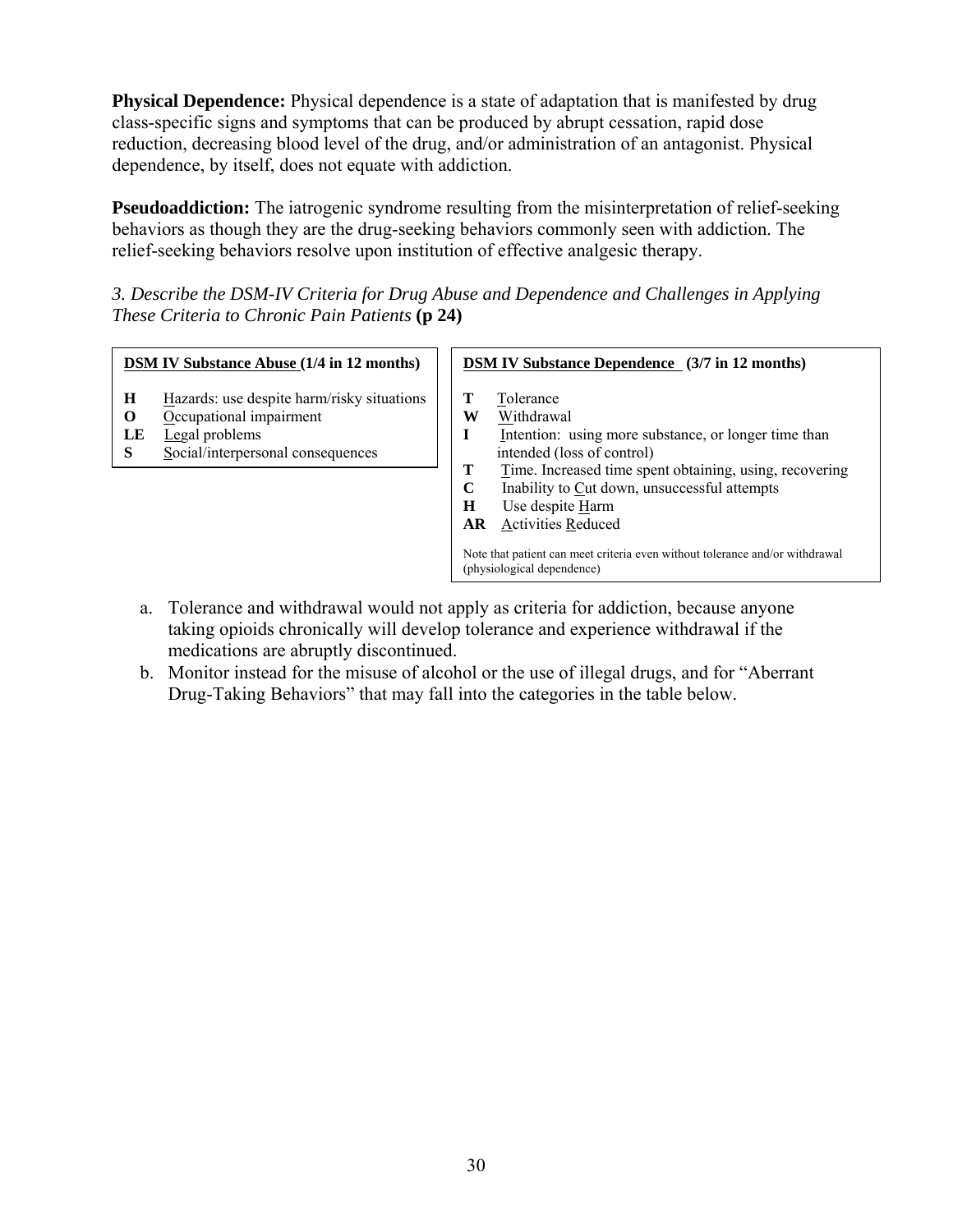| <b>Components of Addiction</b>    | <b>Possible Expressions in Patients on Chronic</b> |  |
|-----------------------------------|----------------------------------------------------|--|
| The "3 $Cs$ "                     | <b>Opioids</b>                                     |  |
| Loss of Control                   | Reports lost/stolen medications.                   |  |
|                                   | Calls for early refills.                           |  |
|                                   | Seeks opioids from other sources.                  |  |
|                                   | Withdrawal symptoms noted at appointments.         |  |
| Craving, preoccupation with use   | Recurring requests for increases in opioids.       |  |
|                                   | Increasing pain despite lack of progression of     |  |
|                                   | disease.                                           |  |
|                                   | Dismissive of nonopioid treatments.<br>3.          |  |
| Use despite negative Consequences | Oversedation/somnolence.                           |  |
|                                   | Decreases in activity, functioning, and/or         |  |
|                                   | relationships.                                     |  |

## **Recognizing Opioid Abuse and/or Addiction in Patients Taking Chronic Opioids**

#### *Adapted from:*

 Savage SR, et al. (June 2008). *NIDA: Addiction Science in Clinical Practice Vol. 4* Manchikanti L, et al. (2008). Opioids Special Issue. *Pain Physician* 11:S155-S180. Opioids Special Issue. *Pain Physician* 11:S155–S180.

#### *4. Treating Acute/Postoperative Pain in Chronic Pain Patients Maintained on Opioids* (Alford 2006)

Patients on chronic opioids have adapted to the medications and are **tolerant** to the effect of opioids.

- a. First, meet baseline level of physiological adaptation to opioids by providing the equivalent of the 80 to 100 mg of oxycodone taken prior to the surgery.
- b. Second, treat the new acute pain with additional medication on top of baseline medications.
- c. Tolerance:
	- Patients on chronic opioids develop tolerance to their effects.
	- These patients need increased doses of short-acting medications (not less) compared with patients not on chronic opioids who have no tolerance.

## d. Hyperalgesia:

- Patients on chronic opioids develop hyperalgesia—increased sensitivity to painful stimuli. This is counterintuitive, but well documented in the literature.
- These patients need increased doses of short-acting medications, and may need them earlier or in situations that may not otherwise require opioids, compared with patients not on chronic opioids who have no hyperalgesia.

#### e. Take-home messages:

- Meet the baseline opiate level of the patient (usually by continuing what he/she was on).
- Use what you would normally use for acute pain:
	- Use medications with rapid onset and a short half-life.
	- Do not use methadone for acute pain.
	- Will likely need higher doses than patients not on chronic opioids.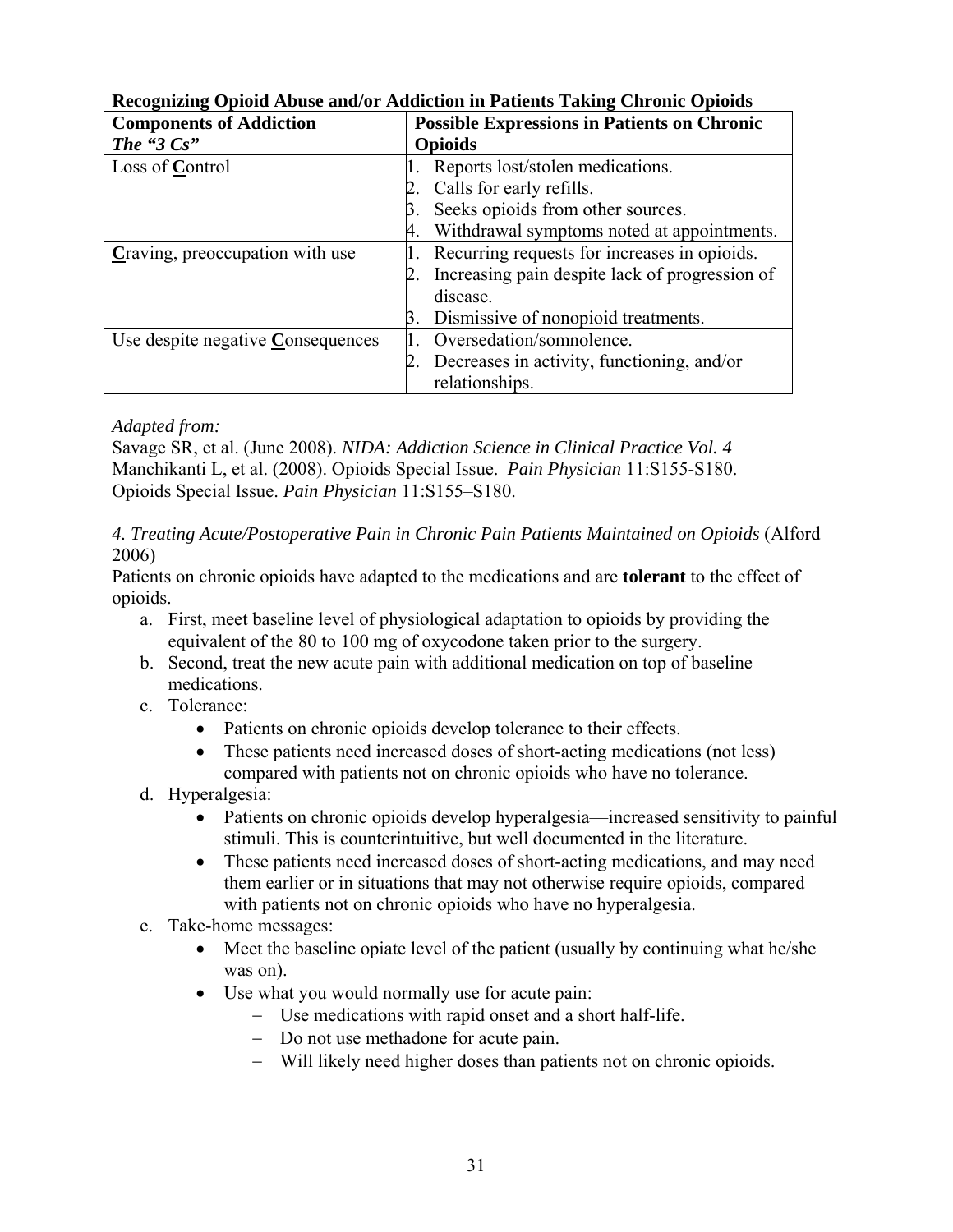#### *5. Using the Opioid Equivalency Table* **(p 25)**

Oxycodone long-acting formulation (40 mg) twice per day, plus the 20 mg per day of shortacting oxycodone, would mean that this patient may have needed up to 150 mg of the hydrocodone to meet his baseline opioid need.

| <b>Equianalgesic Doses of Opioid Analgesics</b> |                  |                             |  |
|-------------------------------------------------|------------------|-----------------------------|--|
| <b>Oral/Rectal Dose (mg)</b>                    | <b>Analgesic</b> | <b>Parenteral Dose (mg)</b> |  |
| 100                                             | Codeine          | 60                          |  |
|                                                 | Fentanyl         | 0.1                         |  |
| 15                                              | Hydrocodone      |                             |  |
|                                                 | Hydromorphine    | 1.5                         |  |
| $\overline{2}$                                  | Levorphanol      |                             |  |
| 150                                             | Meperidine       | 50                          |  |
| 10                                              | Methadone        |                             |  |
| 15                                              | Morphine         |                             |  |
|                                                 | Oxycodone        |                             |  |

Alternatives that may have met the patient's baseline need include the following:

- a. Just continuing pre-op oxycodone.
- b. Replacing long-acting oxycodone with another long-acting oral opioid, such as extendedrelease morphine (see notes below).
- c. If patient could not take oral medications, then giving morphine (50 mg) by IV, in divided doses throughout the day, would have covered the baseline need.
	- If IV morphine were used, both baseline and acute pain medication needs could be covered through a PCA pump with a basal rate and allowing additional doses.
	- The use of fentanyl transdermal patches is an option as well, but they are very expensive and require advanced knowledge and experience and are therefore not recommended for discussion in this module.

Incomplete Cross-Tolerance:

- a. Factor in the potential for incomplete cross-tolerance any time a provider is switching opioid medications.
- another long-acting agent. b. It is recommended to calculate the equivalent dose, but start at half of the equivalency with the new medication, particularly when switching from one long-acting agent to
- c. Monitor for signs of overmedication (e.g., sedation) and undermedication (e.g., withdrawal, worsening pain).
	- When switching from one long-acting medication to another, allow enough shortacting medication to cover any potential shortfall in meeting the baseline opiate need, as well as enough additional medication to cover the acute pain.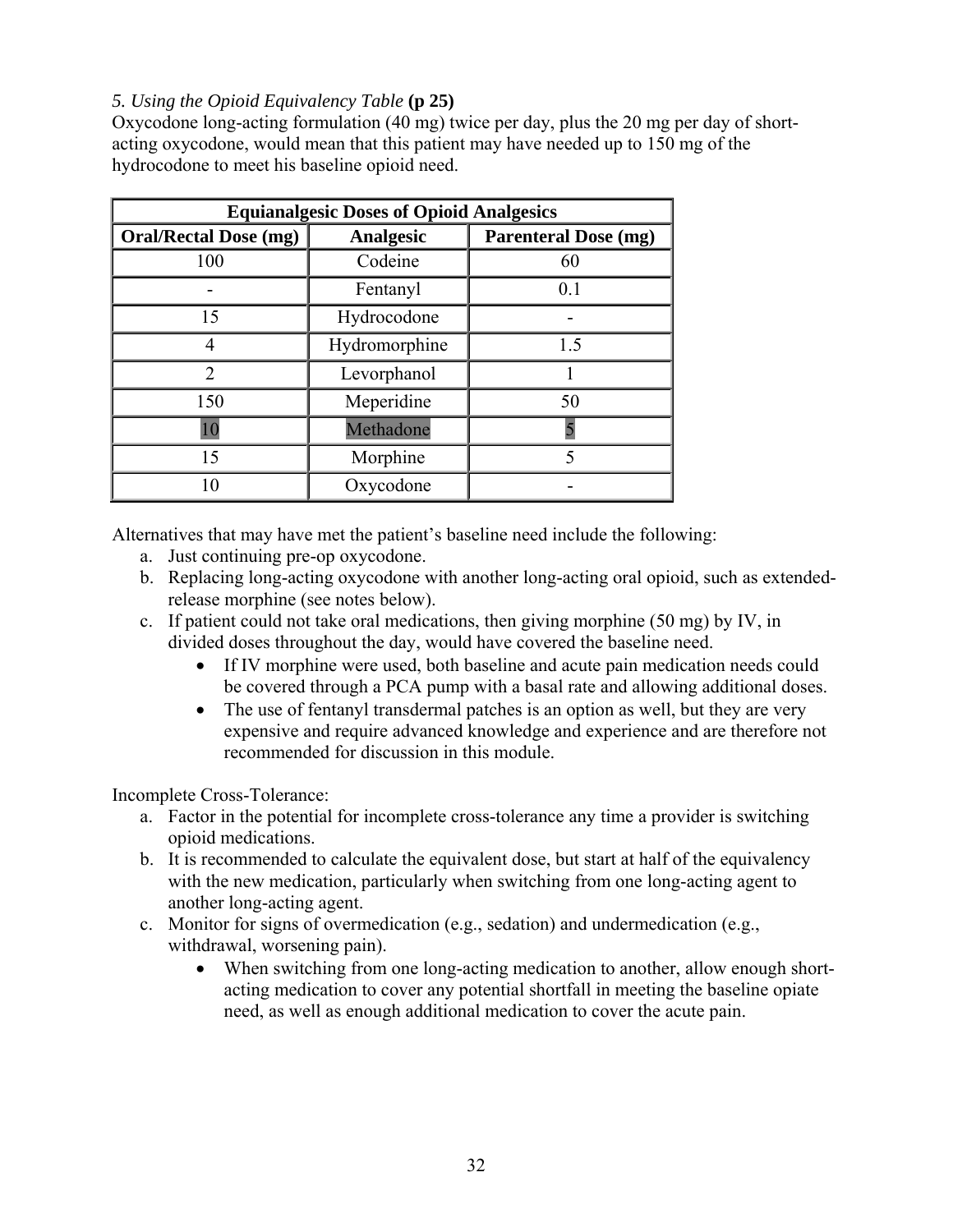- d. WARNINGS ABOUT METHADONE:
	- Please advise participants NOT TO USE THE ABOVE EQUIVALENCY TABLE TO DOSE METHADONE.
		- The table does not account for the accumulation of methadone with repeated dosing due to a long half-life.
		- As discussed earlier, the use of methadone in pain treatment requires advanced knowledge and experience and is therefore **not** recommended in this module.
	- Methadone is a very poor choice for the treatment of acute pain due to:
		- Long delay to peak medication level (2 to 4 hours)
		- Short duration of acute pain relief compared to a long half life, leading to desire for repeat dosing and increased risk of medication accumulation, overdose, and death.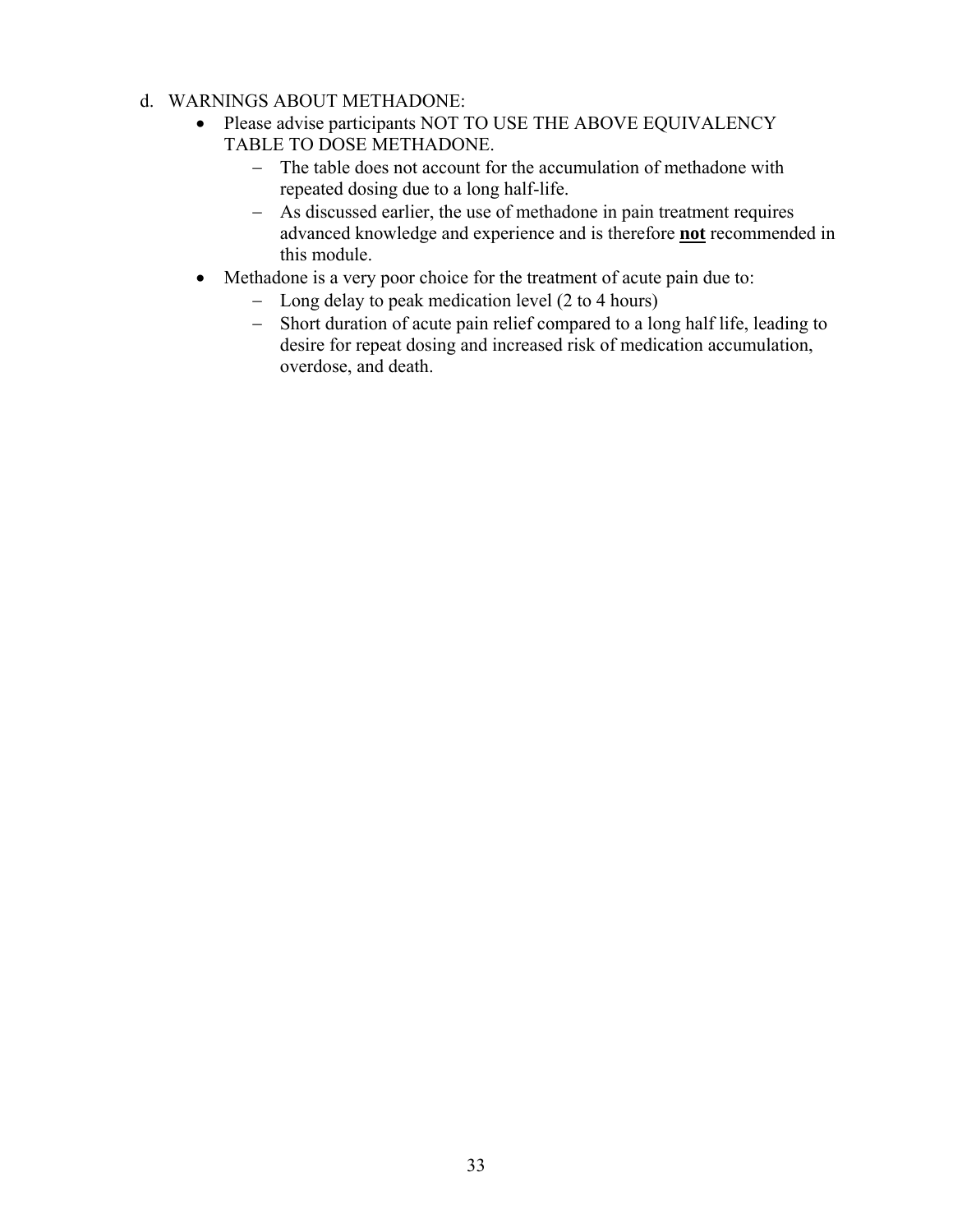# **Learner Packet: Introduction and Case Study**

<span id="page-34-0"></span>Patients with chronic pain present a number of challenges for medical providers. Patients with chronic pain syndromes most commonly seek care in primary care settings, where providers often feel poorly prepared to evaluate and manage these conditions (Upshur 2006). The situation is worsened by pressures on primary care providers to see more patients in less time, with less support, lower levels of reimbursement, and a paucity of referral resources.

Providers often feel particularly uncertain and uncomfortable with pain management involving the prescription of opioid medications. On the one hand, opioid analgesics are very effective for decreasing many types of pain, and patients have a right to safe and effective treatment of pain. On the other hand, medical providers are charged with the responsibility of ensuring that opioid medications are prescribed safely and in a way that prevents addiction to, or abuse or diversion of, this class of medications.

The goal of this module is to introduce health professions students to a standardized approach to the management of chronic nonmalignant pain that is consistent with the standards recommended by the Federation of State Medical Boards *Model Policy on the Use of Controlled Substances for the Treatment of Pain* (2004) and the American Pain Society (Chou et al. 2009). In addition, the module will demonstrate the use of a number of existing clinical tools for managing chronic nonmalignant pain while minimizing the misuse of opioid pain medicines.

In this module, you will care longitudinally for a single patient with a common chronic pain complaint: low back pain (LBP). The case study is structured in five sections, beginning with background information and followed by three office visits (and a separate review of lab results) that take place over the course of 9 months. Each visit begins with a medication list and a description of the patient's current condition and ends with questions for discussion, which are tied to the specific learning objectives for each visit.

You will receive two sets of printed pages. The first is this packet, which includes 5 pages of case study. The second is 25 pages of supporting documents, which include clinical tools completed to model what this patient's medical chart might look like. Please keep the two resources side by side as you work through this module.

Please note that this module is designed to provide an overview of the approach to managing patients with chronic nonmalignant pain and detecting and preventing opioid misuse. Detailed discussions about many of the topics introduced, including the evaluation and management of acute back pain, will be outside the scope of this module. Also please note that pain due to malignancy and pain at the end of life are managed under substantially different principles than those described here.

Please review the page marked "Case Study Module: Background" prior to the session, as the facilitator will begin with "Visit #1," which takes place 4 months after this patient's initial presentation.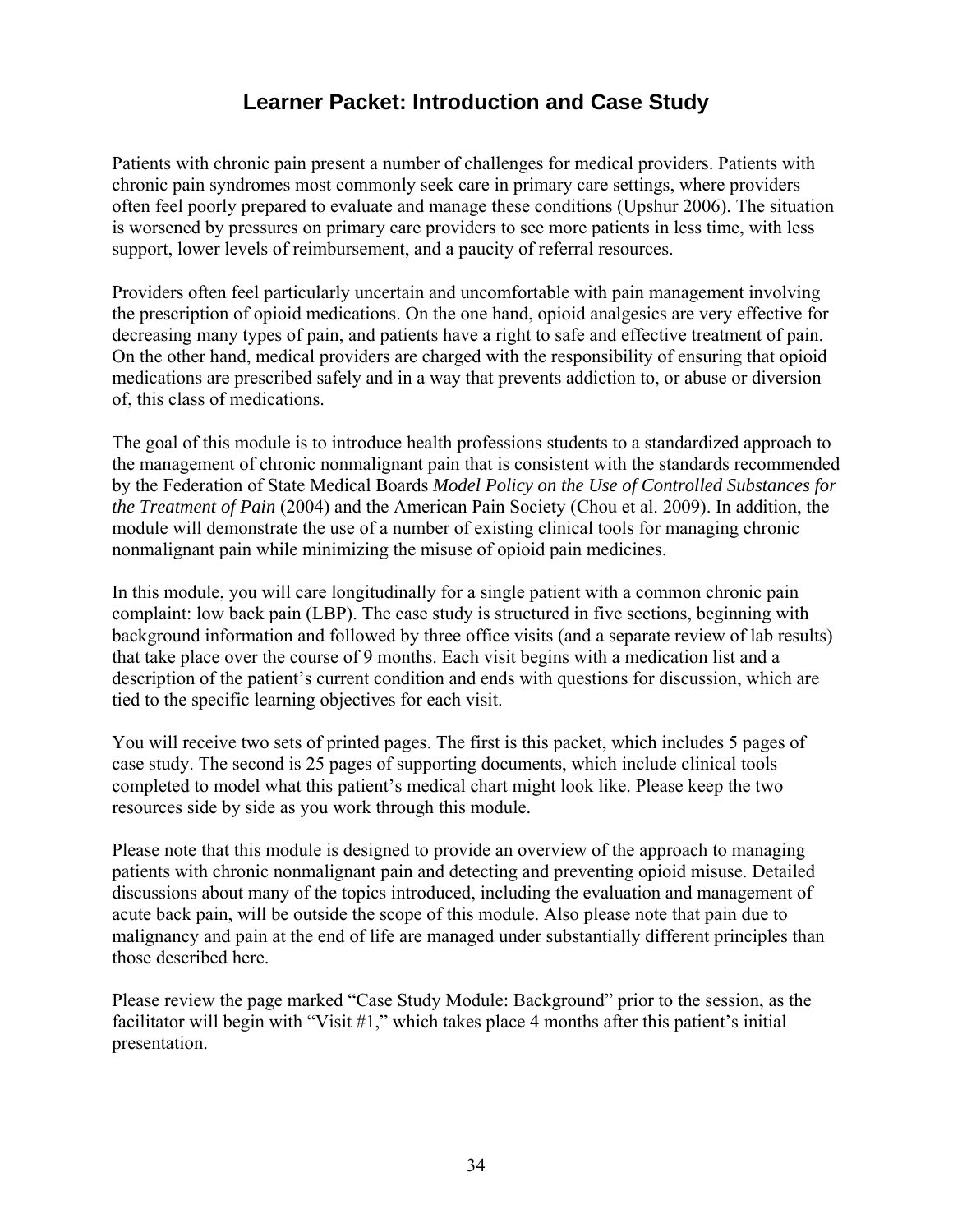#### **Learning Objectives:**

After completing this module, participants will be able to:

- Discuss the components of the accepted standard of care for chronic nonmalignant pain.
- Describe the use of a number of clinical tools to support the management of chronic nonmalignant pain in primary care settings.
- Describe strategies for optimizing safety in the provision of opioid analgesics for chronic pain.
- Describe the approach to preventing and detecting the misuse of opioid pain medications in patients being treated for chronic pain.
- Describe the differences between physical dependence on and addiction to opioid pain medications and how to recognize addiction in chronic pain patients.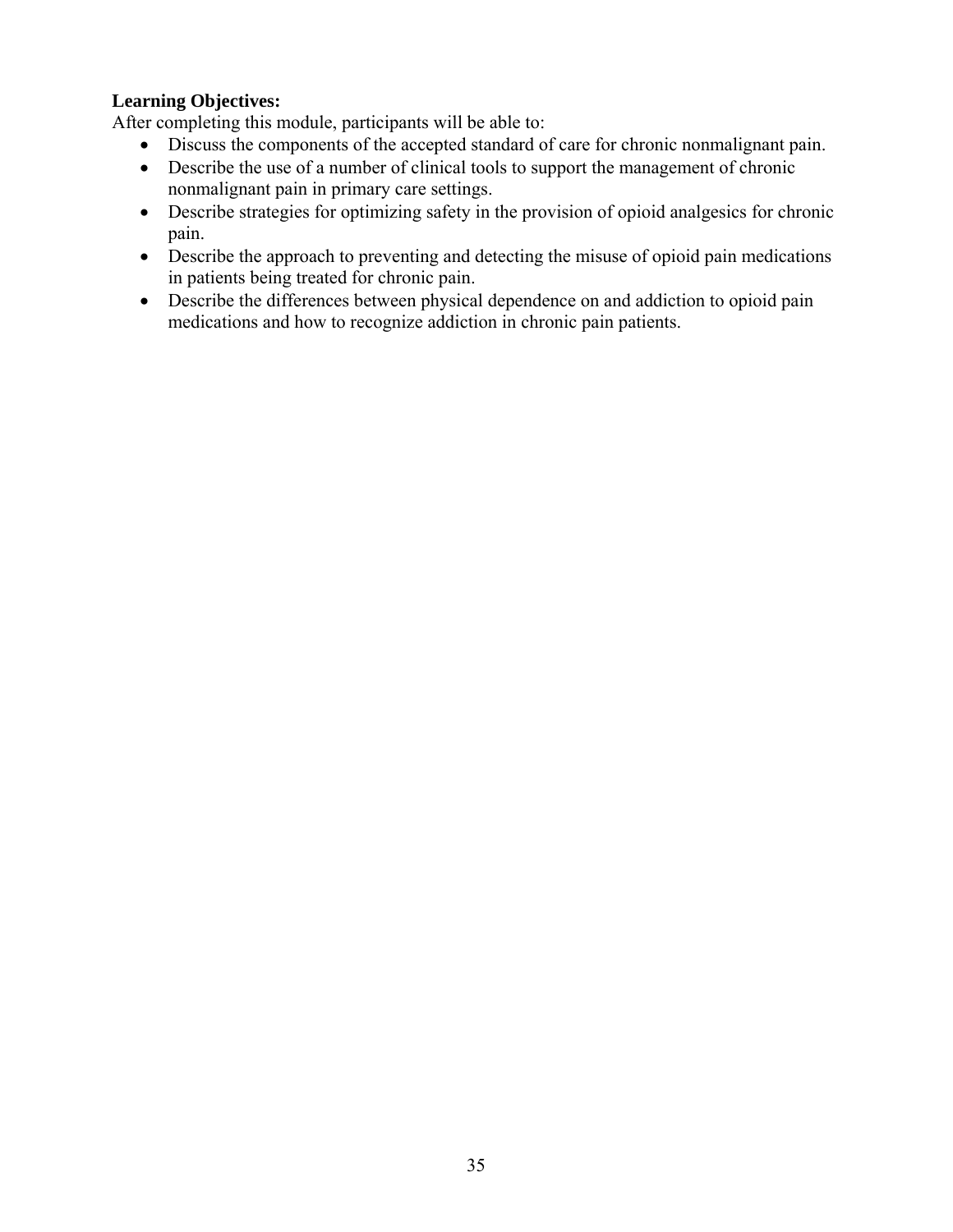# **Case Study Module: Background**

<span id="page-36-0"></span>A 50-year-old male with a history of HTN, DM II, and elevated cholesterol presented originally reporting lower back pain. The pain came on suddenly while he was lifting furniture and was sharp and throbbing, originating in the midline and right lateral lumbar-sacral region, and extending down the lateral right leg and into the top of his foot and first toe. Pain intensity ranged from 7/10 to 10/10. The patient had been taking ibuprofen 800 mg tablets, but needed "two or three at a time" to get any relief. He has had pain like this on two occasions in the past, both following injuries sustained on his job as a construction worker.

On further history, the patient denied:

- Focal weakness or loss of sensation
- Changes in bowel or bladder function
- Direct trauma, osteoporosis, or use of corticosteroids
- Weight loss or history of cancer
- Fever, recent infection, IV drug use, or immunodeficiency

On initial physical examination, he looked uncomfortable, shifting positions in the chair frequently, sometimes preferring to stand. He was afebrile and tender to palpation lumbar-sacral region, right >> left, with muscle spasm palpated right lumbar paraspinal muscles. He had some moderate diffuse tenderness on palpation of the spine in the same region. He limped and could bend forward to about 60 degrees, but stopped there due to pain. He could squat and stand (while holding on), and toe walk, but seemed to have trouble balancing while attempting to heel walk. Strength on knee extension and plantar flexion was equal bilaterally, but he showed some decreased ability to dorsiflex his right foot. Knee and ankle reflexes were globally diminished and difficult to evaluate. Straight leg raise elicited pain on the right at 45 degrees of flexion of the right leg.

He asked when he could expect to go back to work—he gets no paid time off and worries about the financial impact on his family. He wanted an x ray of his back and asked for a prescription for Percocet. The pain had been so bad that he hadn't been able to sleep and that is the only medicine that helped him before.

As initial treatment, you recommended cutting back the ibuprofen to safer levels, staying active, stretching, using warm compresses, and returning in a month. Because he did not have any direct trauma to his back, you recommended against the x ray. You offered him a muscle relaxant to help with the muscle spasm, and a small supply of combination codeine 30 mg/acetaminophen 300 mg tablets, warning him to take them only at night if he had trouble sleeping due to pain. You also warned him to avoid driving or operating machinery after taking them.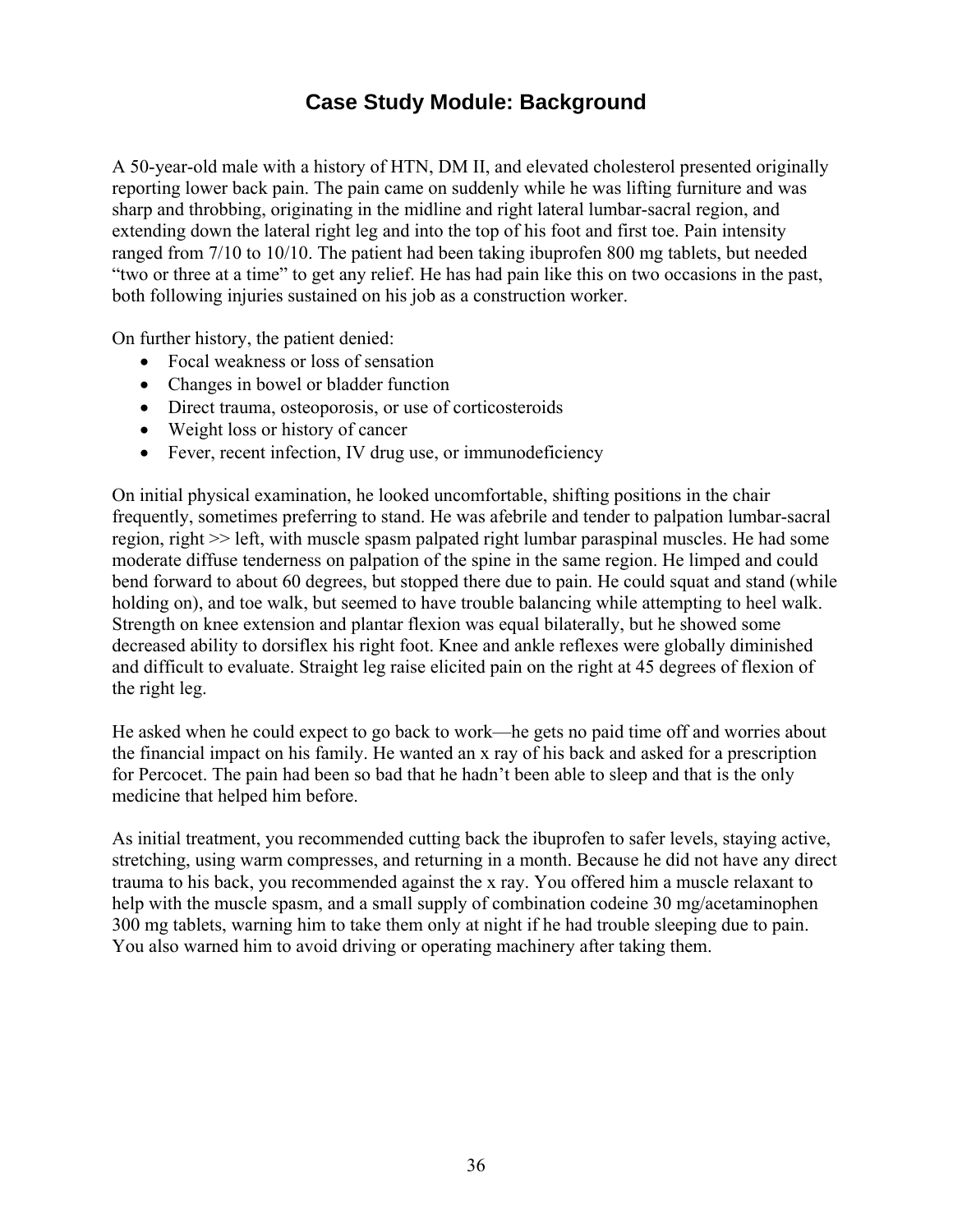# **Visit #1: 4 Months After Initial Injury**

(Page numbers correspond to pages in the Supporting Documents handout)

| Current prescribed pain medication. |               |                                         |  |
|-------------------------------------|---------------|-----------------------------------------|--|
| <b>Medication</b>                   | <b>Dosage</b> | Amount                                  |  |
| <i>Ibuprofen</i>                    | 800 mg        | I tablet up to three times per day      |  |
| Methocarbamol                       | $750$ mg      | $1-2$ tablets up to three times per day |  |
| Codeine/acetaminophen               | $30/300$ mg   | $1-2$ tablets up to three times per day |  |

*Current prescribed pain medication:* 

For the last few months you have seen this patient monthly. Because the patient returned 4 weeks after the first visit saying his pain had worsened, despite staying active and trying to do the stretching exercises you recommended, you ordered an MRI. This study showed a herniated disk with no nerve root compression (see attached result **p 2**). He has gone to physical therapy, a chiropractor, and even saw a pain specialist who gave him an epidural steroid injection, but that only helped for about a week.

Today the patient returns and is very concerned that his pain is no better. His pain varies daily depending on his activities, but is constant and still very disabling. He went for physical therapy, but says the therapist told him to stop because, due to the pain, he couldn't do most of the exercises anyway. He is now taking 8 to 10 codeine/acetaminophen tablets a day. He has been to the emergency room twice in the last month and has received various pain medications, including oxycodone and hydrocodone; he also borrowed medications from a friend when his supply ran out.

The location and nature of his pain are unchanged. The intensity decreases with taking the medications, but increases again within 3 to 4 hours. He has started to develop some numbness in the top of his right foot. He has now not worked for months and is having financial difficulties. He really needs to get back to work and asks for stronger pain medications that will last all day to help him do that. At this point, this pain has become a more chronic problem.

He denies having any history of drug abuse, but he, like his father, had problems controlling his alcohol use throughout his twenties. He no longer drinks alcohol at all, by his own choice. He has smoked one pack of cigarettes per day for more than 30 years.

#### **Discussion Topics/Learning Objectives:**

- 1. Discuss the definition of chronic pain, the goals of treating chronic nonmalignant pain with opioid medications, , and how to establish appropriate goals and expectations with each patient (**p 2** for MRI).
- 2. Describe the initial assessment and documentation procedures for treating chronic pain with opioid medications, including:
	- a. The use of an Initial Pain Assessment Tool (**pp 3–4**) to document the cardinal features of the pain complaint and the impact of the pain on the patient's functioning.
	- b. The informed consent process for initiating opioids (**pp 5–6**).
	- c. The role for, and the components of, a treatment agreement in the management of pain with opioid medications (**pp 7–8**).
- 3. Describe strategies for initiating long-acting opioids (**p 9**).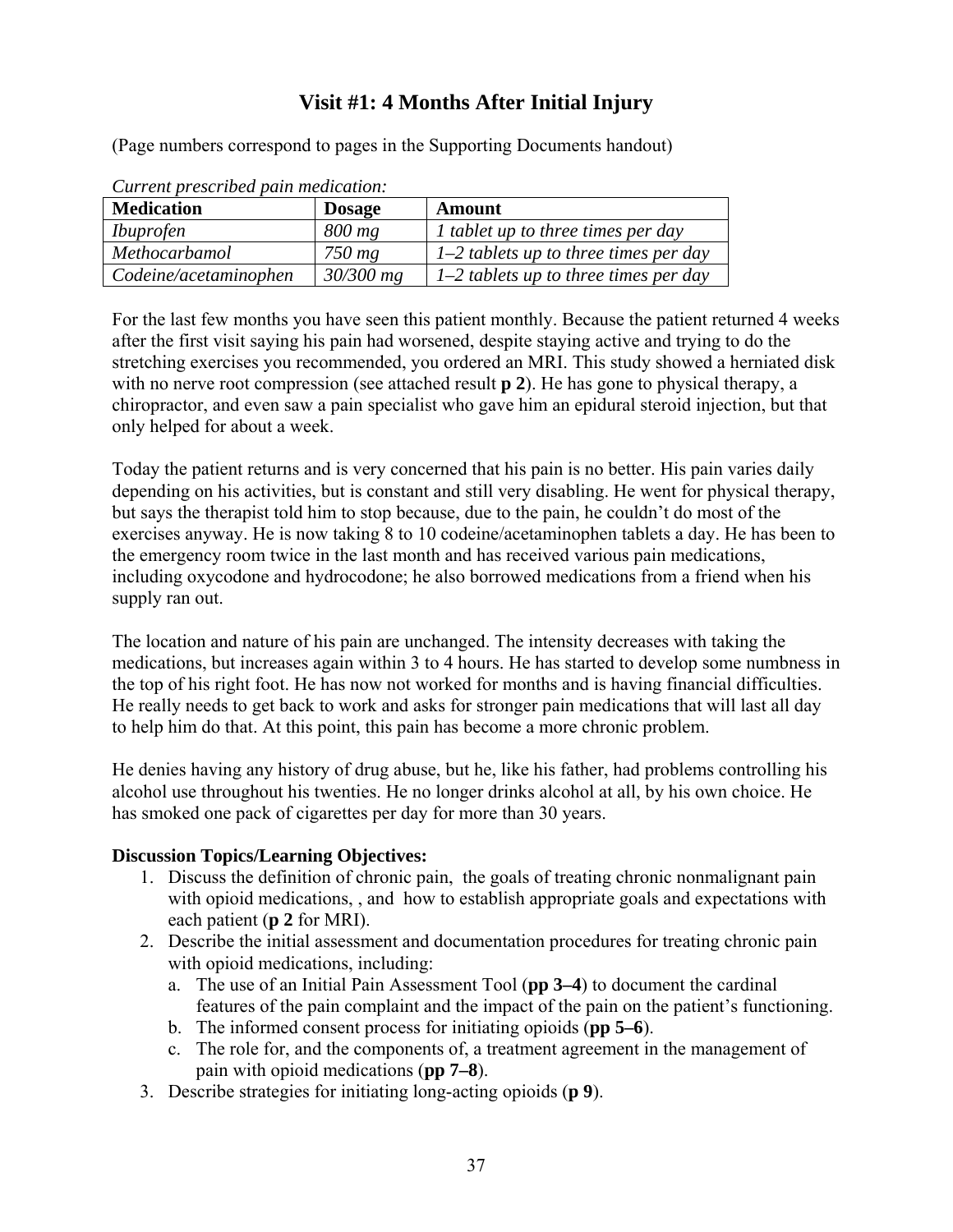- 4. Discuss the use of adjuvant, non-opioid medications in patients taking chronic opioids (**p 10**).
- 5. Describe the psychological impact of chronic pain and the use of the PHQ-9 to assess depression (**pp 11–12**).
- 6. Discuss strategies for screening for substance use disorders (SUDs) in pain patients, including the use of standardized screening tools. The AUDIT and the DAST-10 are included in this packet (**pp 13–14**). The NIDA-Modified ASSIST (NM**ASSIST**) is available online: **www.drugabuse.gov/NIDAMED.**
- 7. Discuss the factors associated with increased risk of abuse of opioid medications during pain treatment. The Opioid Risk Tool is included in the packet (**p 15**).
- 8. Describe how to use a statewide Prescription Drug Monitoring Program (PDMP). If it is available in your state, describe how to access it.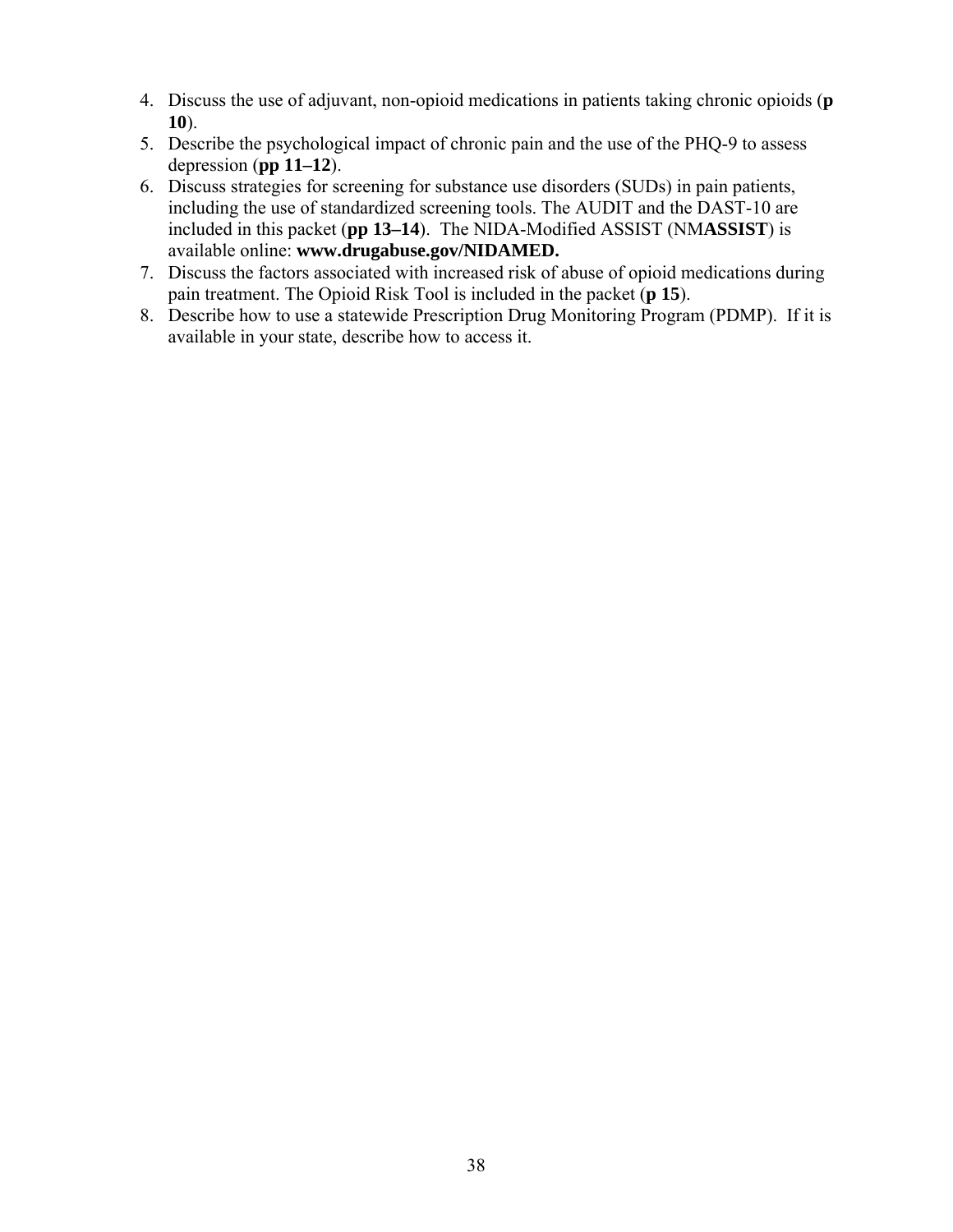# **Visit #2: 4 Weeks Later**

(Page numbers correspond to pages in the Supporting Documents handout)

| Carrena presentoca pata meateaton.     |               |                                              |
|----------------------------------------|---------------|----------------------------------------------|
| <b>Medication</b>                      | <b>Dosage</b> | <b>Amount</b>                                |
| <i>Ibuprofen</i>                       | 800 mg        | I tablet up to three times per day           |
| Methocarbamol                          | 750 mg        | $1-2$ tablets up to three times per          |
|                                        |               | day                                          |
| Oxycodone/acetaminophen                | $5/325$ mg    | $1-2$ tablets up to twice per day            |
| Oxycodone extended release             | $20$ mg       | 1 tablet two times per day                   |
| Amitriptyline                          | $50$ mg       | 1 tablet at night                            |
| Magnesium hydroxide (milk of magnesia) | 2 tablespoons | $(30 \text{ ml})$ up to three times per day, |
|                                        |               | as needed                                    |
| Dietary fiber supplements              | N/A           | Once or twice per day                        |

*Current prescribed pain medication:* 

At the last visit you initiated treatment with oxycodone extended release (10 mg tablets), one tablet twice per day. When the patient returned 2 weeks later, he was still quite uncomfortable, so the dose was increased to 20 mg two times each day. The patient returns today and says pain levels and everyday function have improved somewhat since starting the long-acting opioid. His pain levels now run around 4/10 at baseline, increasing to 7/10 with a lot of activity. He takes a total of six oxycodone/acetaminophen tablets per day for these pain flares. He has been taking the pain medications as prescribed and denies emergency room visits and borrowing or buying medications, although you note from the chart he did call into the office for an early refill on the oxycodone/acetaminophen about 10 days before this visit. He denies any illicit drug use, and reaffirms that he does not drink alcohol. He followed your suggestion and stores the medications in a locked box, especially because his young grandson visits often and someone in his building asked him to sell some of the medications. He has had some mild nausea and constipation, but feels alert and denies feeling sedated after dosing. He's back at work, but has accepted a light duty position with decreased pay for now.

The patient is worried today because he met with the neurosurgeon, who reviewed the MRI and EMG results with him and told him he thought surgery was needed. He is afraid of surgery, but is willing to do anything to get rid of the pain and get back to work. He received another steroid injection at the visit, which helped for about 48 hours.

#### **Discussion Topics/ Learning Objectives:**

- 1. Describe the "four As" of ongoing monitoring and care of chronic pain patients: Analgesia, Activities of Daily Living, Adverse Events, and Aberrant Drug-Taking Behaviors (**pp 17–18**).
- 2. Discuss the use of the Pain Assessment and Documentation Tool (PADT<sup>TM</sup>) for monitoring pain patients in clinical practice (**pp 17–18**).
- 3. Discuss strategies for optimizing pain control and describe how to increase the dose of longacting opioids more safely.
- 4. List "potentially aberrant drug-taking behaviors," and which ones are more or less likely to be associated with drug abuse (**p 19**).
- 5. Discuss the differential diagnosis of aberrant drug-taking behaviors in chronic pain patients managed with opioids.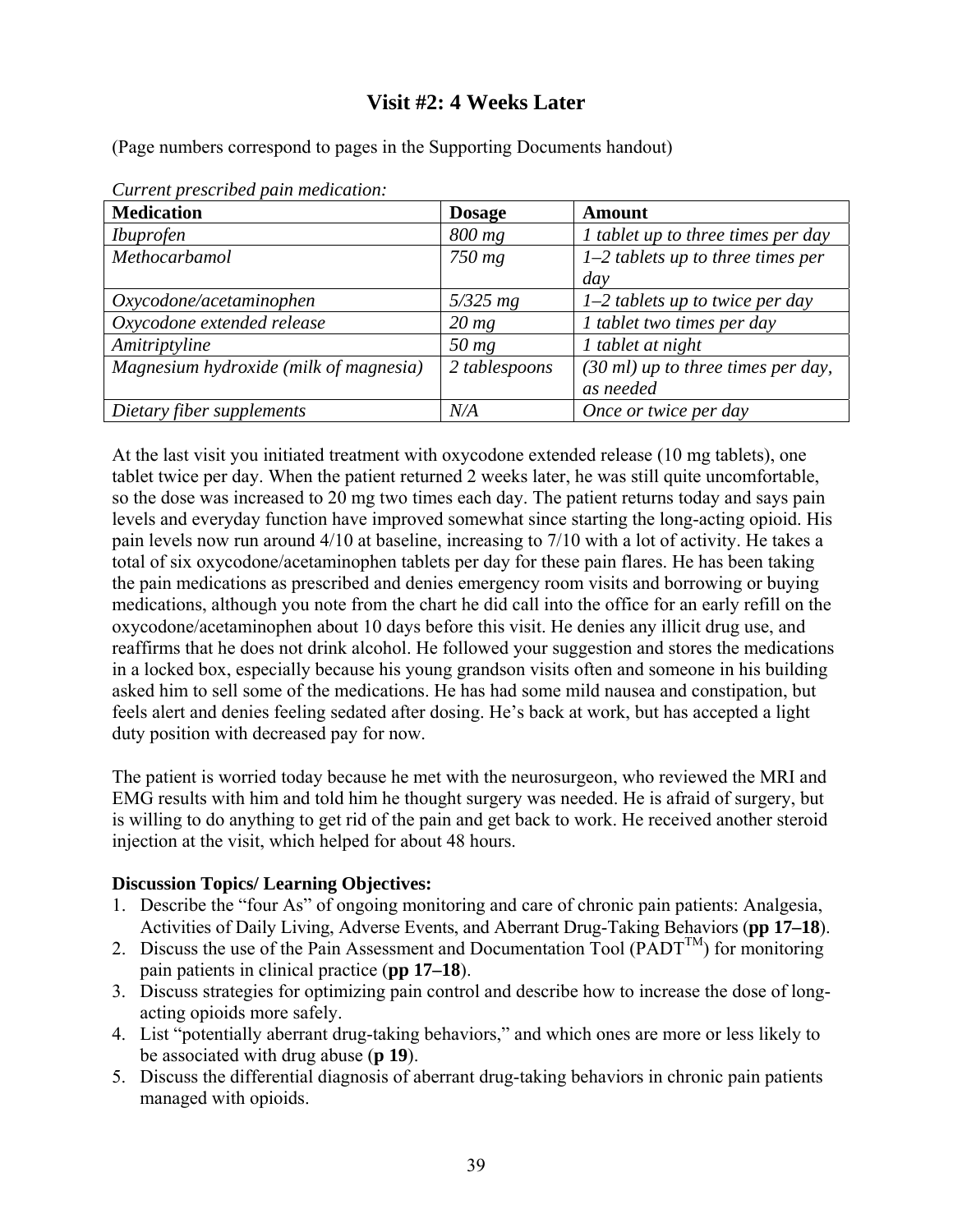# **Visit #2: Follow-up**

(Page numbers correspond to pages in the Supporting Documents handout)

At the last visit the patient gave a urine sample for drug screening. Two days later you received the following results:

| <b>Drug Screened For</b> | <b>Results</b> |
|--------------------------|----------------|
| Opiates                  | negative       |
| Cocaine                  | negative       |
| Benzodiazepines          | negative       |
| Marijuana/THC            | positive       |

#### **Discussion Questions/Learning Objectives (p 20):**

- 1. What are the two most common techniques for drug testing? What are some strengths and weaknesses of each technique?
- 2. If the patient is taking oxycodone, why is the opiate screen negative? Discuss challenges in testing for opioids, highlighting limitations in immunoassays for detecting semisynthetic and synthetic opioids.
- 3. How will you respond to the positive test for the metabolite of marijuana? Would your response be different if the test was positive for cocaine metabolites? What concerns and options do you have if a patient you are treating is using illegal drugs?
- 4. What if the urine the patient provided had been cold? Discuss the logistics of drug testing, including prevention of sample substitution or alteration.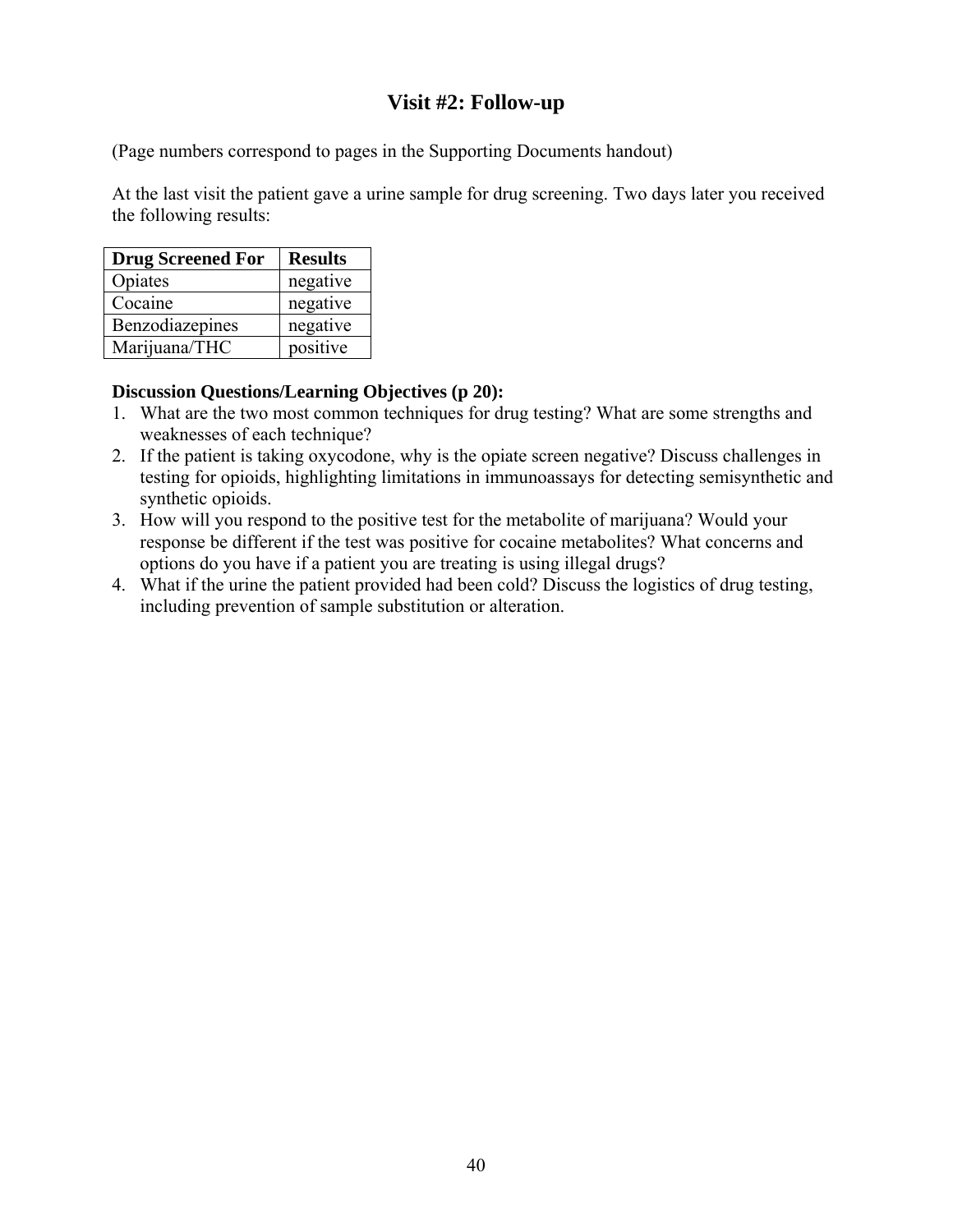# **Visit #3: 3 Months Later**

(Page numbers correspond to pages in the Supporting Documents handout)

Over the previous 3 months you had gradually optimized the patient's pain control. By the time he went to surgery, his pain levels had improved, but he was still symptomatic and unable to work full time or full duty.

| <b>Medication</b>          | <b>Dosage</b> | <b>Amount</b>                       |
|----------------------------|---------------|-------------------------------------|
| <i>Ibuprofen</i>           | 800 mg        | <i>l</i> tablet up to twice per day |
| Methocarbamol              | $750$ mg      | $1-2$ tablets once per day          |
| Oxycodone/acetaminophen    | $5/325$ mg    | $1-2$ tablets up to twice per day   |
| Oxycodone extended release | $40$ mg       | 1 tablet twice per day              |
| Amitriptyline              | $100$ mg      | 1 tablet at night                   |
| Lactulose 15 mg/5 ml       | 10 ml         | Twice daily as needed               |
| Dietary fiber supplements  | N/A           | Once or twice per day               |

*Current prescribed pain medication (prior to surgery)* 

You visit the patient in the hospital about 48 hours after he underwent the following:

- 1. Hemilaminectomy for decompression of nerve root, including partial facetectomy and proximal foraminotomy with excision of herniated intervertebral disk going into interspace lumbar left L5 with a 22 modifier for increased difficulty due to calcific disk herniation.
- 2. Laminectomy unilateral for decompression of cauda equina nerve foot lumbar L5 on the right.

He is awake, but complains that he is in pain, almost worse than before the surgery, and is feeling nausea, abdominal cramping, diarrhea, chills, and cramps in his legs. You notice he is sweating a little despite saying he is cold, and his pupils are dilated. He has not had any fevers, but his pulse and blood pressure have been elevated. The progress note from today says he asked for more pain medications, but the team told him the medicine they started should cover the pain and that they had changed some of his pain medications because (1) they were worried he had become addicted, and (2) the medication he was taking (long-acting oxycodone) was not allowed by the hospital formulary due to the high cost.

You check his orders, and he is currently written for hydrocodone/acetaminophen (5/500), two tablets up to every 4 hours as needed, and ibuprofen (800 mg) three times per day.

#### **Discussion Questions/Learning Objectives:**

- 1. Why is this patient feeling sick? Describe the opiate withdrawal syndrome (Clinical Opiate Withdrawal Scale [COWS] is included) (**pp 22–23**).
- 2. Is he addicted to opioid pain medications? Discuss the difference between physiological dependence, addiction, and pseudoaddiction (**p 24**).
- 3. What are the diagnostic criteria for addiction, and how would they be expressed differently in patients maintained on chronic opioids for pain (**p 24**)?
	- a. Discuss the DSM-IV criteria for drug abuse and dependence, and the challenges in applying these criteria in chronic pain patients maintained on opioids.
	- b. List the "3 Cs" of transitioning from drug use/abuse to addiction.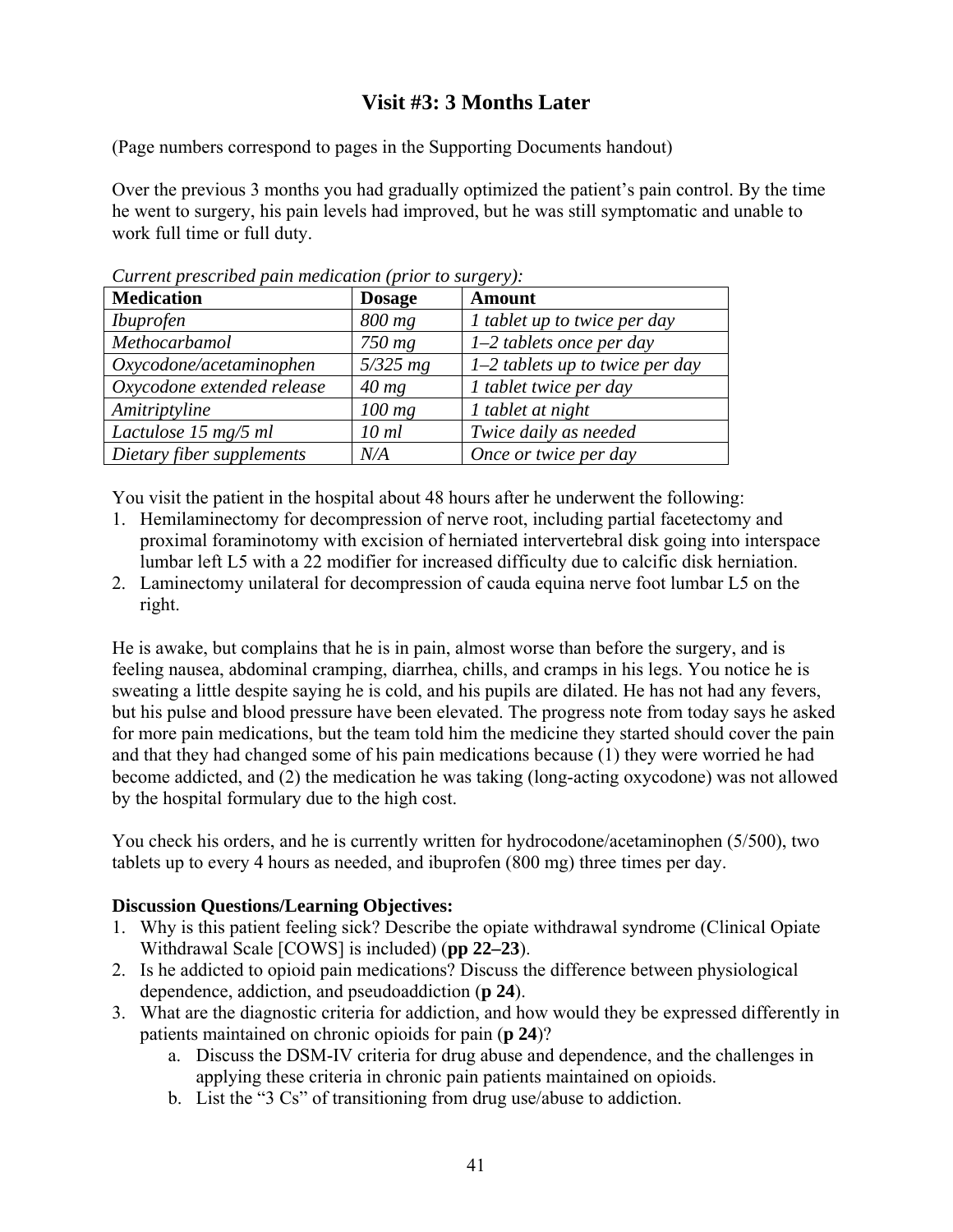- c. Describe behaviors suggestive of addiction in patients taking chronic opioids.
- 4. Discuss the challenges in managing acute pain in patients on chronic opioid therapy due to tolerance and hyperalgesia.
- 5. Discuss the use of an opioid equivalency table, including (**p 25**):
	- a. The approach to switching patients from PO to IV medications and/or between oral medications
	- b. Role/risk of incomplete cross tolerance
	- c. Risks of using methadone and of including methadone in this table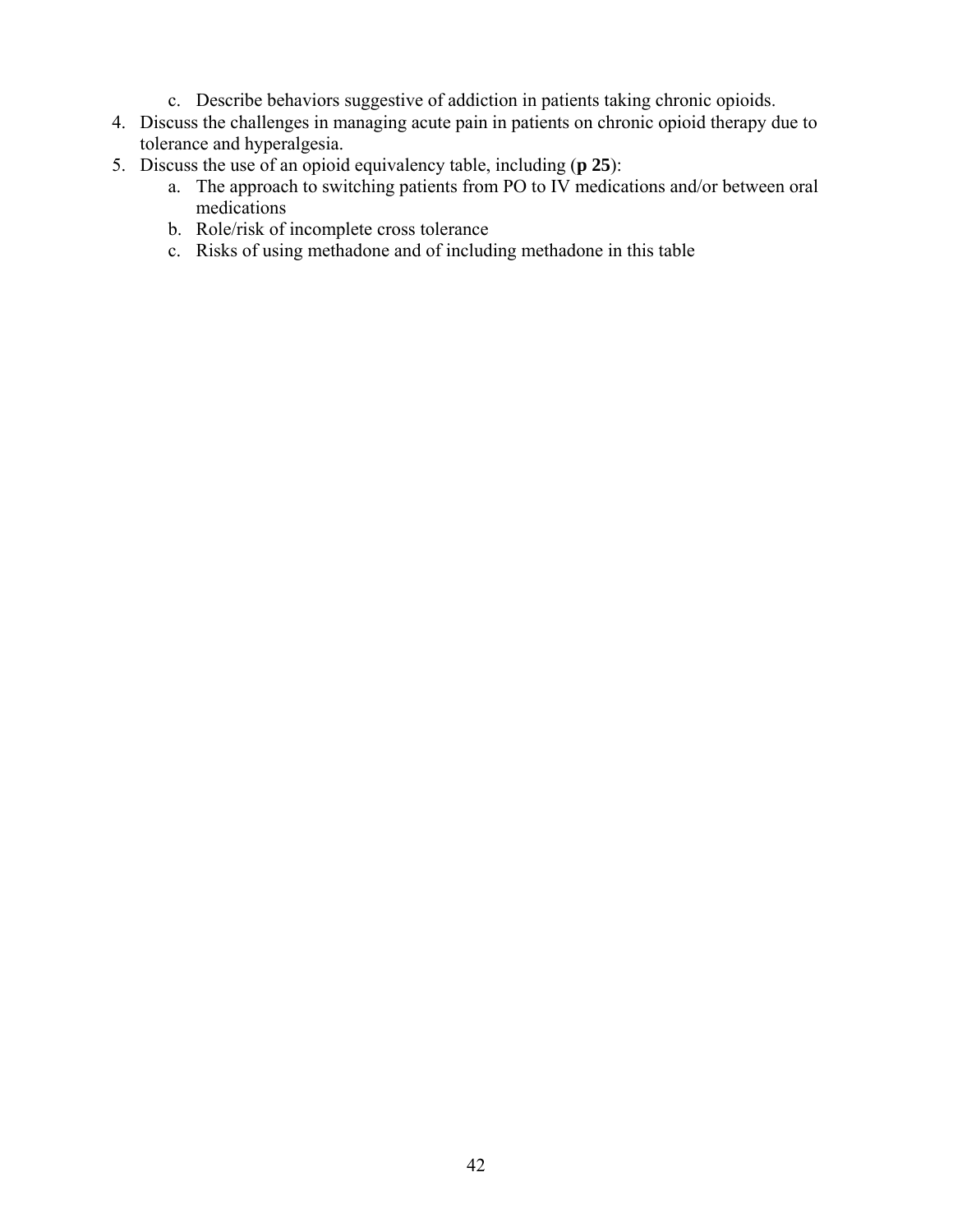# **Evaluation**

<span id="page-43-0"></span>*Note: Be sure to remove the highlights from the answers as well as this sentence before distributing to learners!* 

**Please mark "T" (True), "F" (False), or "?" (uncertain) next to each of the statements below.** 

 $T \ F$  ? Chronic pain is any pain that lasts for more than 12 months.

T F ? Chronic pain should only be treated with opioids when the specific source of the pain has been identified.

T F ? The goal of chronic pain treatment with opioids is to reduce but not completely eliminate pain.

T F ? Patients on opioid medications should not return to work.

T F ? In chronic pain, the initial assessment should include the measurement of the pain intensity, the patient's functional status, and level of emotional distress.

T F ? Informed consent for opioids should include a discussion of the risks of sedation, overdose death, cognitive and motor impairment, and addiction.

 $T \ F$ ? Pain treatment contracts help prevent the misuse of opioid medications.

 $T \ F$ ? An MRI reliably identifies the source of pain in patients with spinal degenerative disc disease.

**T** F ? Depression is common among chronic pain patients.

T F ? Methadone should be the first choice of long-acting opioid medication for treating chronic pain.

T F ? SSRI's help reduce pain when used in conjunction with opioid pain medications.

T  $\mathbf F$  ? Patients with a history of drug or alcohol abuse cannot be treated safely with opioids.

T F? Risk factors for misuse of opioid pain medications include a family history of substance abuse and age less than 45.

T F ? Provider should reassess functional status in chronic pain patients at least every third visit.

 $T$   $\overline{F}$  ? The emergence of aberrant drug-taking behaviors indicates that a patient has developed an addiction to opioids.

 $T \ F$  ? It is illegal to prescribe opioids to a patient who is using illegal drugs.

T F? Standard drug screens are reliable tools for detecting synthetic opioids.

T F ? Patients may experience opioid withdrawal symptoms even if they do not have an addiction to opioids.

T F ? Patients taking chronic opioids will need little additional pain medication for acute pain.

T F ? Patients taking chronic opioids are less sensitive to acute pain due to tolerance.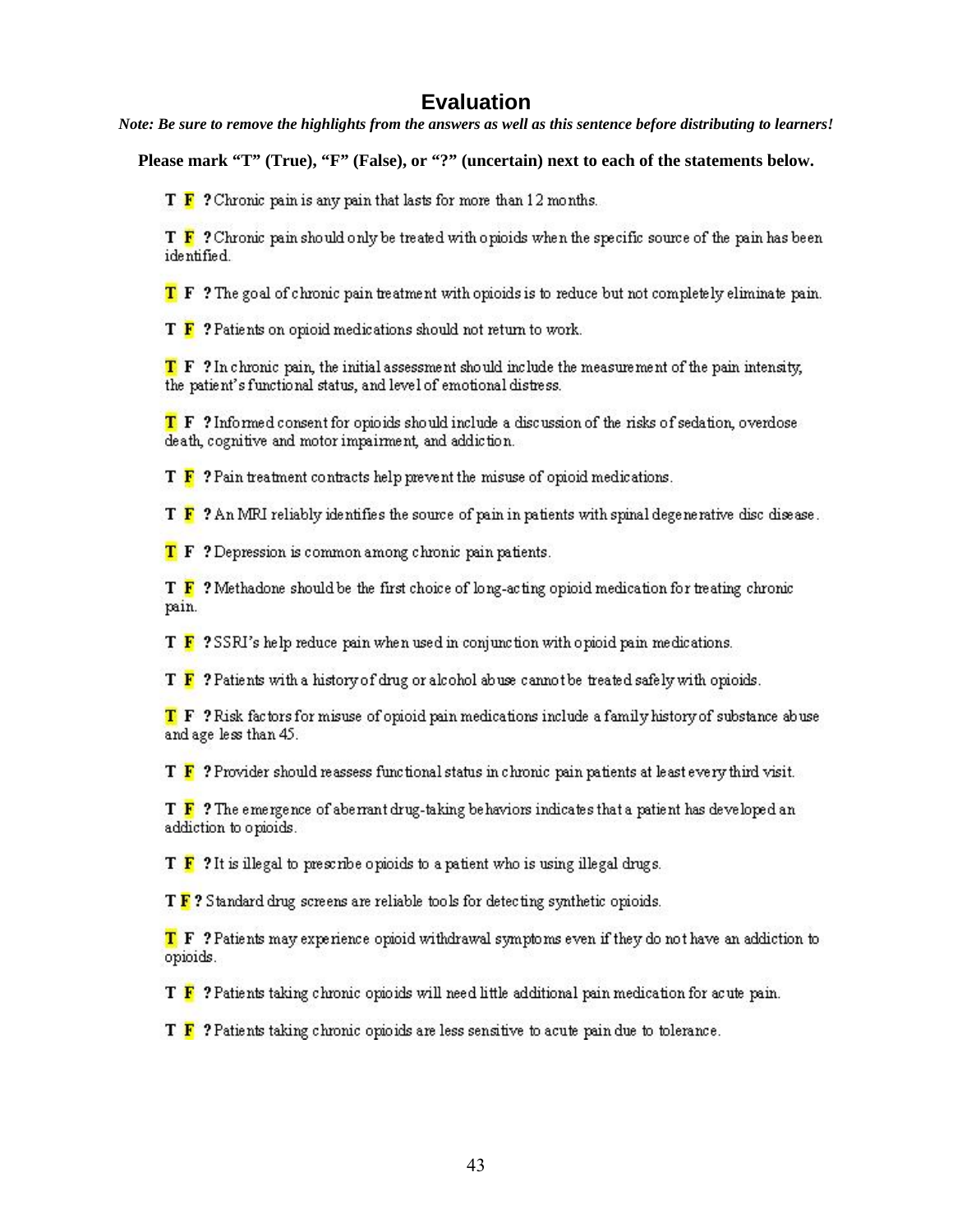# **References and Further Readings**

<span id="page-44-0"></span>Alford DA, Compton P, Samet, JH (2006). Acute pain management for patients receiving maintenance methadone or buprenorphine therapy. *Annals of Internal Medicine* 144:127–134.

Arnold RM, Han P, Seltzer D (2006). Opioid contracts in chronic pain management: Objectives and uncertainties. *American Journal of Medicine* 119(4):292–296.

Ballantyne JC, LaForge KS (2007). Opioid dependence and addiction during the treatment of chronic pain. *Pain* 129(3):235–255.

Becker WC, Sullivan LE, Tetrault JM, Desai RA, Fiellin DA (2007). Non-medical use, abuse and dependence on prescription opioids among U.S. adults: Psychiatric, medical and substance use correlates. *Drug and Alcohol Dependence* 94:38–47.

Chou et al. (2009). Clinical guidelines for the use of chronic opioid therapy in chronic noncancer pain. *The Journal of Pain* 10(2):113–130.

Chou R, Qaseem A, Snow V (2007). Diagnosis and treatment of low back pain: A joint clinical practice guideline from the American College of Physicians and the American Pain Society. *Annals of Internal Medicine* 147(7):478–491.

Compton WM, Volkow ND (2006). Abuse of prescription drugs and the risk of addiction. *Drug and Alcohol Dependence* 83S:S4–S7.

Eckholm E, Pierce O (2008). Methadone rises as a painkiller with big risks. *New York Times,*  August 17, 2008.

Federation of State Medical Boards (2004). *Model policy on the use of controlled substances for the treatment of pain.* Available at http://www.fsmb.org/pdf/2004\_grpol\_Controlled\_Substances.pdf Accessed September 1, 2009.

Fishbain DA, Cole B, Lewis J, Rosomoff HL, Rosomoff RS (2008). What percentage of chronic nonmalignant pain patients exposed to chronic opioid analgesic therapy develop abuse/addiction and/or aberrant drug-related behaviors? A structured evidence-based review. *Pain Medicine*  9(4):444–459.

Fleming MF, Balousek SL, Klessing CL, Mundt MP, Brown DD. (2007). Substance use disorders in a primary care sample receiving daily opioid therapy. *Journal of Pain* 8(7):573–582.

Fleming MF, Davis J, Passik SD (2008). Reported lifetime aberrant drug-taking behaviors are predictive of current substance use and mental health problems in primary care patients. *Pain Medicine* 9(8):1098–1106.

Gourlay DL, Heit HA, Almahrezi A (2005). Universal precautions in pain medicine: A rational approach to the treatment of chronic pain. *Pain Medicine* 6(2):107–112.